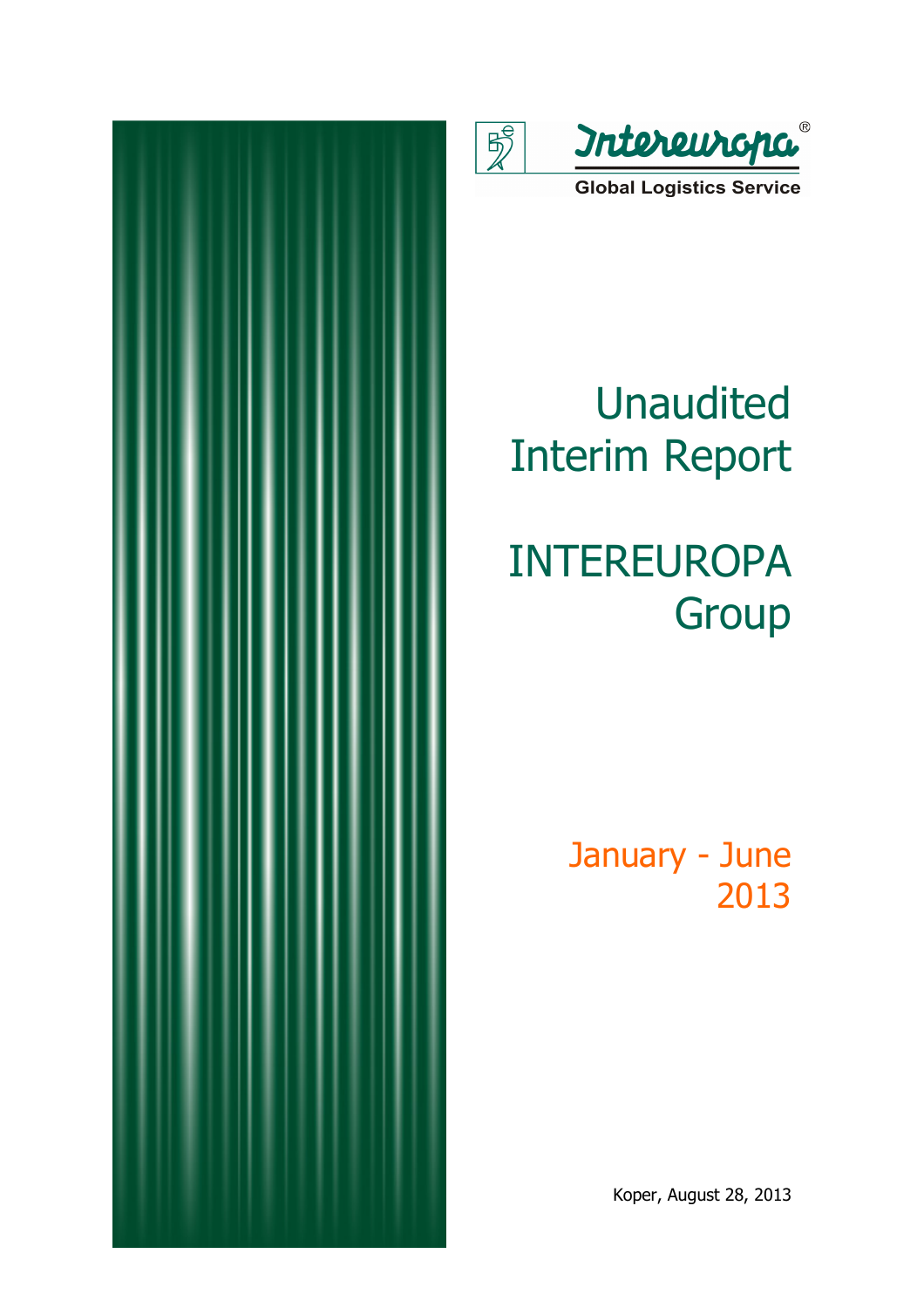The INTEREUROPA d.d. is publishing this Unaudited Report of Intereuropa Group for January - June 2013, in accordance with the Market in Financial Instruments Act (ZTFI).

The unaudited consolidated and non-consolidated financial statements have been prepared in accordance with the provisions of International Financial Reporting Standards (IFRS).

This Report is available at the Company's registered office at Vojkovo nabrežje 32, 6504 Koper.

The Unaudited Report of Intereuropa Group for January - June 2013 shall also be published on the web site of INTEREUROPA d.d. www.intereuropa.si on August 28, 2013.

# C O N T E N T S

| 2.1. Underlying financial statements of the parent company Intereuropa d.d 46 |  |
|-------------------------------------------------------------------------------|--|
|                                                                               |  |
|                                                                               |  |

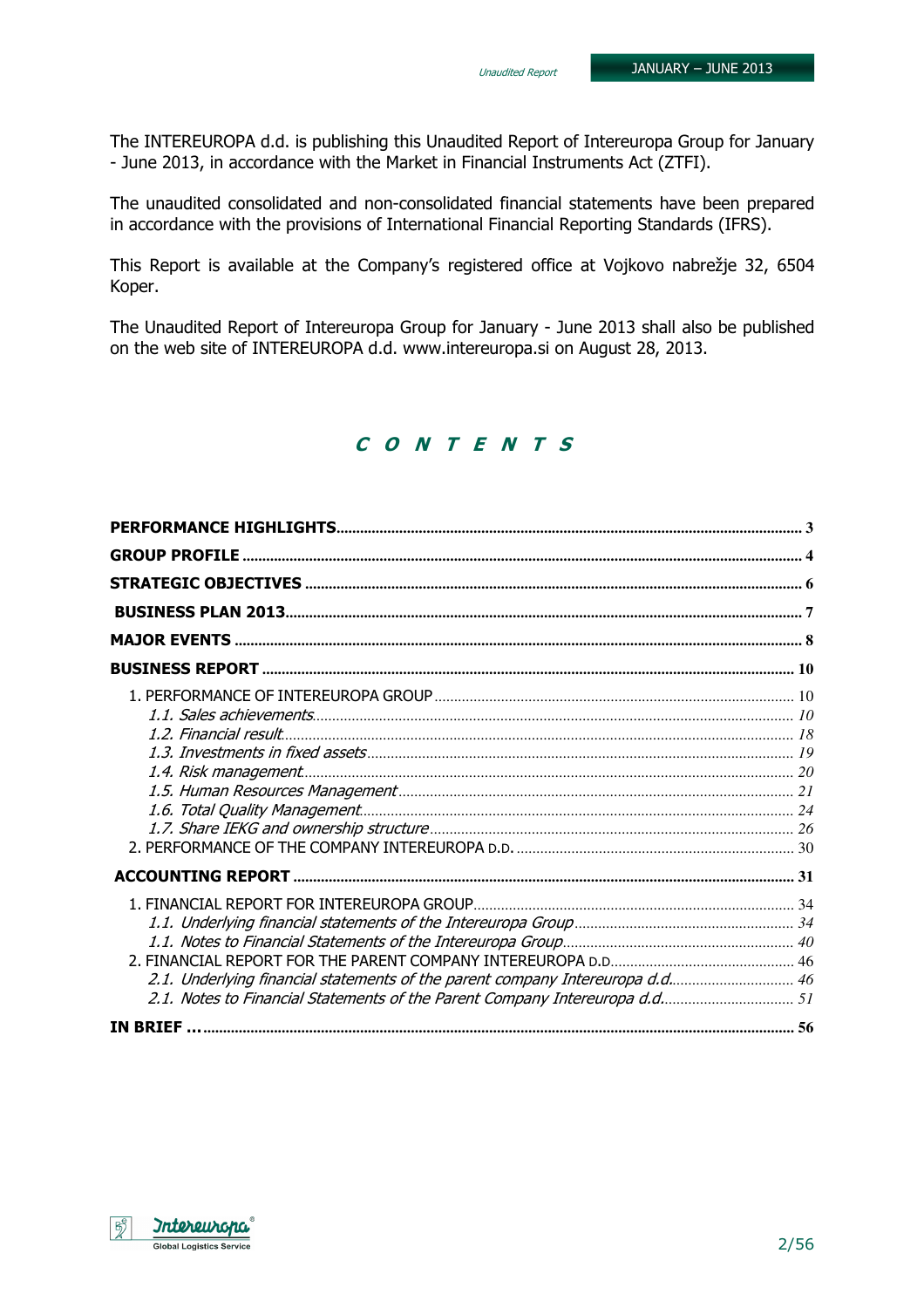#### PERFORMANCE HIGHLIGHTS

In the situation of weak economic activity and tough competition in logistics, we have remained focused on the markets in which we have high market shares, and dedicated particular attention to adapting our operations to the changes after Croatia's accession to the European Union. That has brought about a decreased demand for customs services in both, Slovenia and Croatia, which will reflect on the sales results mainly in the second half-year. At the end of the half-year's term we have already addressed the organizational structure and adapted the number of employees in the Parent Company and in the subsidiary in Zagreb. In addition, we continued with activities to acquire new business and optimize the operational procedures (development of IT support to logistics solutions in Slovenia, and digitalisation of incoming documents for operational needs).

On the Group level, we achieved  $\epsilon$  82.5 million of sales revenue in the first half-year 2013, which was 15 percent lower than in the comparable half-year 2012. That trend can be primarily attributed to disposal of subsidiary in Russia at the end of 2012, the shrunken volume of services for our customer Top Shop Intl., lower sales revenue in car logistics, and a general decline in goods flows, mostly in Slovenia and Croatia, which we were not able to compensate with new businesses. Nevertheless, we were able to exceed our target sales revenue by one percent and we practically achieved the planned operating profit and free cash flow. We closed the reporting period with an operating profit of  $\epsilon$  5.0 million and  $\epsilon$  2.5 million of net profit on the Group level. The Parent Company Intereuropa d.d. recorded  $\in 1.3$ million of net profit.

|                                                                                     | <b>INTEREUROPA GROUP</b> |         |              | INTEREUROPA D.D. |                |              |  |
|-------------------------------------------------------------------------------------|--------------------------|---------|--------------|------------------|----------------|--------------|--|
| (in 1000 $\epsilon$ )                                                               | Jan-Jun                  | Jan-Jun | <b>Index</b> | Jan-Jun          | Jan-Jun        | <b>Index</b> |  |
|                                                                                     | 2013                     | 2012    | 13/12        | 2013             | 2012           | 13/12        |  |
| Sales Revenue                                                                       | 82,541                   | 96,940  | 85           | 47,227           | 56,942         | 83           |  |
| <b>EBITDA</b>                                                                       | 8,745                    | 13,894  | 63           | 4,561            | 6,470          | 70           |  |
| Operating profit or loss (EBIT)                                                     | 4,996                    | 9,079   | 55           | 2,424            | 4,112          | 59           |  |
| Net profit or loss                                                                  | 2,507                    | 2,958   | 85           | 1,334            | 2,168          | 62           |  |
|                                                                                     |                          |         |              |                  |                |              |  |
| EBITDA margin in %                                                                  | 10.6                     | 14.3    | 74           | 9.7              | 11.4           | 85           |  |
| EBIT margin in %                                                                    | 6.1                      | 9.4     | 65           | 5.1              | 7.2            | 71           |  |
| Sales Revenue per                                                                   |                          |         |              |                  |                | 89           |  |
| employee/month                                                                      | 8.506                    | 8.356   | 102          | 11.351           | 12.802         |              |  |
| Value Added per employee / month                                                    | 2.399                    | 2.715   | 88           | 3.211            | 3.581          | 90           |  |
|                                                                                     | 30.06.                   |         |              |                  |                | <b>Index</b> |  |
| (in 1000 $\epsilon$ )                                                               |                          | 31.12.  | <b>Index</b> | 30.06.           | 31.12.         | 13/12        |  |
|                                                                                     |                          |         |              |                  |                |              |  |
|                                                                                     | 2013                     | 2012    | 13/12        | 2013             | 2012           |              |  |
| Assets                                                                              | 324,014                  | 322,969 | 100          | 243,176          | 244,758        | 99           |  |
| Equity                                                                              | 157,924                  | 154,893 | 102          | 102,224          | 100,887        | 101          |  |
| Net debt                                                                            | 95,901                   | 100,121 | 96           | 91,327           | 94,397         | 97           |  |
| No. of employees                                                                    | 1,648                    | 1,702   | 97           | 707              | 720            | 98           |  |
|                                                                                     |                          |         |              |                  |                |              |  |
|                                                                                     |                          |         |              | Jan-Jun          | <b>Jan-Dec</b> | <b>Index</b> |  |
|                                                                                     |                          |         |              | 2013             | 2012           | 13/12        |  |
| No. of shares at the end of term<br>Net earning per ordinary share (in $\epsilon$ ) |                          |         |              | 27,488,803       | 27,488,803     | 100          |  |

Closing price / Book value of share 0.12 0.15 81 P/E 6.4 -0.7 -

EBITDA: Earnings Before Interest, Taxes, Depreciation, Amortisation and Revaluation operating expenses for intangible and tangible assets Net debt: financial liabilities – loans and deposits given - cash

Closing price at the end of term (in  $\epsilon$ ) 0.45 0.55 82 Book value of share at the end of term (in  $\epsilon$ ) 3.72 3.67 101

P/E: Closing price at the end of term/ Net earning per ordinary share

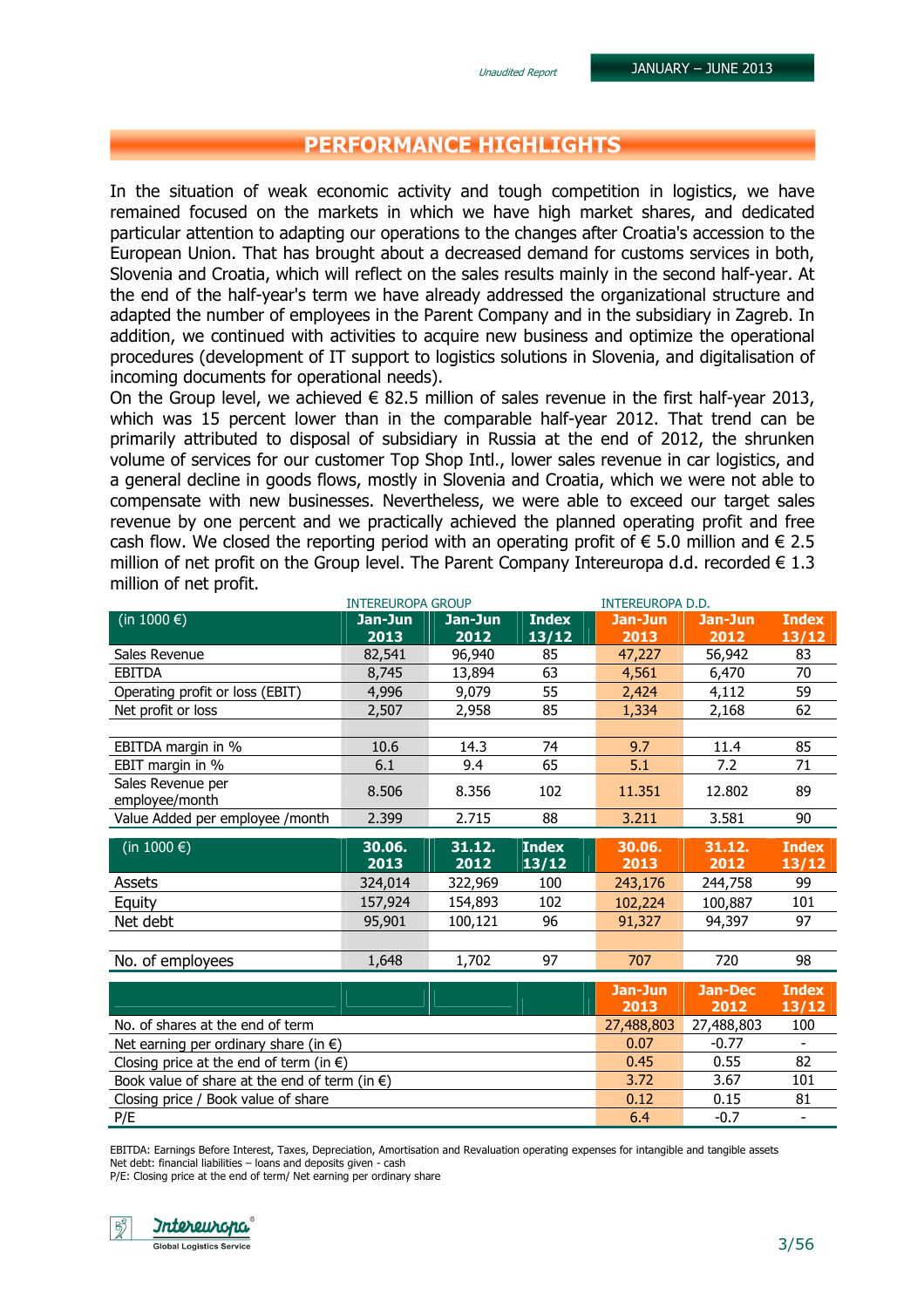# GROUP PROFILE

| <b>Parent company</b>          | Intereuropa, Global Logistics Service, Ltd. Co.                  |
|--------------------------------|------------------------------------------------------------------|
| Abbreviated name               | Intereuropa d.d.                                                 |
| Country of the parent company  | Slovenia                                                         |
| Head office of the parent      | Vojkovo nabrežje 32, 6000 Koper                                  |
| company                        |                                                                  |
| Comp. ID no.                   | 5001684                                                          |
| Tax no.                        | 56405006                                                         |
| Entry in Companies Register    | Registered with the District Court in Koper, file no. 1/00212/00 |
| Share capital                  | 27,488,803 €                                                     |
| Number of of issued and paid-  | 27,488,803 no-par value shares, of which                         |
| up shares                      | 16,830,838 ordinary (IEKG) and 10,657,965 preferencial (IEKN)    |
| Share listing                  | Shares designated IEKG are included in blue chips on the         |
|                                | Ljubljana Stock Exchange, CEESEG.                                |
| Management Board               | Ernest Gortan, Msc., President of the Management Board           |
|                                | Tatjana Vošinek Pucer, Deputy President of the Management        |
|                                | Board                                                            |
| Chair of the Supervisory Board | Bruno Korelič (until April 11, 2013)                             |
|                                | Maksimilijan Babič, Deputy President                             |
|                                | (performed regular duties of president from April 11, 2013)      |

| <b>Intereuropa Group</b>    |                                                              |
|-----------------------------|--------------------------------------------------------------|
|                             |                                                              |
| No. of employees            | 1,648 employees                                              |
| Vehicle fleet               | 146 company-owned trucks, tractors, and trailers and other   |
|                             | commercial vehicles                                          |
| Total warehousing area      | 235,100 $m^2$ in-house warehouse                             |
| Total land area             | 1,703,000 $m2$ of land area                                  |
| Membership in international | FIATA, IATA, FETA, FONASBA, BIMCO, IRU                       |
| organisations               |                                                              |
| Quality certificates        | certifikat ISO 9001:2008:                                    |
|                             | Intereuropa d.d., Koper<br>$\Omega$                          |
|                             | Intereuropa, log. usluge d.o.o. Zagreb<br>$\Omega$           |
|                             | Intereuropa RTC d.d. Sarajevo.<br>$\circ$                    |
| Branch network              | Slovenia, Croatia, Montenegro, Bosnia & Herzegovina, Serbia, |
|                             | Kosovo, Macedonia, Albania, Ukraine                          |

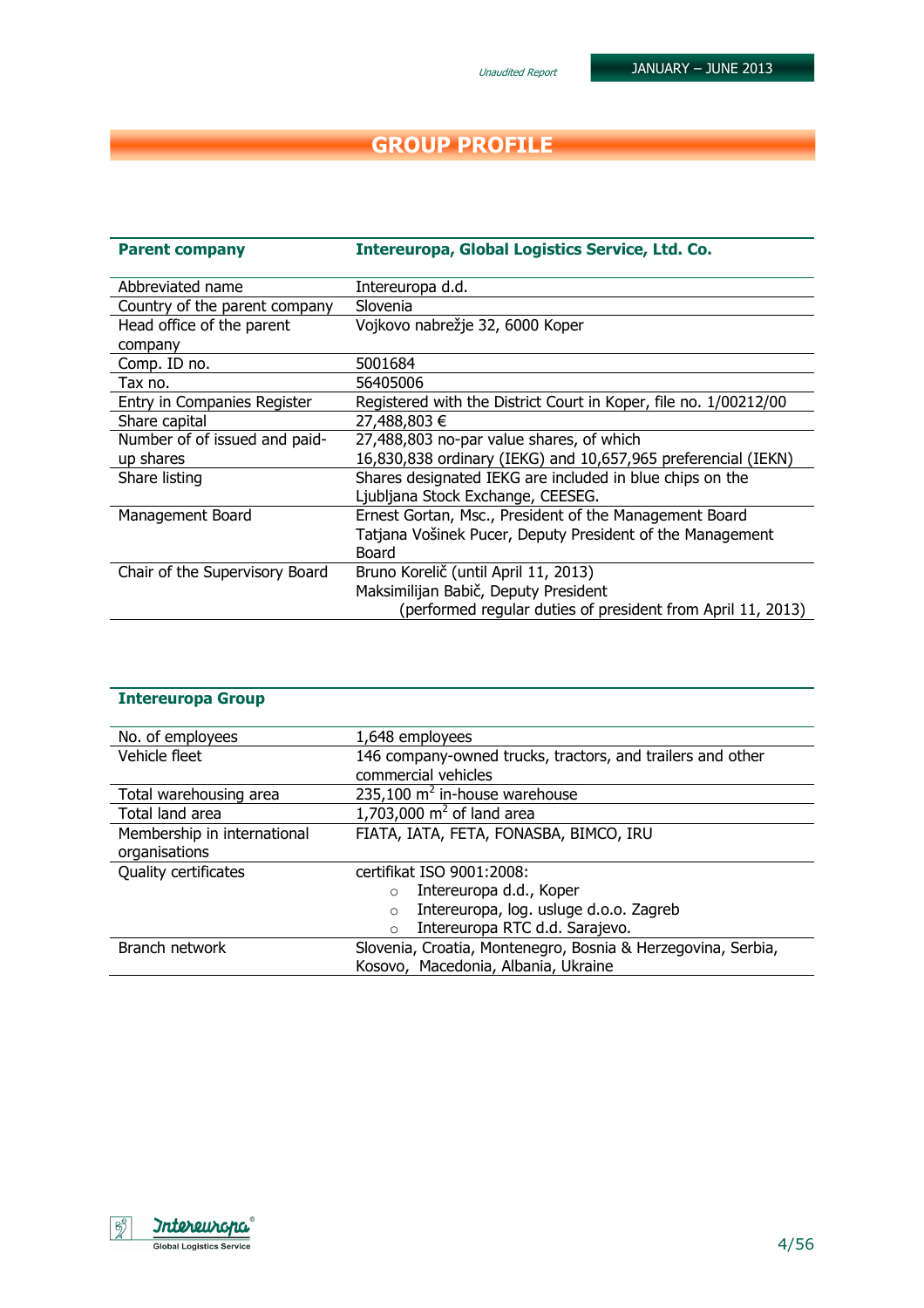

parent company

\* Intereuropa Transport d.o.o., Koper has been in liquidation proceedings since 17 January 2012.

Figure 1: Intereuropa Group as of 30.6.2013

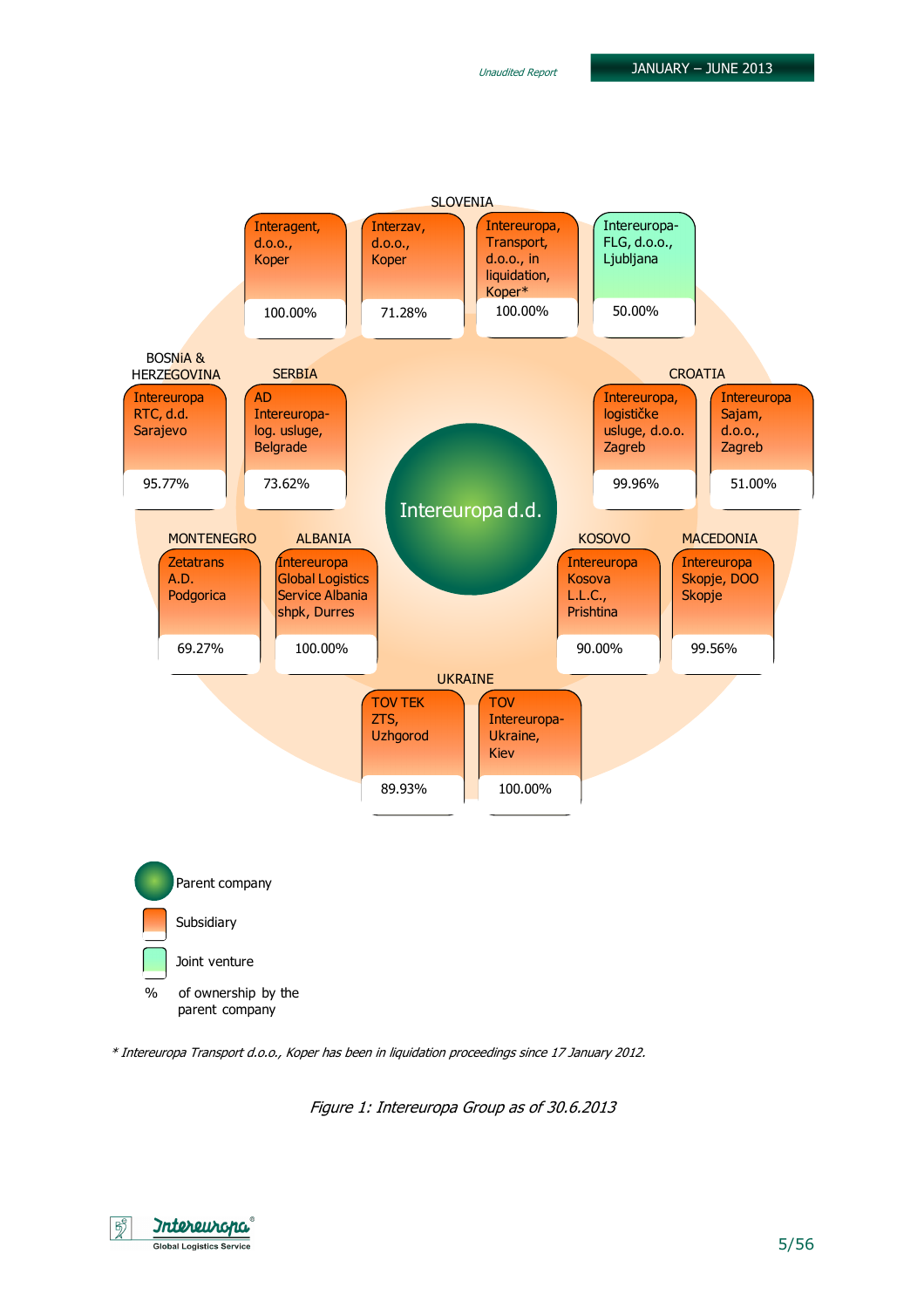### STRATEGIC OBJECTIVES

#### Corporate vision

To become a top-ranked provider of integral logistics solutions.

#### Mission

The mission of the Intereuropa group is to meet the need for logistics services and provide the optimal functioning of supply chains to the complete satisfaction of our customers, while creating added value for shareholders, employees and other stake-holders in a socially responsible manner.

#### Values

**Professional attitude towards customers.** Our activities seek to offer optimal solutions for the logistics needs of each and every customer, based on advanced logistics know-how.

**Adaptability and flexibility.** Our services are prompt and tailored to customers' needs. They are based on inventive business solutions and good organization.

**Responsibility.** We are distinguished by a high level of responsibility for all obligations and arrangements undertaken, as well as for both the social and natural environments.

Team work and respect for co-workers. The quality of our services is the result of the work of individuals and excellent expert teams. We duly take into account co-workers' knowledge, experience and views.

Our organizational structure and professional competence will enable us to fully realize our competitive advantages:

- $\rightarrow$  own network of subsidiaries,
- $\rightarrow$  established partnership network,
- $\rightarrow$  a wide range of different products and our own infrastructure,
- $\rightarrow$  technically qualified staff.

#### The strategic objectives identified in the Strategic Plan of Intereuropa Group for the term 2010 – 2014:

- $\rightarrow$  Maintaining and strengthening our position as the leading provider of comprehensive logistics services in Slovenia and the countries of the former Yugoslavia.
- $\rightarrow$  Continuous optimization of processes in all business segments at the group level and within the consolidated companies.
- $\rightarrow$  Ensuring financial stability through divestment, de-leverage, debt rescheduling and effective management of working capital.
- $\rightarrow$  Establishing a strategic partnership in the company Intereuropa East Ltd., Moscow.
- $\rightarrow$  Acquiring a strategic partner for Intereuropa d.d. that will carry out recapitalization, thus contributing to the group's financial stability as well as the development of our core business.

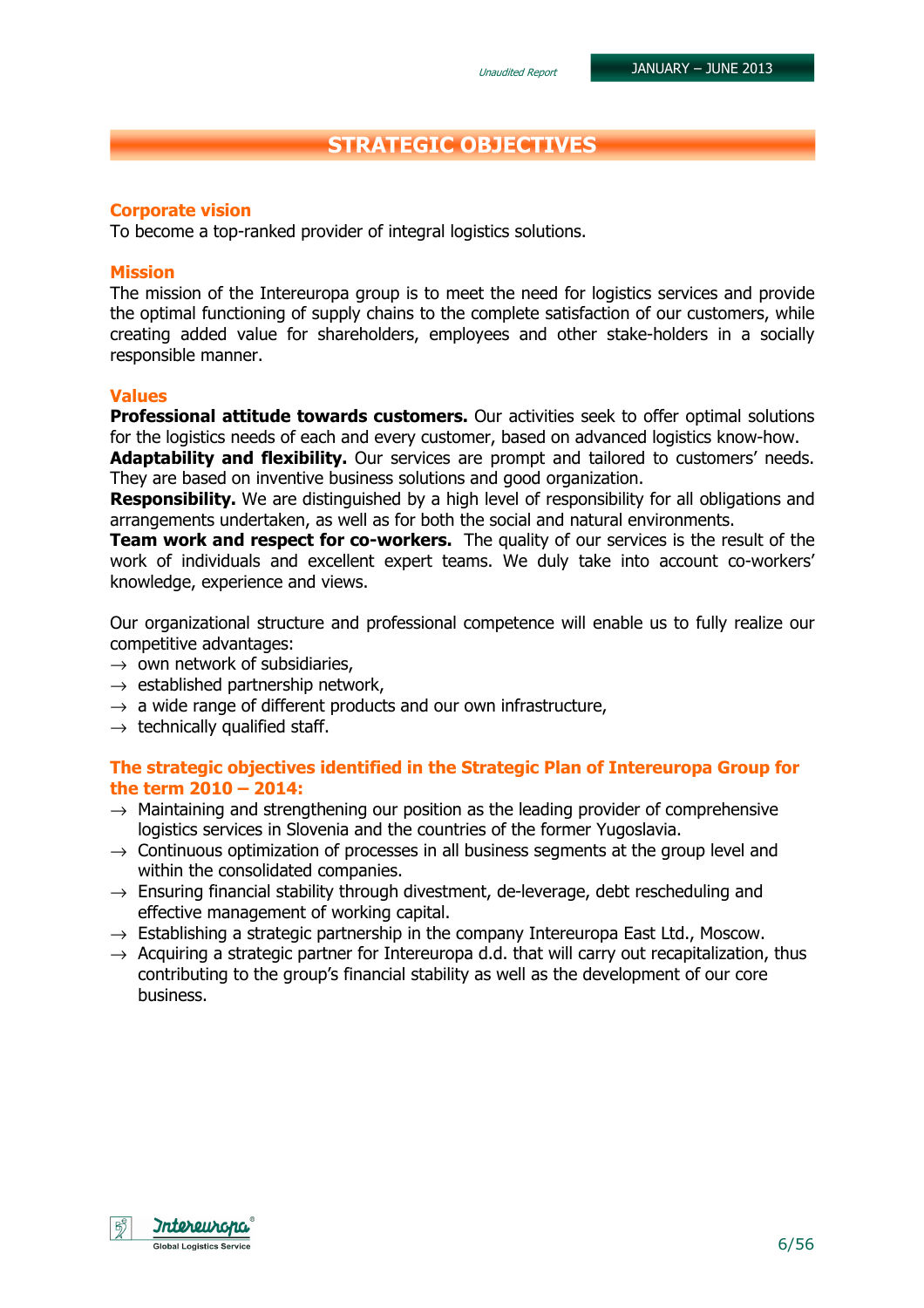# BUSINESS PLAN 2013

The baselines for the 2013 Business Plan of the Intereuropa Group are to retain the leading position in key markets and proceed with the optimization of business processes.

The underlying focus remains to assure sufficient cash flows for effective operation of the Group and of the Parent Company. The essential socio-economic factors considered in the preparation of our business plan are:

- $\rightarrow$  the company Intereuropa-East Ltd., Moscow, is no longer a member of our Group in 2013,
- $\rightarrow$  Accession of Croatia to the EU on 1 July 2013,
- $\rightarrow$  Stagnation expected in the majority of geographical markets of the Group, or a minimal economic growth resp.
- $\rightarrow$  Adverse liquidity situation continues on the logistics markets, and the resulting pressures on price cuts.

Accordingly, we have set the following operating and financial goals for the year 2013 on the Group level:

- $\rightarrow$  aligning our operations to the EU-accession of Croatia,
- $\rightarrow$  continue with the optimization of business processes;
- $\rightarrow$  focus on the markets with a high market share,
- $\rightarrow$  use the synergies of the corporate network,
- $\rightarrow$  we will proceed with the restructuring of our range of services,
- $\rightarrow$  increase the share of customers who use integral logistics,
- $\rightarrow$  direct the marketing activities towards developing partnerships, i.e. customer relations management in the long run,
- $\rightarrow$  and with upgrading /modernization of information systems,
- $\rightarrow$  efficient management with working capital, ensuring adequate liquidity for undisturbed operation of the Group,
- $\rightarrow$  Core Financial Goals:
	- − Sales: € 156.0 million,
	- − EBITDA: € 15.9 million,
	- − Operating Profit or Loss: € 8.3 million,
	- − Investments: € 3.8 million,
	- − Number of employees at year-end: 1,485.

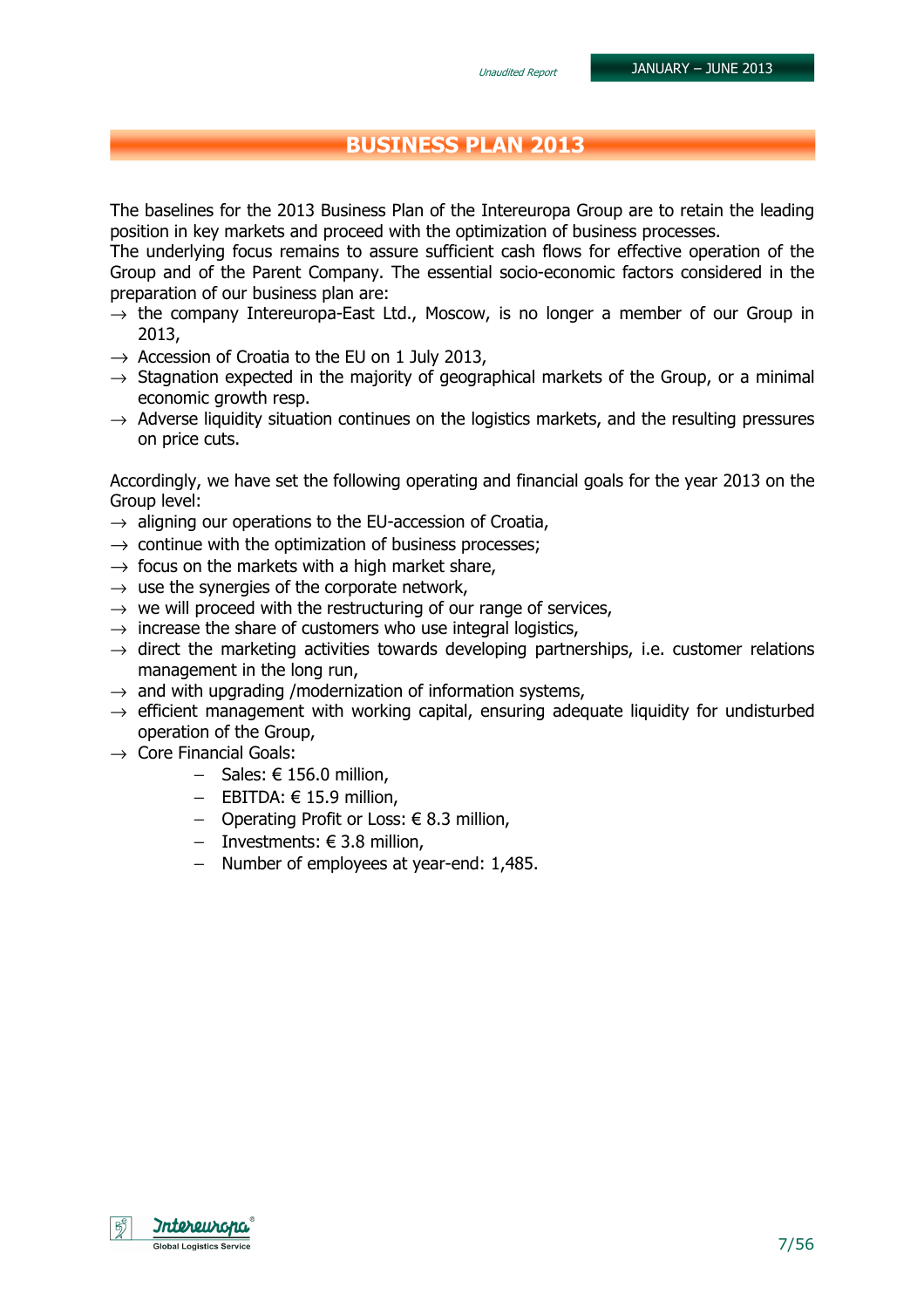# MAJOR EVENTS

#### MAJOR EVENTS IN THE PERIOD JANUARY – JUNE 2013

#### **January**

 $\rightarrow$  In January, Intereuropa organized an open-door day for our employees' children; the aim was, in addition to presenting them the work environment of their parents, also to provide for the day-care of the children on the day of the announced public servants' strike.

#### February

- $\rightarrow$  Intereuropa was chosen as the leading partner for the co-financing of the project »Competence Centre for HR Development in Logistics«. The purpose of the project is primarily to include the employees from partner organizations into a programme to address, by active and systematic approach, their deficiencies in the area of competences (knowledge, skills, qualifications) that are of vital importance for achieving the competitiveness of logistics enterprises. The Project will be co-financed from the dedicated funds of the European Social Fund (85 percent) and from the budget of the Republic of Slovenia (15 percent).
- $\rightarrow$  Intereuropa provided the comprehensive logistics support to the largest international travelling exhibition Da Vinci – the Genius, which in six years attracted millions of visitors in more than 40 cities worldwide.

#### March

- $\rightarrow$  On 4 March 2013 the Supervisory Board of Intereuropa d.d. was informed on the performance of the Intereuropa Group in the year 2012. According to unaudited data, the Intereuropa Group recorded a sales revenue at  $\epsilon$  188.4 million, which was 2 percent below the sales target.
- $\rightarrow$  Intereuropa organised the comprehensive logistics support, inclusive of air transport to Rochester, which was the venue of international wine evaluation »Finger Lakes International Wine Competition«. It is the most reputable international assessment of wines on the American Eastern coast, which also has a strong link with charity.

#### April

- $\rightarrow$  The Supervisory Board of Intereuropa d.d. adopted on 9 April 2013 the Audited Annual Report 2012 for the Intereuropa Group along with the external Certified Auditor's Report. On the same day the Supervisory Board published the invitation of applications for substitute members of Supervisory Board, because the term of office of all the four members representing the shareholders expires this year.
- $\rightarrow$  On 19 April 2013 Intereuropa d.d. took part in the event for investors Day of Slovenian Capital Market organized by the Ljubljana Stock Exchange, and presented the corporate performance 2012 and the prospects for the future to potential institutional investors.
- $\rightarrow$  In the international conference ECU AIR / HCL, held from 10 to 13 April in Barcelona, Intereuropa was awarded with the "Best Network Agent in Managerial Reporting 2012" as the most responsive and organised agent in the group for that year.
- $\rightarrow$  On 19 April 2013 the Montenegrin Chamber of Commerce awarded our subsidiary AD Zetatrans Podgorica for good performance, innovation and successful management in 2012. The guest of honour and official speaker was the President of Montenegro Filip Vujanović.

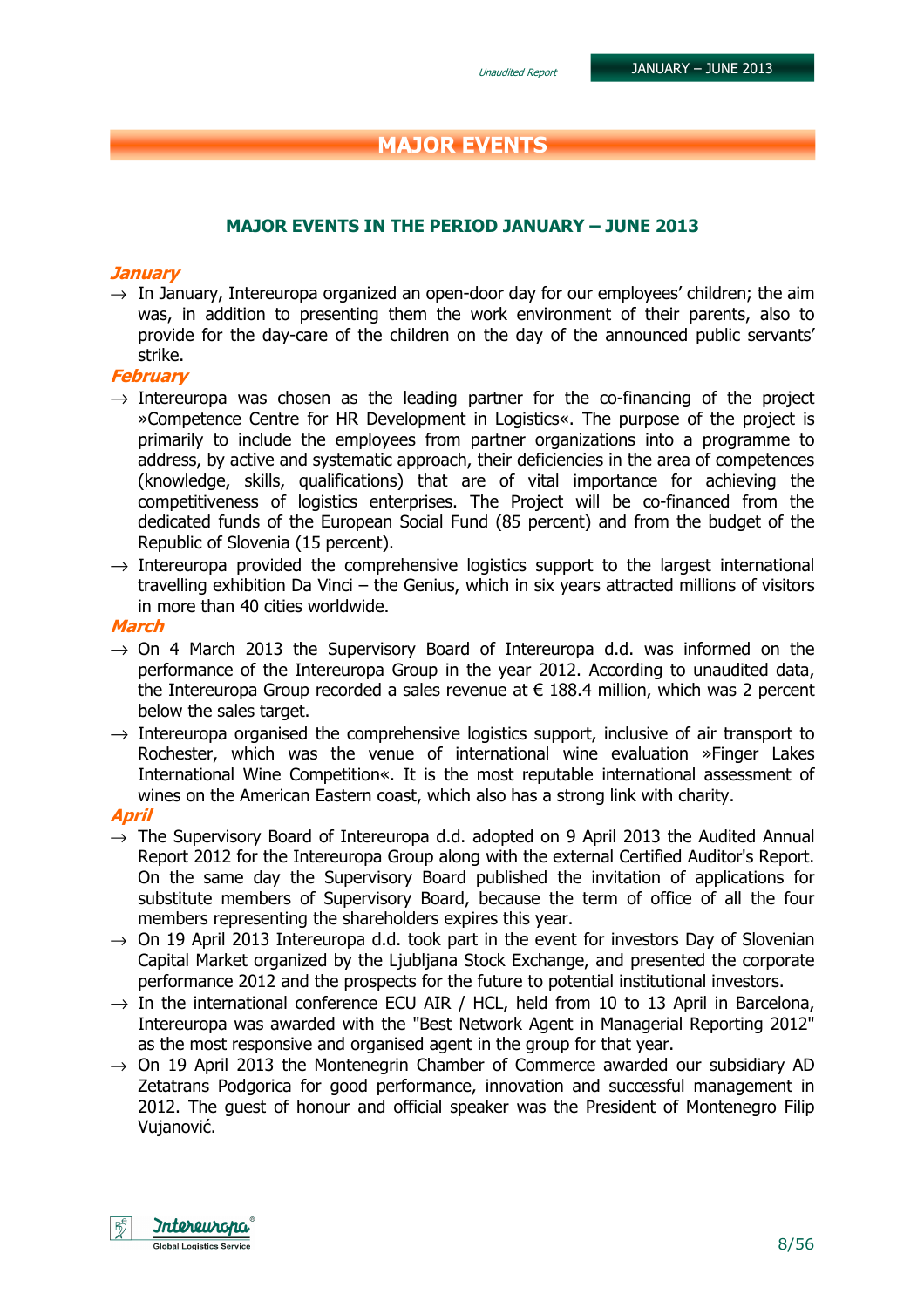#### **May**

- $\rightarrow$  On 15 May 2013 the Supervisory Board of Intereuropa d.d. was informed on the performance of the Intereuropa Group in the period January - March 2013. According to unaudited data, the Intereuropa Group in the first trimester recorded a sales revenue at € 39.8 million and operating profit at € 2.3 million and thereby achieve the planned level. The Group ended the period with  $\epsilon$  1.0 million in net profit.
- **June**
- $\rightarrow$  On 21 June 2013 has taken place 26th Annual General Meeting of Intereuropa d.d. Shareholders got acquainted with the audited Annual Report of the Intereuropa Group for 2012. The Management Board and Supervisory Board were awarded the discharge, amendments to the Statute were adopted and the audit firm for the year 2013 was appointed. Based on tender and proposals received new members of the Supervisory Board were elected (Klemen Boštjančič, Igor Mihajlović and Miro Medvešek), Maša Čertalič was elected for another mandate.

#### MAJOR EVENTS AFTER THE CLOSING OF THE PERIOD

- $\rightarrow$  With the accession of Croatia to the European Union on 1 July, the demand for Customs services is estimated to drop considerably; on the other hand new possibilities for a faster flow of goods have opened. Intereuropa was able to reduce the travel time of consignments in the groupage line to/from Croatia, which renders a new quality to this service.
- $\rightarrow$  Along with Croatia's joining the EU, Intereuropa adapted the operations of the org. units on the border with Croatia to new situation. Customs formalities for the goods bound to/from third countries are still provided on the Slovenian/Croatian border passes Obrežje, Metlika, Gruškovje and Jelšane, for which Intereuropa has adapted the working hours and number of staff in the Intereuropa offices.
- $\rightarrow$  On 8 July 2013, the President of the government of the Republic of Slovenia Alenka Bratušek, M.A., paid a visit to Intereuropa, accompanied by her team. Ernest Gortan, MSc, presented to the guests the Intereuropa Group, the current recovery process, the implemented strategic goals and new challenges that the Group is facing at present.
- $\rightarrow$  In July, the present Deputy President of the Supervisory Board Mr. Maksimilijan Babič, who was a representative of employees, declared to resign. It was about compliance with the resolution of the General Meeting relating to decrease the number of Supervisory Board Members - representatives of employees. The Supervisory Board now consists of six members, thereof two members represent the employees.
- $\rightarrow$  In July the TEN-T (The Trans-European Transport Network Executive Agency) confirmed the B2MoS Project (Business to Motorways of the Sea) for cofinancing on the tender TEN-T Call 2012 in the amount of  $\epsilon$  270,000. Regarding the planned developmental activities of information support to logistics processes, Intereuropa and the leading partner on the Project (Port Authority of Valencia) applied for seven areas linked to the information solutions addressing the logistics via port. The purpose of all improvements is to raise the competitiveness of sea-freight transport so as to trigger a large-scale migration from road to sea and thereby contribute to environment protection. This Project that associates 32 partners from Slovenia, Italy, Spain, Germany, Great Britain and Greece is scheduled to be completed by the year-end 2015.

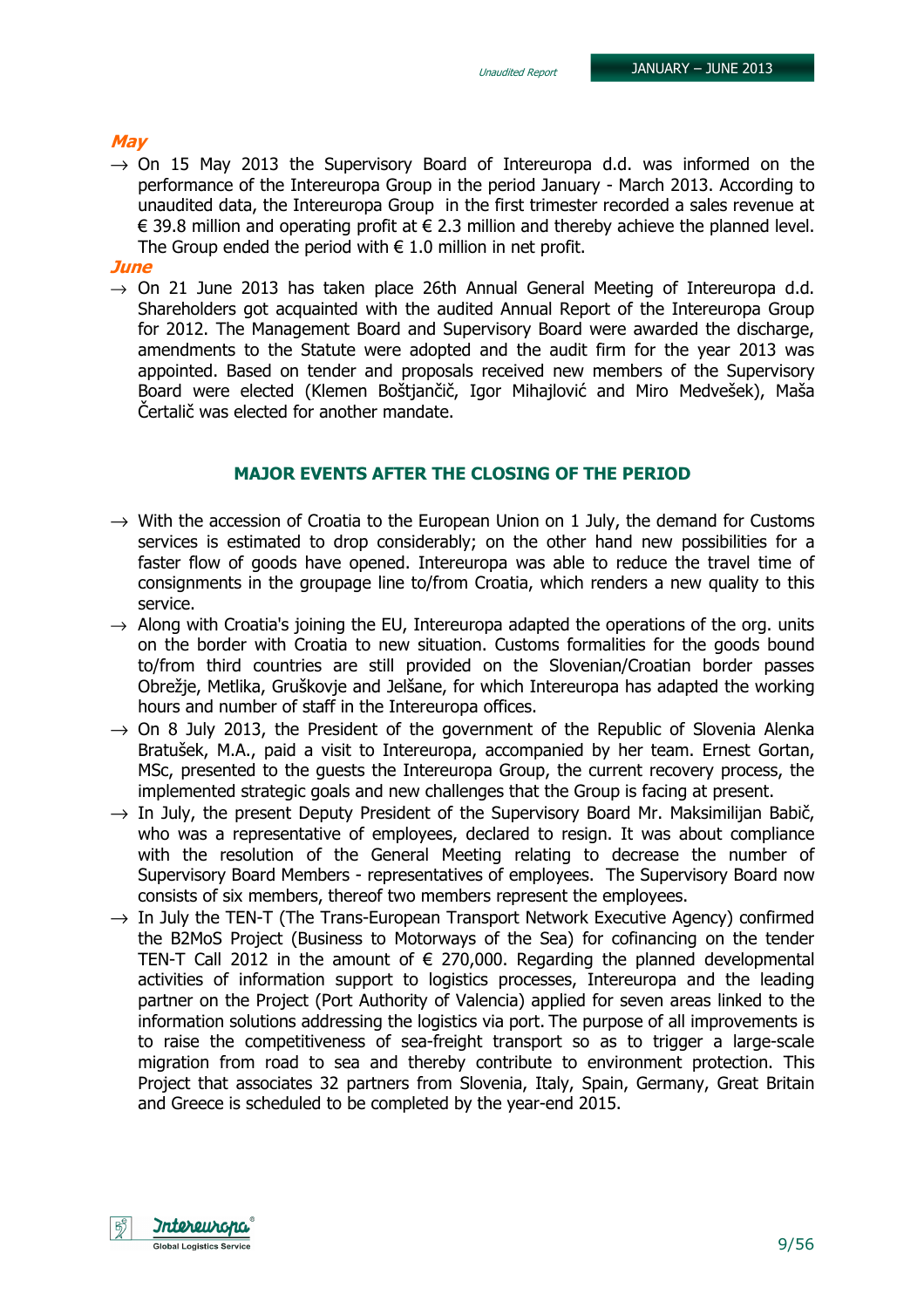### BUSINESS REPORT

# 1. PERFORMANCE OF INTEREUROPA GROUP

#### 1.1. Sales achievements

#### ECONOMIC TRENDS

Low economic activity in the Euro Zone persisted through the second quarter of the reporting year. In April the volume of industrial output in processing industries rose by one percent, and the volume of completed construction work was 2 percent higher. Retail trade saw a decline in income again  $-$  it hit the bottom after the year 2009. The values of economic sentiment indicators have improved slightly over the last two months, however, the downturn trend in processing industries of main trading partners of Slovenia has continued. This price of oil was relatively stable: in June a barrel cost  $\epsilon$  78.3 or 2.5 percent higher than a year ago.

In Slovenia, the values of some short-term indices for economic activity have slightly improved. Exports of goods in real terms and the production output in processing industries were rising in April too, after the growth recorded in the preceding quarter. Last month saw increased activity in certain industries that mainly operate on domestic market (e.g. construction industry), though still lower on the yearly basis. The sales revenues in service industries, wholesale trade and in motor vehicles trade have risen, unlike in retail trade that remained on the same level as a year ago. The nominal export of goods to the EU and the countries of former Yugoslavia remained lower in the yearly perspective: the resulting growth is still driven by exports to other markets, which can imply that companies gradually turn to faster-growing markets.

The International Monetary Fund views the economic trends less favourably and corrected its estimates downward. The world economic output in 2013 would grow by 3.1 percent on average. The US economy is expected to achieve a 1.7 percent growth, the Eurozone economies will shrink by 0.6 percent, while the economies of the emerging and developing markets are expected to rise by as much as 5.0 percent.

| <b>Countries</b> |        | <b>BDP</b> growth,<br>in % |         | Inflation,<br>in $%$ | <b>Exports of goods growth,</b><br>in $%$ |        | Imports of goods growth,<br>in $%$ |        |
|------------------|--------|----------------------------|---------|----------------------|-------------------------------------------|--------|------------------------------------|--------|
|                  | 2013   | 2014                       | 2013    | 2014                 |                                           | 2013   | 2014                               | 2013   |
| EU 27            | 0.0    | 1.3                        | 1.8     | 1.7                  | $1.6*$                                    | $3.0*$ | $-0.1*$                            | $2.7*$ |
| <b>CEE</b>       | 2.2    | 2.8                        | 3.8     | 3.4                  | 3.1                                       | 4.8    | 5.4                                | 5.4    |
| Slovenia         | $-2.4$ | $-0.2$                     | 2.1     | 1.4                  | 1.3                                       | 3.2    | $-0.4$                             | 1.9    |
| Croatia          | $-0.2$ | 1.5                        | 2.7     | 2.1                  | 1.7                                       | 3.6    | $-0.6$                             | 3.0    |
| BiH              | 0.5    | 2.0                        | 1.8     | 1.8                  | 7.3                                       | 10.7   | 6.4                                | 7.4    |
| Serbia           | 2.0    | 2.0                        | 5.5     | 4.0                  | 8.6                                       | 8.6    | 3.5                                | 4.5    |
| Kosovo           | 2.9    | 4.3                        | $1.5\,$ | 1.7                  | 7.5                                       | 14.6   | 7.9                                | 3.9    |
| Montenegro       | 1.2    | 2.0                        | 2.1     | 2.0                  | $-2.8$                                    | 3.8    | 1.8                                | 5.0    |
| Macedonia        | 2.0    | 3.1                        | 2.2     | 2.0                  | 8.4                                       | 11.5   | 7.9                                | 10.1   |
| Albania          | 1.8    | 2.5                        | 2.5     | 3.0                  | 11.1                                      | 6.1    | 5.6                                | 4.3    |
| Ukraine          | 1.2    | 2.8                        | 2.8     | 4.7                  | 4.9                                       | 6.4    | 2.7                                | 6.8    |

Table 1: Forecast of economic trends in goegraphic markets of the Intereuropa group

\* Eurozone data

SOURCES:

World Economic Outlook Update, IMF, July 2013 Economic Mirror - June 2013, UMAR, July 2013

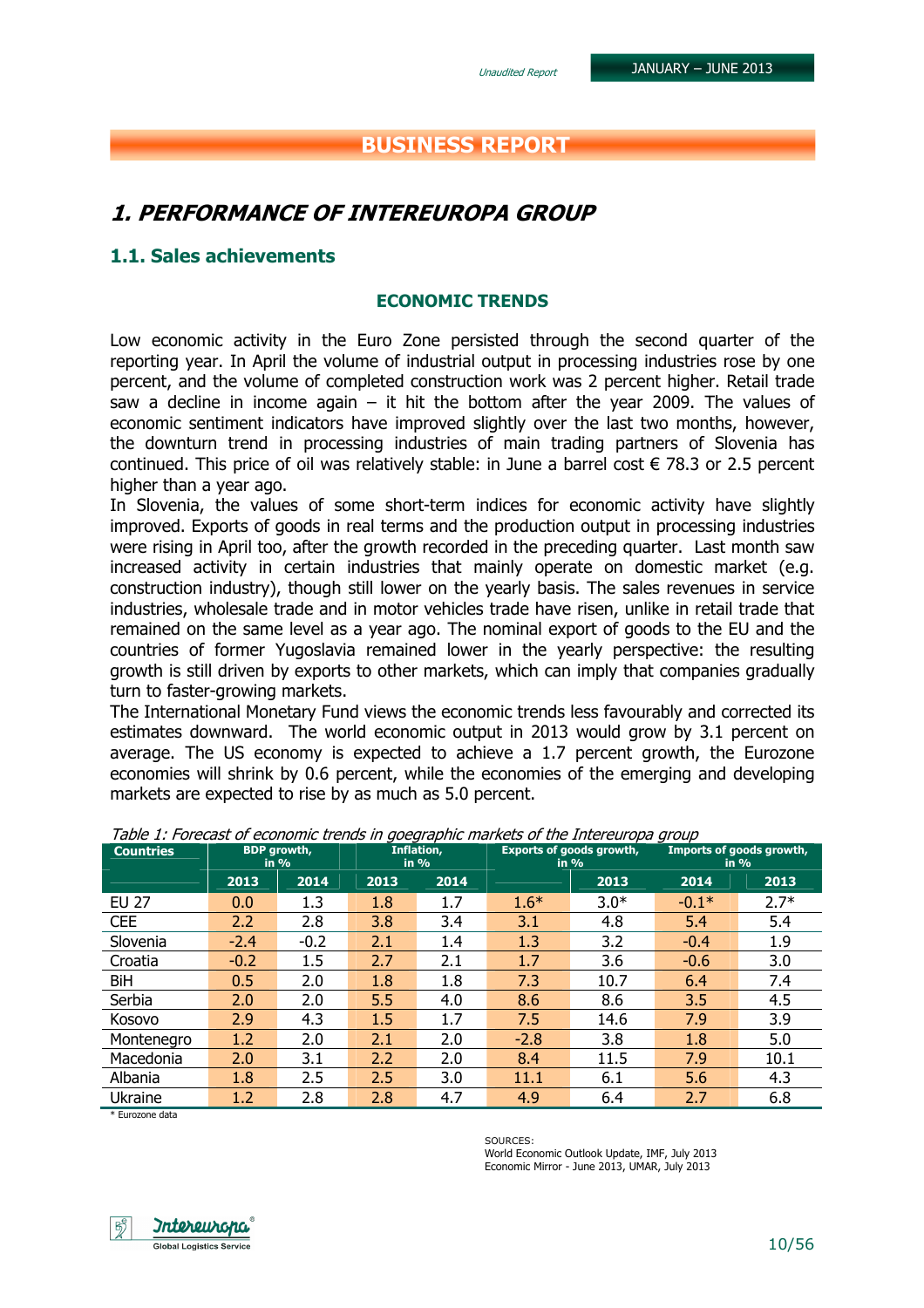#### SALES REVENUE OF INTEREUROPA GROUP

In the preceding months of this year, Intereuropa has paid most attention to build up our sales activities and prepare to the situation following the accession of Croatia to the European Union. The economic conditions in all our markets were not favourable for increasing the goods flows. The long lasting weak economic activity led to escalation of competition in the logistics market and reduced sales margins: our customers were also struggling for cutting their operating costs. Further to the price for services, an important factor in logistics is reliability of services, including the speed. Aware of that, we were working in the last few years on process optimisation and achieved progress in terms of improving the quality and cost efficiency of our services.

In the first half-year 2013, the Intereuropa Group generated a **sales revenue of**  $\epsilon$  **82.5** million from the sale of our services and exceeded the planned sales by 1 percent. However, that sales result was 15 percent lower than in the first half-year 2012. The major reason for that was the decrease of car logistics revenue (disposal of the logistics centre Chekhov, Russia, in November 2012) and the fall in the volume of services for our major customer Top Shop Intl., which we were unable to fully compensate with new business.

|   | <b>Business area</b>       | Jan - Jun<br>2013 | <b>Structure</b> | <b>Index</b><br>2013/plan | <b>Index</b><br>2013/2012 |
|---|----------------------------|-------------------|------------------|---------------------------|---------------------------|
|   | Land transport             | 53,893            | 65%              | 111                       | 96                        |
|   | Logistics solutions        | 8,115             | 10%              | -97                       | 66                        |
|   | Intercontinental transport | 17,164            | 21%              | 81                        | 68                        |
| 4 | Other services             | 3,369             | 4%               | 107                       | 99                        |
|   | <b>TOTAL SALES REVENUE</b> | 82,541            | <b>100%</b>      | 101                       | 85                        |

Table 2: Sales revenue of the Intereuropa Group by business area, in  $\epsilon$  thousand

The best sales results of all the three areas of our core business were recorded by the Land transport area, whose services represent 65 percent in the sales revenue of the Group. Compared with the same period a year ago, the sales result of the Land transport area was 4 percent lower. The decreasing trend in customs broking and border transit procedures brought about a slightly lower volume of the sale of customs services. The fall in road transport was largely attributable to the decreased volume of services for our major customer Top Shop Intl. on the part of the Parent Company and to lower income following the disposal of our subsidiary in Russia. Nevertheless, we recorded higher sales in road transport than expected. The greatest merit for the 11-percent surpass of the planned sales targets by our Land transport area goes primarily to our Ukrainian subsidiary with very successful sale of railway transport services, and to our Macedonian subsidiary with their sale of road transport services.

In Intercontinental transport, the overall recession in automotive industry and lower turnover of cars via port of Koper affected the sales of this area and reflected in lower sales of services in car logistics. The second quarter brought a lower demand for the sea-freight services, mostly in liquid bulk cargo and cooled fruit and vegetables.

One tenth of the revenue in the reporting half-year was generated by the Logistics solutions area. Our sales result was further affected by increased pressures on prices of our services,

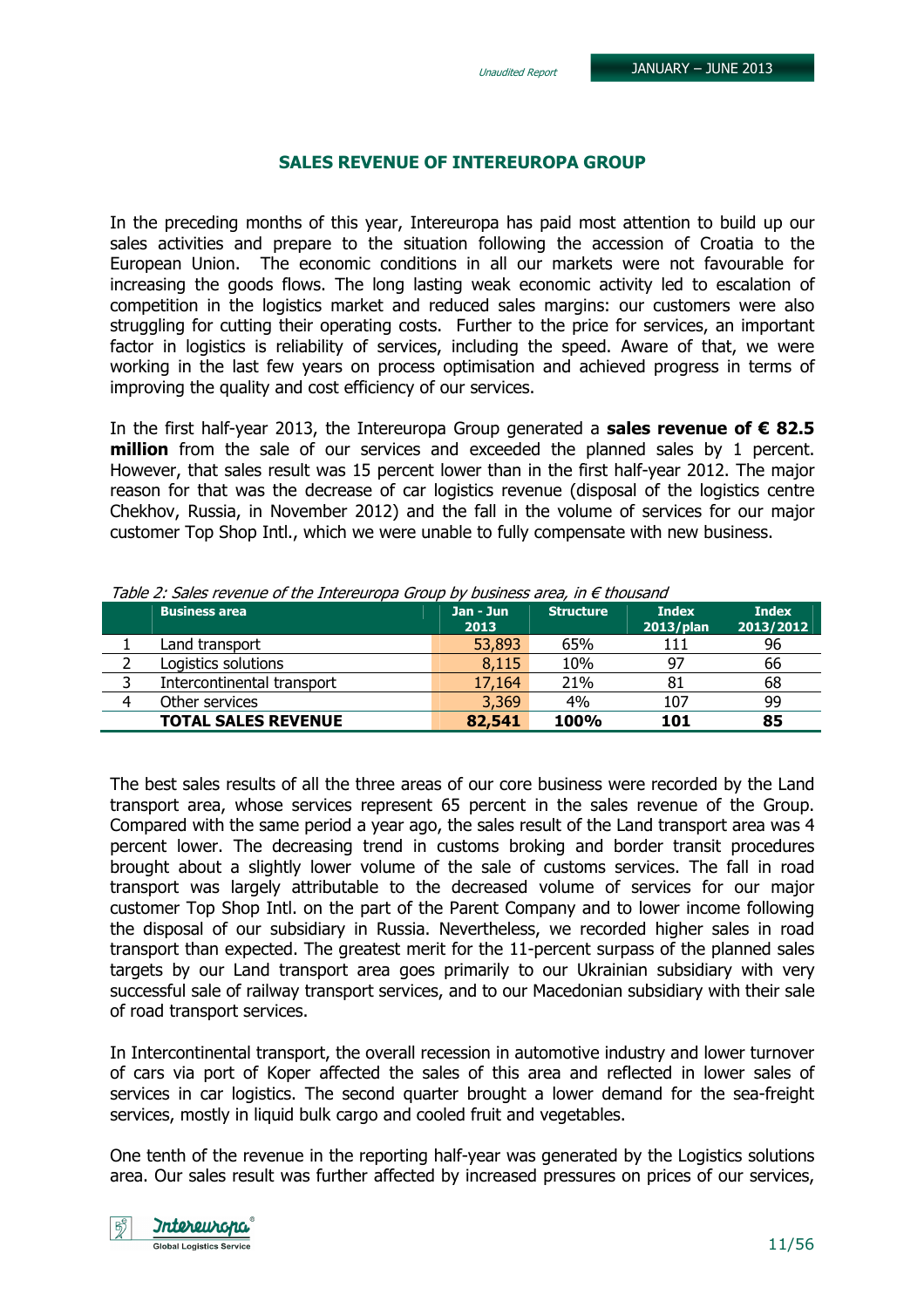and by different logistics needs in our customers: that led to a greatly reduced volume of cooperation with some of our customers. In Slovenia, we launched a distribution warehouse at Vrtojba, in Croatia we acquired new businesses for the storage of white goods (incl. distribution) and solar panels.

The structure of sales revenue by country and location of Group members did not change essentially from the year 2012. Slovenian subsidiaries achieved  $\epsilon$  46.2 million of sales revenues, or 6 percent below the plan.

 $T(t, 3, 3, 1)$  Sales revenue of Intereuropa group by companies (by companies (by companies) in  $F(t, 3, 3, 1)$ 

| Table 3: Sales revenue of Intereuropa group by countries (by companies' head office) in $\epsilon$ thousand |                                                        |                   |                  |                              |                           |  |
|-------------------------------------------------------------------------------------------------------------|--------------------------------------------------------|-------------------|------------------|------------------------------|---------------------------|--|
|                                                                                                             | <b>Geografical area</b><br>(by companies' head office) | Jan - Jun<br>2013 | <b>Structure</b> | <b>Index</b><br>$2013$ /plan | <b>Index</b><br>2013/2012 |  |
|                                                                                                             | Slovenia                                               | 46,163            | 56%              | 94                           | 83                        |  |
|                                                                                                             | Croatia                                                | 15,280            | 19%              | 98                           | 97                        |  |
| 3                                                                                                           | Bosnia & Herzegovina                                   | 2,833             | 3%               | 96                           | 96                        |  |
| 4                                                                                                           | Serbia                                                 | 1,624             | 2%               | 102                          | 94                        |  |
| 5                                                                                                           | Macedonia                                              | 1,816             | 2%               | 268                          | 257                       |  |
| 6                                                                                                           | Kosovo                                                 | 1,020             | $1\%$            | 105                          | 120                       |  |
|                                                                                                             | Montenegro                                             | 2,445             | 3%               | 96                           | 97                        |  |
| 8                                                                                                           | Albania                                                | 225               | 0%               | 92                           | 90                        |  |
| 9                                                                                                           | Ukraine                                                | 11,134            | 13%              | 139                          | 134                       |  |
|                                                                                                             | <b>TOTAL SALES REVENUE</b>                             | 82,541            | 100%             | 101                          | 85                        |  |
|                                                                                                             | EU countries                                           | 46,163            | 56%              | 94                           | 83                        |  |
|                                                                                                             | Non-EU countries                                       | 36,377            | 44%              | 112                          | 88                        |  |

The nature of our services involves a wide customer portfolio from numerous countries. In the reporting half-year, 53 percent of our sales revenues originated from the sale to EU customers, and 27 percent from the countries of former Yugoslavia.

Table 4: Sales revenue of the Intereuropa group by countries (by customers' head office), in  $\epsilon$ thousand

|    | <b>Geografical area</b><br>(by customers' head office) | Jan - Jun<br>2013 | <b>Structure</b> | <b>Index</b><br>2013/2012 |
|----|--------------------------------------------------------|-------------------|------------------|---------------------------|
|    | Slovenia                                               | 25,321            | 31%              | 88                        |
| າ  | Croatia                                                | 14,493            | 18%              | 98                        |
| 3  | Russia                                                 | 1,327             | 2%               | 16                        |
| 4  | Bosnia & Herzegovina                                   | 2,849             | 3%               | 745                       |
| 5  | Serbia                                                 | 1,553             | 2%               | 100                       |
| 6  | Montenegro                                             | 2,318             | 3%               | 98                        |
|    | Other countries                                        | 34,679            | 42%              | 85                        |
| 7a | Other EU countries                                     | 18,074            | 22%              | 100                       |
| 7b | Other countries                                        | 16,605            | 20%              | 74                        |
|    | <b>TOTAL SALES REVENUE</b>                             | 82,541            | 100%             | 85                        |

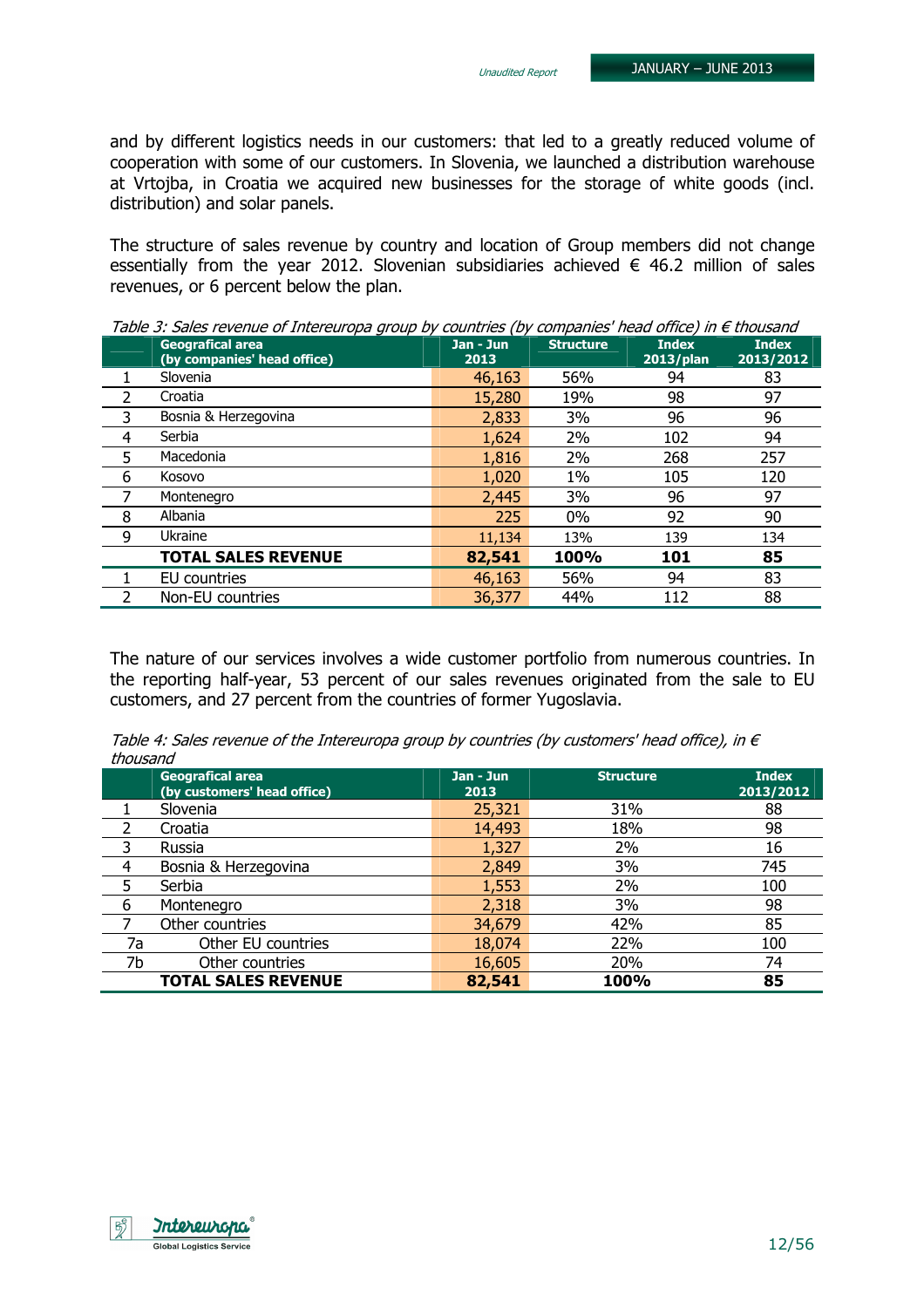#### Land Transport

Land transport has the highest share in the Group's sales structure. This share rose 7 percentage points above the achievement of the comparable term last year. The revenues from services by Land transport amounted to  $\epsilon$  53.9 million; thereof, the major share was generated by the Parent Company in Slovenia, which contributed nearly one half of total sales revenue from Land transport.

In the reporting half-year the Land transport area exceeded the target sales revenue by 11 percent. The highest overachievement of plan was recorded in the road and railway transport segments, whereas the Groupage services product saw the biggest setback. We also remained behind the target revenue in the border despatch segment. The target volume of services in the Land transport area were exceeded in all our companies but two: the Croatian subsidiary Intereuropa, logističke usluge d.o.o., Zagreb (primarily on account of unrealized plans in Railway Transport product), and Intereuropa RTC d.d. Sarajevo. The highest surplus of plan was recorded by TEK ZTS Uzhgorod and Intereuropa Skopje d.o.o.

Compared with the term January - June 2012, the sales revenue was 4 percent lower. A better result than last year was achieved in Railway transport and Express services, and the worst fall was recorded in Customs services and Road transport .

We dedicated the first half-year 2013 to intense preparations for the accession of Croatia to the European Union. Parallelly, we proceeded with the activities leading to cost efficiency and operational optimisation.

#### Road transport :

- $\rightarrow$  Among the products provided by Intereuropa, Road transport stands for the highest share in sales revenue structure (approximately one quarter).
- $\rightarrow$  In the Group, we surpassed the sales plan by 16 percent, however, our sales revenue was 8 percent lower than in the comparable half-year 2012, which was attributable to lower volume of services for a major customer (Top Shop Intl.) in the Parent Company, and to loss of income due to disposal of our subsidiary in Russia.
- $\rightarrow$  Pressures on prices continued and the resulting reduced sales margins persist for quite a long time.

#### Customs services:

- $\rightarrow$  The highest share in the sales revenue of this product was generated in Croatia and Slovenia (both subsidiaries combined stand for over 80 percent of overall revenues from customs broking in the Group).
- $\rightarrow$  We recorded a lower volume in customs broking and border transit procedures.
- $\rightarrow$  Slovenia saw the biggest setback behind the plan and the results of 2012, primarily due to fewer transit procedures as an outcome of Croatia's accession to the NCTS system and due to a decrease in the volume of services for a major customer.
- $\rightarrow$  Croatia's accession to the EU will slash the revenues from customs services in both these companies. The key goals for 2013 include the alignment of the Parent Company Intereuropa d.d. and of the subsidiary in Croatia to the EU accession of the latter.

#### Groupage services:

 $\rightarrow$  The sales revenues were 7 percent lower than in the comparable half-year of 2012, but only 4 percent behind the plan.

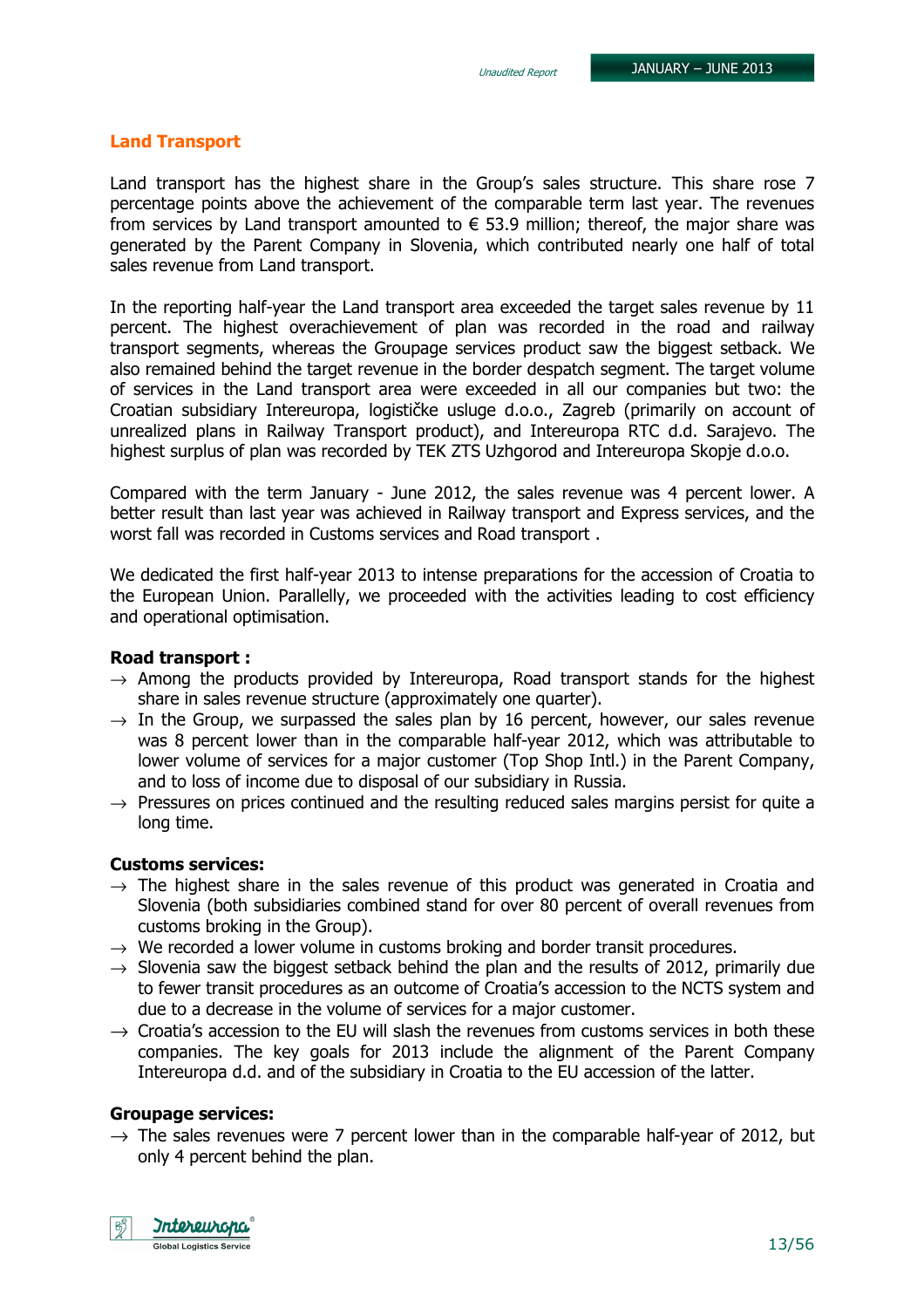- $\rightarrow$  The major part more than three quarters of the Group's sales revenue in Groupage services was generated in Slovenia.
- $\rightarrow$  Growing sales revenues were recorded in the subsidiaries based in Serbia, Montenegro, Macedonia and Kosovo, on account of increased volume of shipments carried.
- $\rightarrow$  In view of Croatia joining the EU, activities were conducted in Croatia and Slovenia addressing the alignment of operations to the new market conditions (an even more competitive daily groupage line between Slovenia and Croatia with guaranteed delivery on the next working day).

#### Express services:

- $\rightarrow$  The sales revenue in Express services segment was one percent better than in the first half-year 2012.
- $\rightarrow$  The highest share of sales revenue was still earned by the subsidiary in Croatia (61 percent), followed by the Company in Slovenia (25 percent), the subsidiaries in Bosnia and Herzegovina (10 percent) and Serbia (4 percent). The highest underachievement of the targets was recorded by our subsidiary in Bosnia and Herzegovina, and the widest gap from the previous year's results was seen in Slovenia.
- $\rightarrow$  The companies in Slovenia and Croatia dedicated much effort to restructure sales segments and streamline the operations.
- $\rightarrow$  Based on a new sale concept for smaller shipments between Slovenia and Croatia that was to be applied after Croatia's accession to the EU, we reduced the travel time of such shipments. We wish to get asserted as a provider of parcel distribution between Slovenia and Croatia.

#### Rail Transport:

- $\rightarrow$  We exceeded the planned result for the railway transport product, and also the achievement of the comparable period 2012.
- $\rightarrow$  The present good achievement is primarily attributable to the Ukrainian subsidiary TEK ZTS, Uzhgorod, which generated 94 percent of all sales revenues in this product.

The market development continues towards declining goods flows and increasing competition, which leads to reduced margins. Our customers are anxious to reduce their costs, so it is difficult to compete in international tenders and the earning is getting lower from tender to tender. That compels us to an on-going streamlining of our operations on the one hand, and to continual presence in the market, with blanket coverage, in order to struggle for every shipment. We have witnessed ill payment practices on a large scale and financial difficulties of large and small businesses, and need to be cautious in acquiring new business.

In the current year we estimate the sales revenues from our services in land transport to decline further, the highest loss is expected in the product Customs services, attributable to Croatia's accession to the EU. That impact will be most evident on the results of our companies in Croatia and Slovenia. Compared with the same period last year, we estimate the volume of road transport to decline, too.

#### Logistics Solutions

The sales revenue in the Logistics solutions area amounted to  $\epsilon$  8.1 million. The unfavourable economic environment in the reporting term persisted, which had an impact on the results of this area. Our customers adapted to the situation by increasing the pressure on

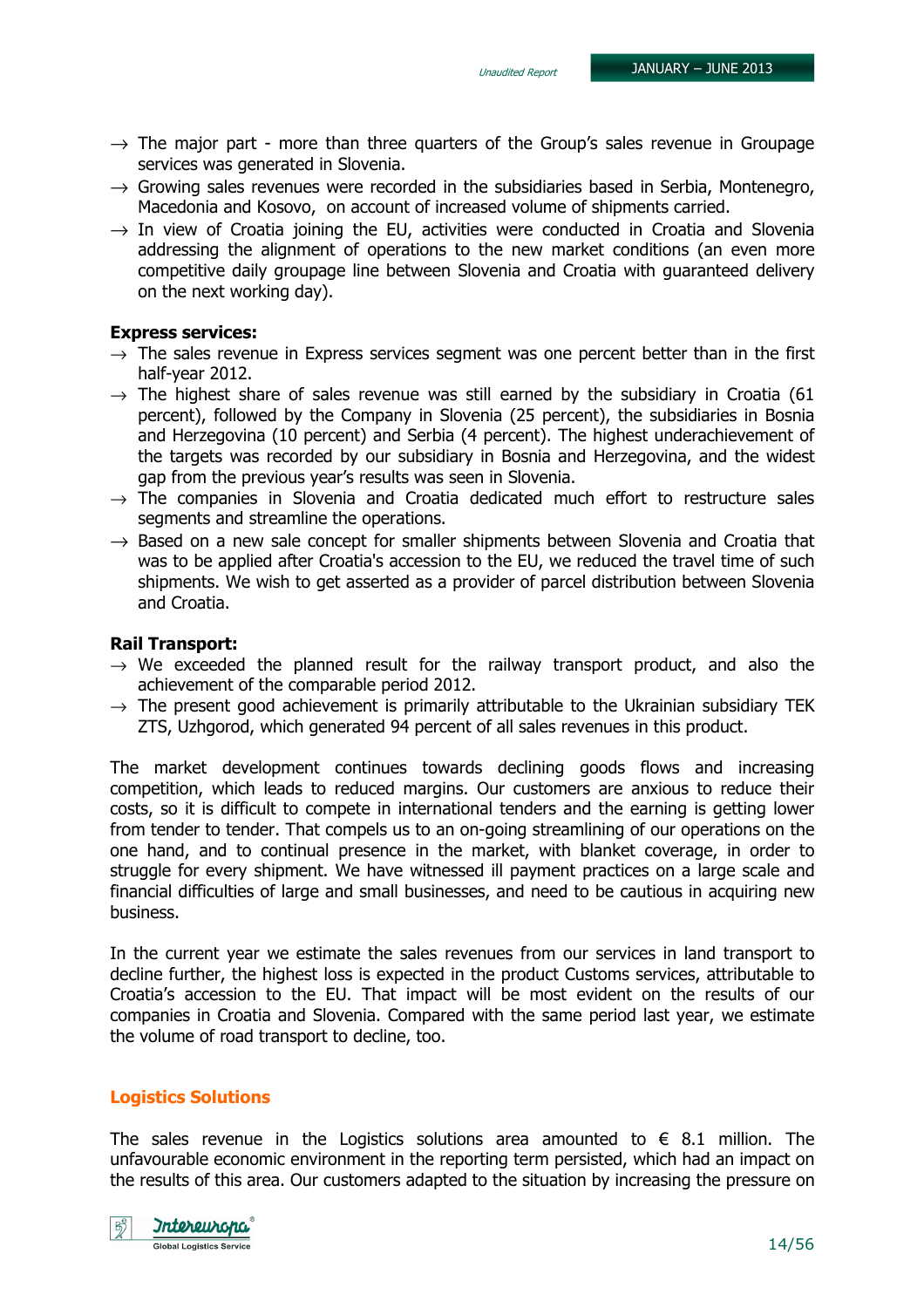prices of services and optimising their inventories in warehouses; some of the customers even changed their logistics concepts. Consequently, we recorded a setback in the sales volume during the reporting half-year, lying 3 percent behind the targets and 34 percent below comparable last year's results.

The fall in the sales revenue has resulted from disposal of the logistics centre in Russia and lower sales in two key markets, i.e. Slovenia and Croatia, which combined represent 84 percent in the sales structure of Logistics solutions and were most exposed to unfavourable economic trends. There was no essential setback behind the planned results in Slovenia, however, the sales revenue was as much as 28 percent below the last year's achievement. The main reasons for that were the decline in the volume of services for our customer Top Shop Intl., general pressure on reduction of prices of logistics services, and the impacts of weakened economic activity (reduction of inventories, fewer orders for outbound of goods from warehouses, etc.).

The sales in the Croatian part of the Group standing for 19 percent share in the sale of logistics solutions, is 4 percent below the plan and 18 percent behind the last year' results, primarily due to unfavourable economic situation in the country.

Also in other countries of the Balkans in which our Company operates warehouses, we could still perceive weaker demand for logistics solutions, with considerably stronger competition and excessive, unoccupied storage and industrial capacities. As a result, sales revenues fell below the level of the preceding year in the markets of Bosnia and Herzegovina, Montenegro, Serbia, Macedonia and Kosovo that in total represent 16 percent in the sales structure of this business area.

In accordance with the corporate guidelines of the Group we dedicated much effort to target-based sales of logistics solutions, participation in logistic project tenders, and operations streamlining.

Accordingly, we successfully launched the distribution warehouse for our Italian customer at Vrtojba and arranged, in part only, a warehouse for automotive industry in Ljubljana (the project is expected to be completed in the first quarter 2014). In Croatia, we acquired new businesses for the storage and distribution of white goods, and a major business for the storage of solar panels. In Serbia, we succeeded to increase the sales to existing major customers.

Key activities for the Logistics solutions area in 2013 comprise:

- $\rightarrow$  development of partner-like customer relations and enhanced cooperation with current customers;
- $\rightarrow$  winning new logistics projects, primarily aiming to fill the unoccupied storage capacities;
- $\rightarrow$  development of new IT support for logistics solutions in Slovenia;
- $\rightarrow$  continued specialisation and optimisation of logistic processes by commodity category.

#### Intercontinental Transport

The sales revenue in the Intercontinental Transport Area were  $\epsilon$  17.2 million, and behind the target. The worst underachievement was recorded in the Car logistics product due to a lower throughput of vehicles via the port of Koper, as a side effect of the general crisis in automotive industry. In the second quarter, a declining volume of sales was observed in the sea-freight segment, too.

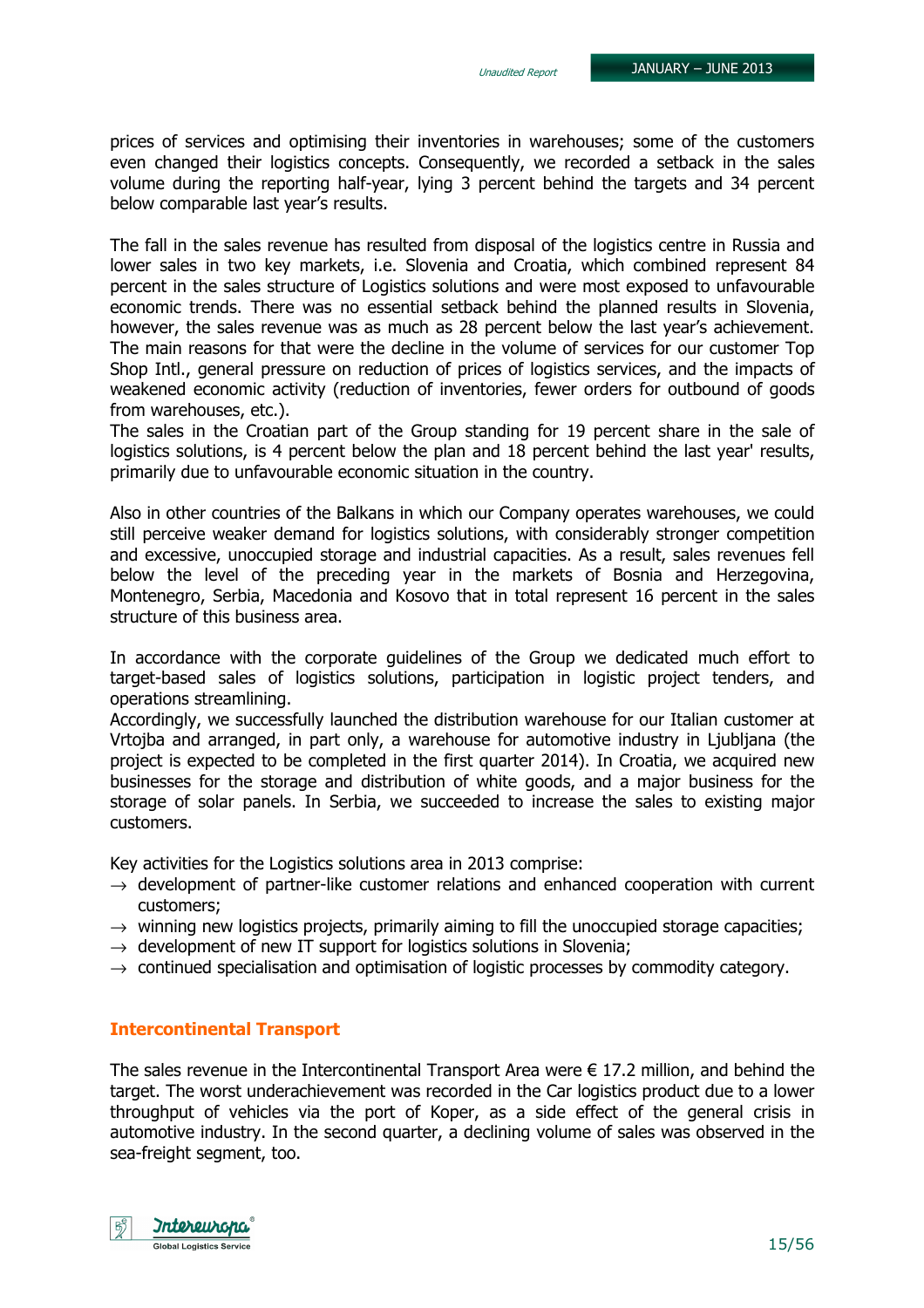#### Sea-Freight:

- $\rightarrow$  In the reporting half-year we remained 13 percent behind the sales targets, and 7 percent below the achievement of the preceding year.
- $\rightarrow$  Container transport with a 7-percent higher revenue than last year's comparable term was the best performing of all the Sea-Freight products. We increased the number of containers handled in import and export, however, a recent decreasing trend was observed in the volume of containers or businesses involving handling/despatch through warehouse and distribution of goods by land. In the Slovenian part of the Group we achieved a 13-percent growth in the sales results, which can be attributed to the development of agency-based despatch of containers in transit for Graz (A) and Budapest (H). An important growth and surplus in the sales was achieved in Serbia, where we acquired a new long-term export business for Africa.
- $\rightarrow$  In conventional cargo segment we were operating below the targets. Above all, a variance from the target operating output was notable in liquid cargoes and in the cooled fruit and vegetables segment. The season of fruit and vegetables shipped via Koper was below the planned volume, in particular the season of grapes that was expected for the second quarter of the year. Our cooperation with the railway operator was good, additional despatches from Koper are planned for the next term as well.
- $\rightarrow$  In our RO-RO product, the service between the Koper and Durres ports was terminated on the part of shipowner, and we recorded a great loss of revenue. We mitigated that loss by re-routing certain businesses to alternative transport routes. On other RO-RO destinations along the Mediterranean we were faced with a considerable drop in transportation of construction machinery, plant and other means of transport /vehicles.
- $\rightarrow$  Except for Serbia and Kosovo, almost all our markets were behind the sales targets of the sea-freight segment. The reporting half-year saw a clear decline in import and export businesses in the Balkans, as well as in transit from/to Austria, Hungary and Slovakia. Smaller quantities of cargo force ship operators to a shift towards all the more integral management of all their businesses, by which they also include the land transport part of the route.
- $\rightarrow$  In the second half-year we expect an even tougher situation in the sea-freight market of full container loads and LCL containers. Ship operators have announced a raise in freight rates, so the pricing policy is going to be all the tougher. In conventional cargo, the result will very much depend on the quantities of liquid cargo and on the new season of cooled fruit and vegetables. We estimate our sales results to be approximately on the half-year level.

#### Car logistics:

- $\rightarrow$  After disposal of the logistics terminal in Russia, our car logistics is performed mainly in Slovenia and to a minor extent in Serbia as well.
- $\rightarrow$  Car logistics is faced with a major decline in the demand, which is reflected in the turnover of our customers. In the reporting half-year we handled 23 percent fewer vehicles than in comparable term last year. All car makers have recorded a fall in the sales, with Opel as the only exception, whose new model Mokka is selling very well in Europe.
- $\rightarrow$  Our car terminals in Koper and Logatec also reported a lower volume of fewer vehicles compared with the first half-year last year.
- $\rightarrow$  Forecasts for car sales in Europe and the entire car logistics remain pessimistic also for the second half-year: we do not expect any particular positive variances in the revenue from car logistics.

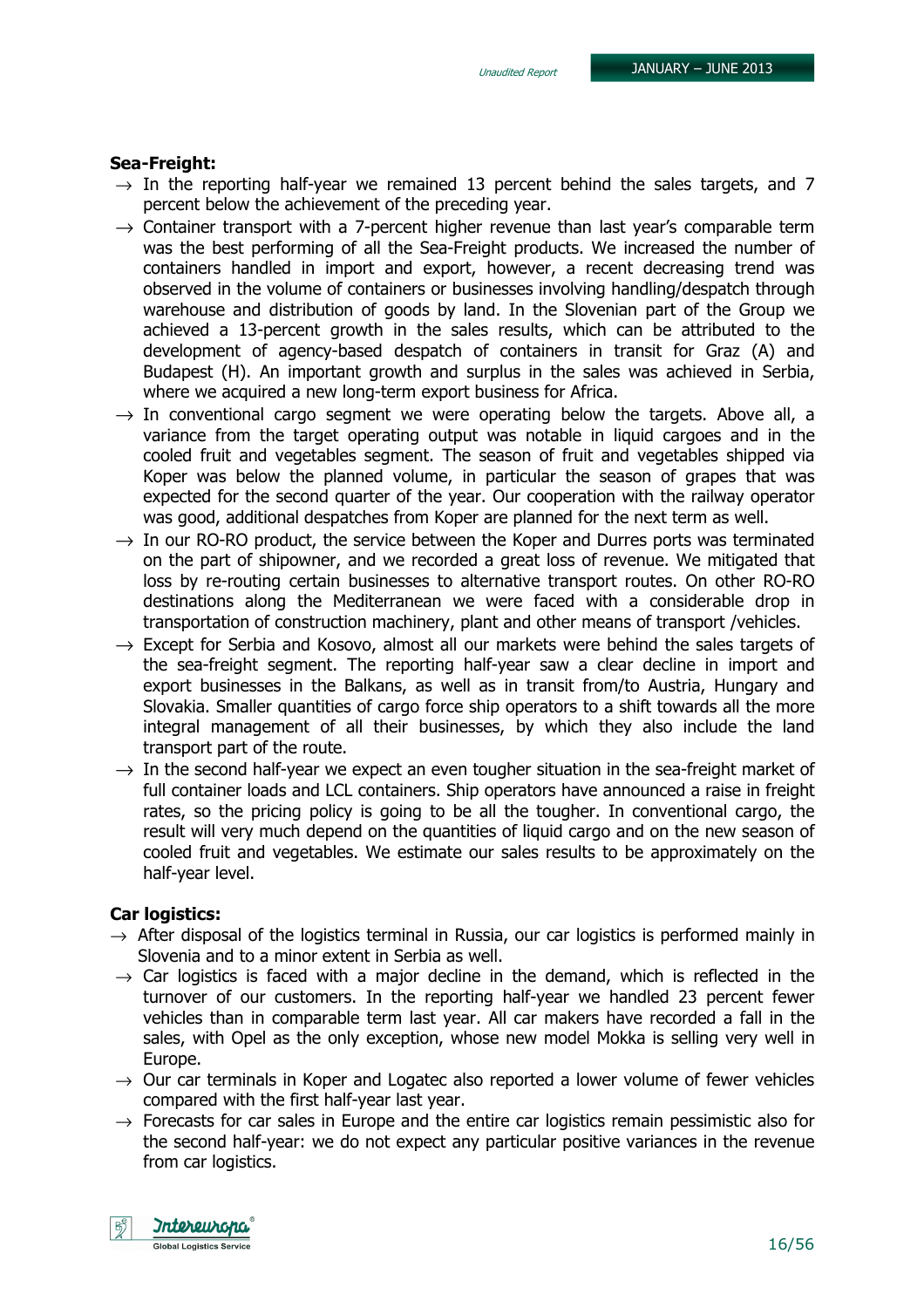#### Shipping Agency:

- $\rightarrow$  Our subsidiary Interagent d.o.o. achieved 2 percent higher sales revenues than last year, but missed the sales target by 6 percent.
- $\rightarrow$  With 129 ships represented in the port of Koper, we maintained our leading position in terms of the number of ships represented.
- $\rightarrow$  We handled the a few tens of containers for the ship operator China Shipping Container Lines, which is developing the service in the Adriatic, or bound for Koper resp., however, the volume of operations was below the plan. We were therefore behind the target operating results in the first half-year.
- $\rightarrow$  For Chartering, a better result was primarily attributable to a longer season of salt imports. We closed some major shipments of cars and trailers with our ship-owner.
- $\rightarrow$  Our focus remains to acquire the agency representation also in other countries of the Balkans (Croatia, Montenegro, Albania) where the sea-freight markets are even worse than in North Adriatic (the container ships operators are cancelling the calling of their own ships /service, e.g. in Bar and Ploče).
- $\rightarrow$  Similar results are expected for the second half-year of the current year. A major improvement could only be achieved with a more competitive service of the container ship operator.

#### Air-Freight Transport:

- $\rightarrow$  Our Air-Freight product recorded 16 percent better sales than in the first half-year ago, but remained behind the sales targets. The markets in Slovenia and Serbia have the highest influence.
- $\rightarrow$  We are faced with a strong competition in Slovenia, coming from all the more aggressive global logistics players in our domestic market.
- $\rightarrow$  In Serbia we organised fewer charter flights than a year ago, which resulted in a setback behind the envisioned sales results. In other markets we were doing better, except for Bosnia and Herzegovina.
- $\rightarrow$  Air-freight rates still remain higher than sea-freight container consolidation transport, but we expect more fierce competition in the second half-year for which a considerable raise in freight rates was already announced.
- $\rightarrow$  We expect improvement for the second half-year, in particular in the last quarter which is considered as the high season of air-freight services.

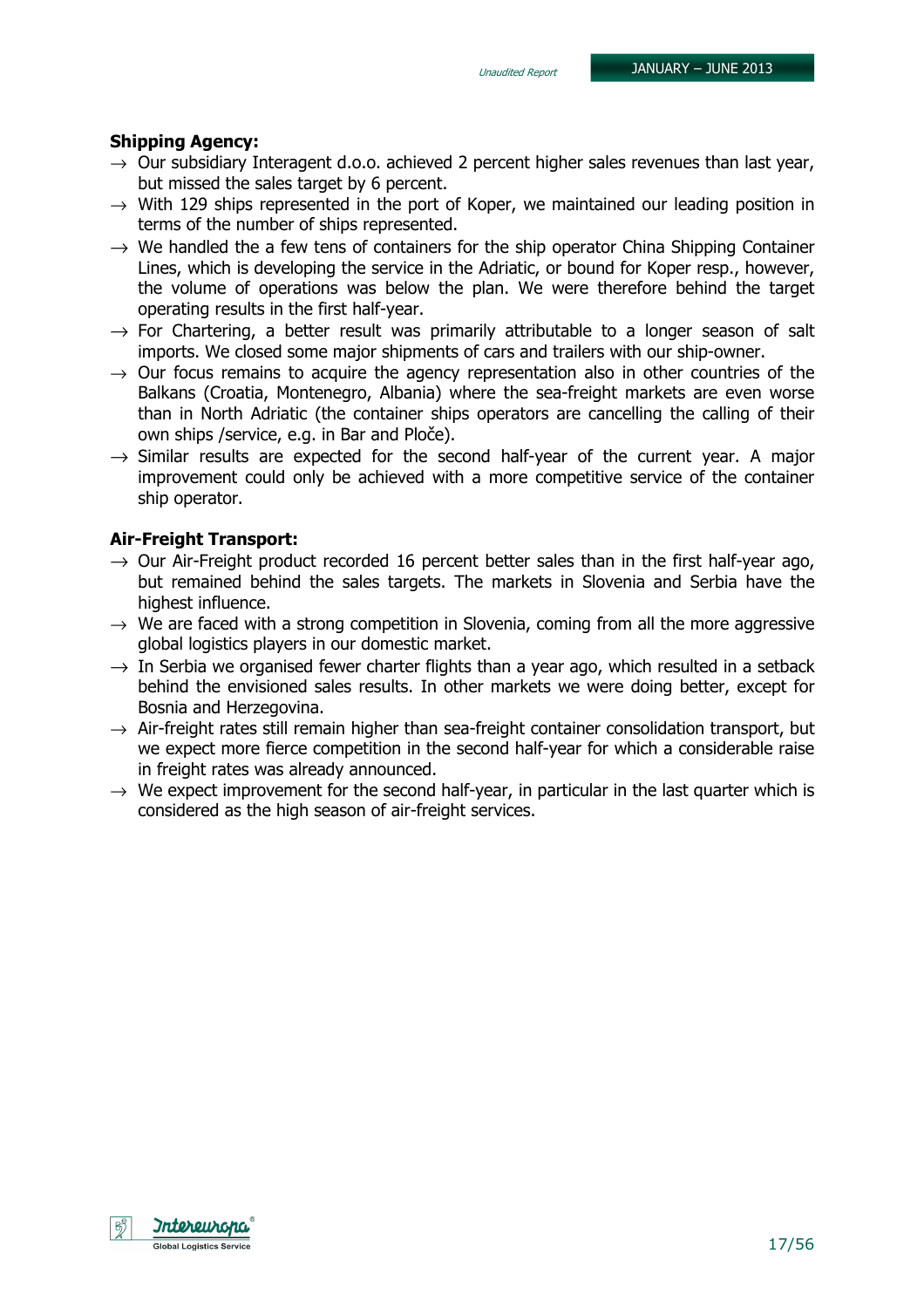#### 1.2. Financial result

| u iyusunu c                    |                   |                               |                   |                           |                           |
|--------------------------------|-------------------|-------------------------------|-------------------|---------------------------|---------------------------|
| Item / Index                   | Jan - Jun<br>2013 | Jan - Jun<br><b>Plan 2013</b> | Jan - Jun<br>2012 | <b>Index</b><br>2013/plan | <b>Index</b><br>2013/2012 |
| Sales revenue                  | 82,541            | 81,433                        | 96,940            | 101                       | 85                        |
| EBITDA*                        | 8,745             | 8,838                         | 13,894            | 99                        | 63                        |
| Operating profit or loss       | 4,996             | 5,075                         | 9,079             | 98                        | 55                        |
| Financing profit or loss       | $-1,675$          | $-2,102$                      | $-3,774$          | $\overline{\phantom{a}}$  | ۰                         |
| Net profit or loss             | 2,507             | 2,827                         | 2,958             | 89                        | 85                        |
|                                |                   |                               |                   |                           |                           |
| EBIT margin in %               | 6.1%              | 6.2%                          | 9.4%              | 97                        | 65                        |
| Sales revenue per              |                   |                               |                   |                           |                           |
| employee/month                 | 8.506             | 8.249                         | 8.356             | 103                       | 102                       |
| Value added per employee/month | 2.399             | 2.390                         | 2.715             | 100                       | 88                        |

Tables 5 and 6: Financial results of the Intereuropa group for the period January – June 2013, in thousand  $\epsilon$ 

\* EBITDA: Earnings Before Interest, Taxes, Depreciation, Amortisation and revaluation operating expenses for intangible and tangible fixed assets

| 30.06.<br>2013 | <b>Plan</b><br>31.12.2013 | 31.12.<br>2012 | <b>Index</b><br>2013/plan | <b>Index</b><br>2013/2012 |
|----------------|---------------------------|----------------|---------------------------|---------------------------|
| 324,014        | 319,809                   | 322,969        | 101                       | 100                       |
| 157,924        | 165,445                   | 154,893        | 95                        | 102                       |
| 95,901         | 90,624                    | 100,121        | 106                       | 96                        |
|                |                           |                |                           |                           |
| 1.52           | 1.77                      | 1.56           | 86                        | 97                        |
|                |                           |                |                           |                           |
| 3.08%          | 2.40%                     | 3.71%          | 128                       | 83                        |
|                |                           |                |                           |                           |

\* as of the last day of the reporting period

\*\* financial liabilities – loans and deposits given - cash

\*\*\* average equity (capital) of the report. period

#### Operating Profit or Loss, and EBITDA (Earnings Before Interest, Taxes, Depreciation and Amortisation)

 $\rightarrow$  Compared to the operating result of the previous half-year, the shrunken result stated in the operating profit or loss is largely attributable to the disposal of subsidiary in Russia at the end of 2012, to the loss of a major customer of the Parent Company Intereuropa d.d. and the respective decrease in the volume of services, and to falling margins recorded by most subsidiaries in the Group.

#### Financing Profit or Loss

 $\rightarrow$  The presented negative Financing Profit or Loss has resulted from the interest expenses. Better financing result than in the comparable period a year ago is significantly attributable to lower interest expenses (thanks to successful financial restructuring), while a negative impact on the financial profit was caused by the loss of income from foreign exchange gains that originated mostly from the subsidiary in Russia.

#### Net profit / loss

 $\rightarrow$  The Net operating profit reduces our tax liability for the corporate income tax. Almost one third of the corporate income tax relates to deferred taxes.

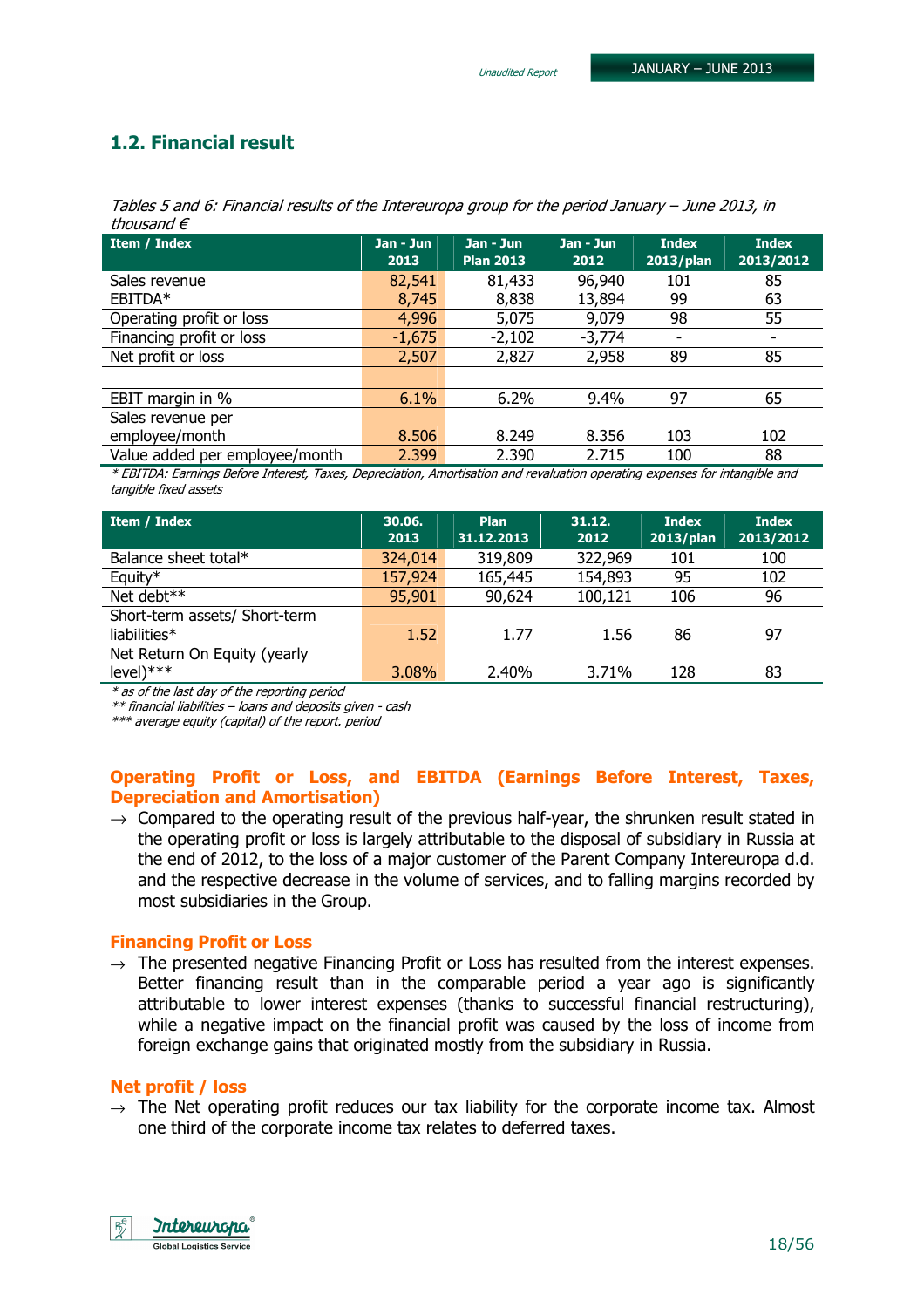#### Structure of Statement of Financial Position

 $\rightarrow$  The current ratio has not changed essentially in the first half-year, nor has the share of capital in the sources of finance  $(+ 0.6$  percentage point over the first quarter 2013).

#### 1.3. Investments in fixed assets

In the reporting term January - June 2013, the Group invested in fixed assets  $\epsilon$  887 thousand, thereof 219 thousand in real estate and 669 thousand in plant, equipment and intangible assets. The annual plan of investments was completed to the level of 24 percent.

| <b>Company</b>                     |                 | <b>Real property</b> | <b>Plant &amp; Equipment,</b><br>Intang. assets |                     | <b>TOTAL</b>    | $%$ of<br><b>annual</b> |         |
|------------------------------------|-----------------|----------------------|-------------------------------------------------|---------------------|-----------------|-------------------------|---------|
|                                    | Jan-Jun<br>2013 | <b>Plan</b><br>2013  | Jan-Jun<br>2013                                 | <b>Plan</b><br>2013 | Jan-Jun<br>2013 | <b>Plan</b><br>2013     | realiz. |
| Intereuropa d.d.                   | 78              | 1,050                | 162                                             | 1,050               | 240             | 2,100                   | 11      |
| Subsidiaries                       | 141             | 258                  | 507                                             | 1,397               | 648             | 1,655                   | 39      |
| <b>TOTAL</b><br><b>INVESTMENTS</b> | 219             | 1,308                | 669                                             | 2,447               | 887             | 3,755                   | 24      |

Table 7: Overview of Investment in period January - June 2013, in thousand  $\epsilon$ 

The invested amount by the Parent Company Intereuropa d.d. in equipment and intangible assets was € 240 thousand; other members of the Group invested  $∈$  648 thousand in fixed assets. The major investment was the purchase of four head trucks with semi-trailers by the subsidiary in Croatia ( $\epsilon$  438 thousand) in the first quarter 2013.

The invested funds were earmarked to:

- − Buildings and fittings/ equipment (€ 349 thousand),
- Repairs and purchase of motor vehicles (€ 477 thousand),
- − Computer hardware and software (€ 61 thousand).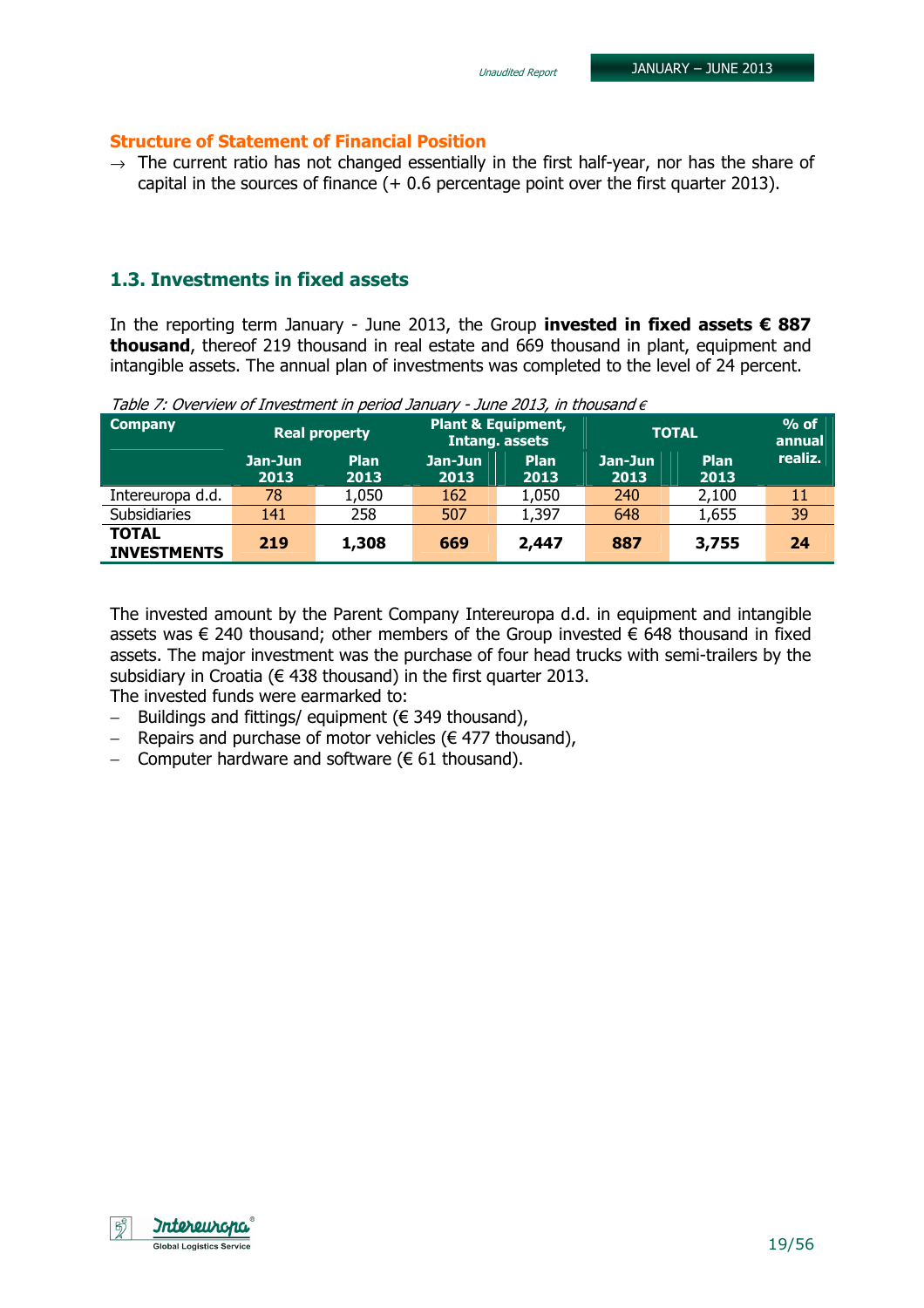#### 1.4. Risk management

The central goal in risk management is to effectively address and reduce uncertainty in the Company and thereby assure higher operating performance and retain the competitive advantages of the Company.

As at the half-year cut-off date, we reviewed the risk types again and identified 63 types of risk (two more than at the end of last year) in the company Intereuropa d.d., thereof ten key risks, two more than last year-end. In the reporting half-year, our highest exposure to risks involved the sales risk, pressure on the prices and the risks for a decreased demand for our services. Nevertheless we were able to make good for the loss of income by enhanced sales activity.

The impact of overall economic situation in the country remains to show in poor liquidity and reflects in extended payment terms on the part of our customers.

**The sales risk** is viewed as our most significant risk and enjoys our full attention. In that segment we identified 27 risk types, thereof 4 key risks. Despite increased pressure on our prices and cutting the demand for services in certain customers, we managed to retain the income on the planned level, which is estimated as considerable success. The expectations of our customers primarily involve a reduction in our prices for the same quality level. To compensate that loss of income from our current customers, we offer them additional services. We succeeded to acquire some major businesses and thus compensate for the declining sales volume in some of our customers. Also our further activities are focused on acquiring new business, along with increasing the productivity in our employees. Price sensitivity has been rising, which calls for internal streamlining of processes and cost containment as all the more important. The newly defined sales strategy has already yielded some results in the reporting half-year: our focus remains on effective customer management of key accounts and on the activities to acquire new customers.

In view of sales risk management in the coming period, we estimate our exposure to these risks to rise in the Land and Intercontinental transport areas (decline in revenues in the segment of customs services, lower demand on the part of certain customers), while we expect to acquire new businesses or to increase the volume of business with current customers in our Logistics solutions area.

The credit risk has increased this year, as a result of overall economic situation in Slovenia, the European Union and also in the countries in which the Intereuropa Group is operating. Higher liquidity risk is shown in higher current ratio of operating receivables turnover rate (i.e., payment). Our activities are increasingly directed to debt collection, which is very difficult to achieve in the face of concurrent pressure to expand, or at least maintain the volume. Observance of the limits for our exposure to certain customers is of key importance. We address and manage the liquidity risk by daily control of working capital and exposure to individual customers and units in the Company. The Management Board controls its financial condition and exposure to certain customers more frequently than earlier.

Personnel risk and other operational risks (strategic risks, IT risks, legislation risks and those related to real estate) were maintained on acceptable levels, no significant discrepancy was perceived. Individual risk managers monitor the exposure to risks and manage the risks on the level of the Company, customer, unit or of a concrete business.

We estimate for the second half-year that Intereuropa d.d. will continue to be exposed to the sales and credit risks. The measures adopted and activities in implementation we envision to maintain the exposure of the Company to risks on an acceptable level, and to achieve the planned results.

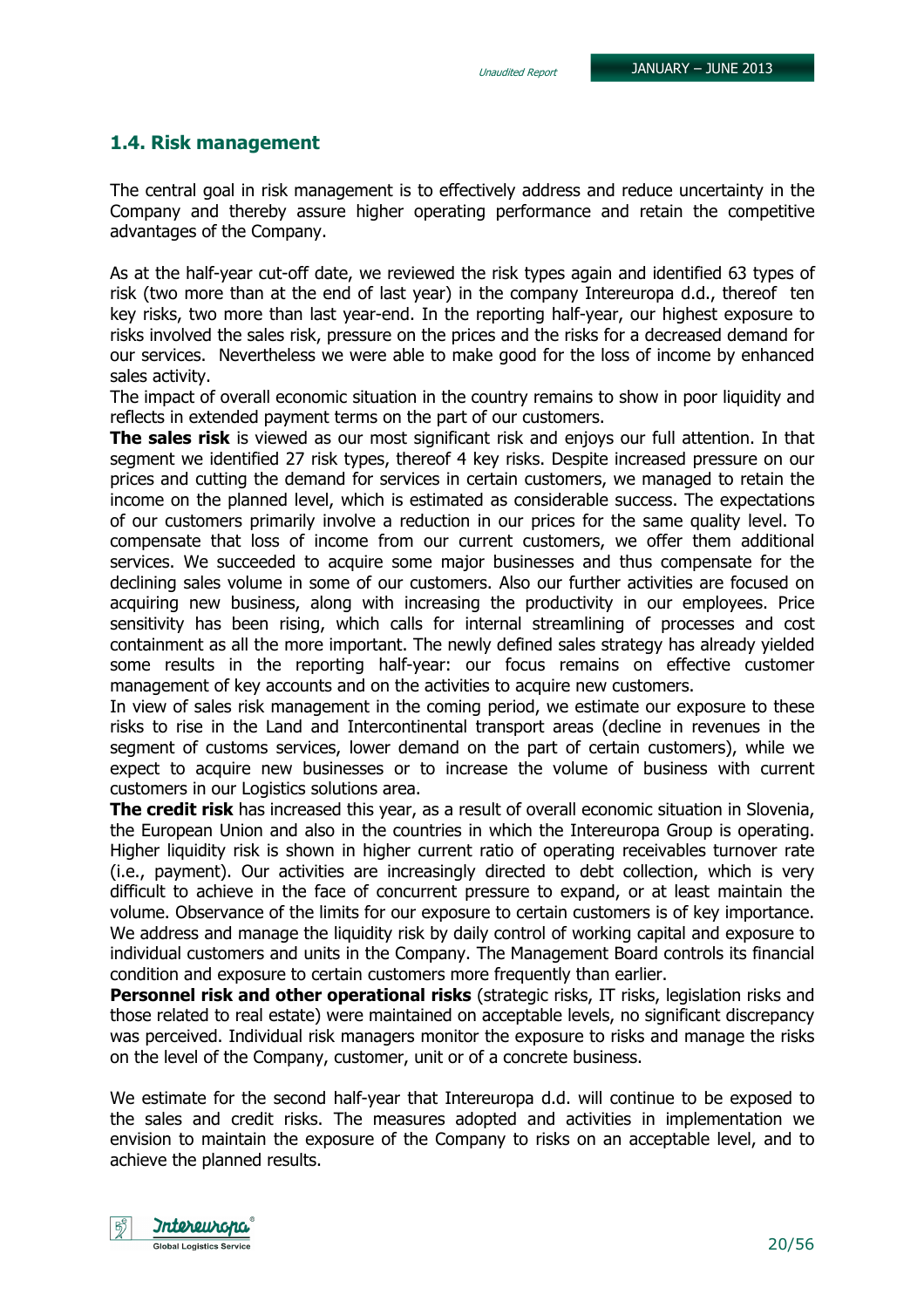#### 1.5. Human Resources Management

#### EMPLOYMENT TRENDS

The Intereuropa Group had 1,648 employees on the last day of June 2013. Compared with the year-end 2012, the number of personnel was lower by 3 percent or 54 employees.

The highest number of employees who left Intereuropa was in the subsidiary in Croatia (82), in the Parent Company Intereuropa d.d. (13), and in the subsidiary in Montenegro (13). The overall fluctuation rate in our bigger companies was 8 percent.

To cope with the slashed demand for customs services due to the European Union accession of Croatia, the employment contracts expired on 30 June 2013 for 24 employees working under a fixed-time contract and 3 employees under a permanent contract were made redundant in the Border Despatch Branch. The contracts for additional 22 employees will expire by the end of August.

According to the plan, the number of employees in the Parent Company in Slovenia and in the subsidiary in Zagreb will be further reduced in the second half-year.

| radio of fior of employeed in the mitchedlopa eroup according to countriedy as of sondormous |            |            |                                |                           |
|----------------------------------------------------------------------------------------------|------------|------------|--------------------------------|---------------------------|
|                                                                                              | 30.06.2013 | 31.12.2012 | <b>Difference</b><br>$13 - 12$ | <b>Index</b><br>2013/2012 |
| Slovenia                                                                                     | 727        | 740        | $-13$                          | 98                        |
| Croatia                                                                                      | 432        | 461        | $-29$                          | 94                        |
| Bosnia & Herzegovina                                                                         | 130        | 131        | - 1                            | 99                        |
| Serbia                                                                                       | 107        | 108        | - 1                            | 99                        |
| Macedonia                                                                                    | 33         | 33         |                                | 100                       |
| Kosovo                                                                                       | 23         | 25         | -2                             | 92                        |
| Montenegro                                                                                   | 144        | 153        | -9                             | 94                        |
| Albania                                                                                      |            |            |                                | 100                       |
| Ukraine                                                                                      | 50         | 49         |                                | 102                       |
| <b>TOTAL</b>                                                                                 | 1,648      | 1,702      | -54                            | 97                        |

Table  $8:$  No. of employees in the Intereuropa Group according to countries, as of 30.06.2013

As of 30 June 2013, there were 1,470 employees in the Group on a permanent and full time basis (89 percent) and 178 employees with temporary employment (11 percent).

In addition to "full-time" staff, there were 82 persons working who were hired through HR agencies and students' job centres.

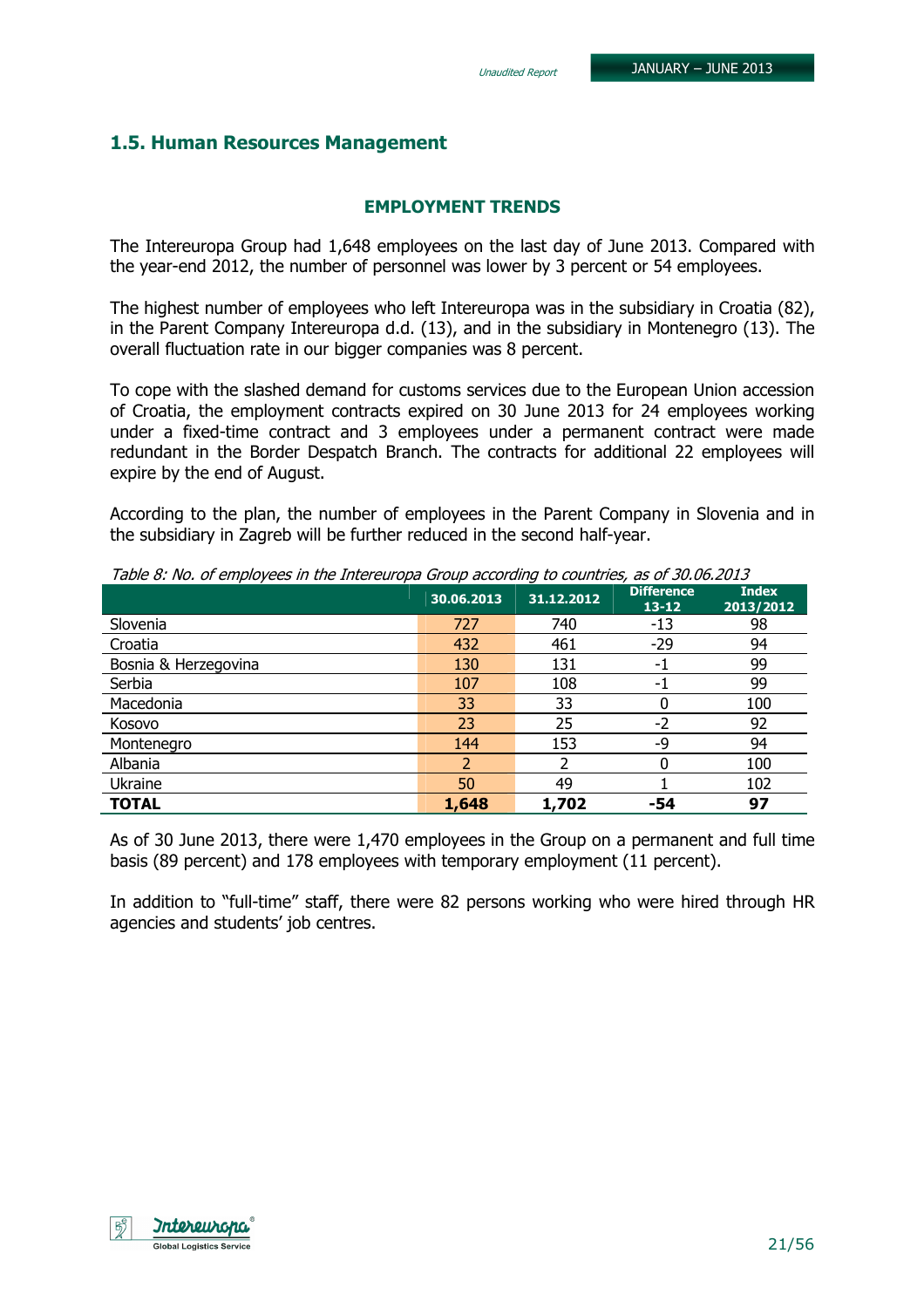#### DEVELOPMENT AND TRAINING

#### The »Competence Centre for HR development in Logistics« Project

Activities within the Competence Centre for HR Development in Logistics Project were directed to prepare the 'Competencies Model' and the 'Training Programme' by 31 August 2015 for the entire partnership of 15 entities operating in similar business. The Training Programme has been prepared for the profiles: agent, logistics process organizer, stock clerk, operator of transport and handling machinery, sales person in logistics, head of org. unit, and skilled worker /technician. The focus is laid on internal training forms, knowledge transfer among the staff and partners. Larger-scale training forms are to be held in the autumn when foreign language courses and know-how upgrading courses for sales staff or executives are scheduled.

In the reporting half-year, almost one half of dedicated funds were spent on education and training (out of the budget of  $\epsilon$  22 thousand) on the level of the Group. The average participation per employee was 7 hours (the highest share thereof was dedicated to new knowledge and skills on occupational health and safety, and other accompanying activities). Eighty percent of educational/ training forms were implemented by internal human resources.



Figure 2: Tranining hours in the period January – June 2013 according to topics (for the group)

#### EMPLOYEE CARE AND WIDER SOCIAL ENVIRONMENT

- $\rightarrow$  On the Group level, we granted financial aid in total amount of  $\epsilon$  16 thousand to 25 employees who were affected by difficult health condition or had to cope with inferior financial position, death of family members ( $\epsilon$  28 thousand in the first half-year 2012).
- $\rightarrow$  We provided unpaid practicum to 63 secondary school and university students in the Group.

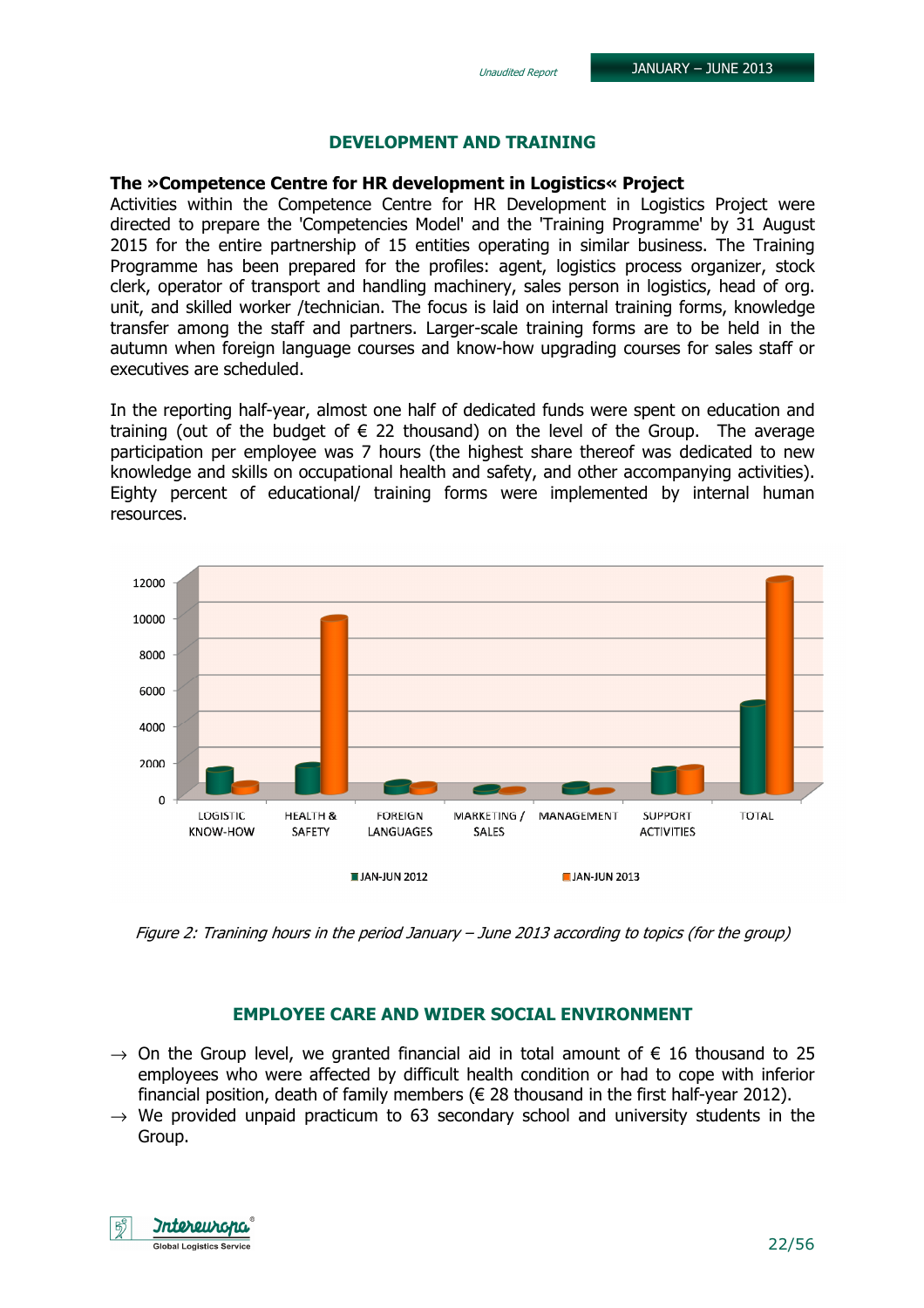#### HEALTH PROTECTION

The following activities were implemented in this area:

- $\rightarrow$  166 preventive medical check-ups,
- $\rightarrow$  Preparation of a health-strengthening programme promoting the occupational health care in the workplace;
- $\rightarrow$  Amending or harmonizing our internal acts/bylaws with the new Occupational Health and Safety Act, in the Parent Company and the subsidiary Interagent d.o.o.;
- $\rightarrow$  Provided training in Occupational Safety to employees working with cash and on the siding rails.

In the field of fire safety and precautions, the following activities were implemented:

- $\rightarrow$  Preparation of a training programme for persons responsible for first response to fire and evacuation,
- $\rightarrow$  Amending or harmonizing the internal acts of Interagent d.o.o. with the new Fire Safety Regulations,
- $\rightarrow$  Preparation for training on handling with fire extinguishers and evacuation exercises for individual business units.

There were 687 sets of machines and working assets/ equipment examined in the first halfyear on the Group level. Five employees were injured at work (light injuries only).

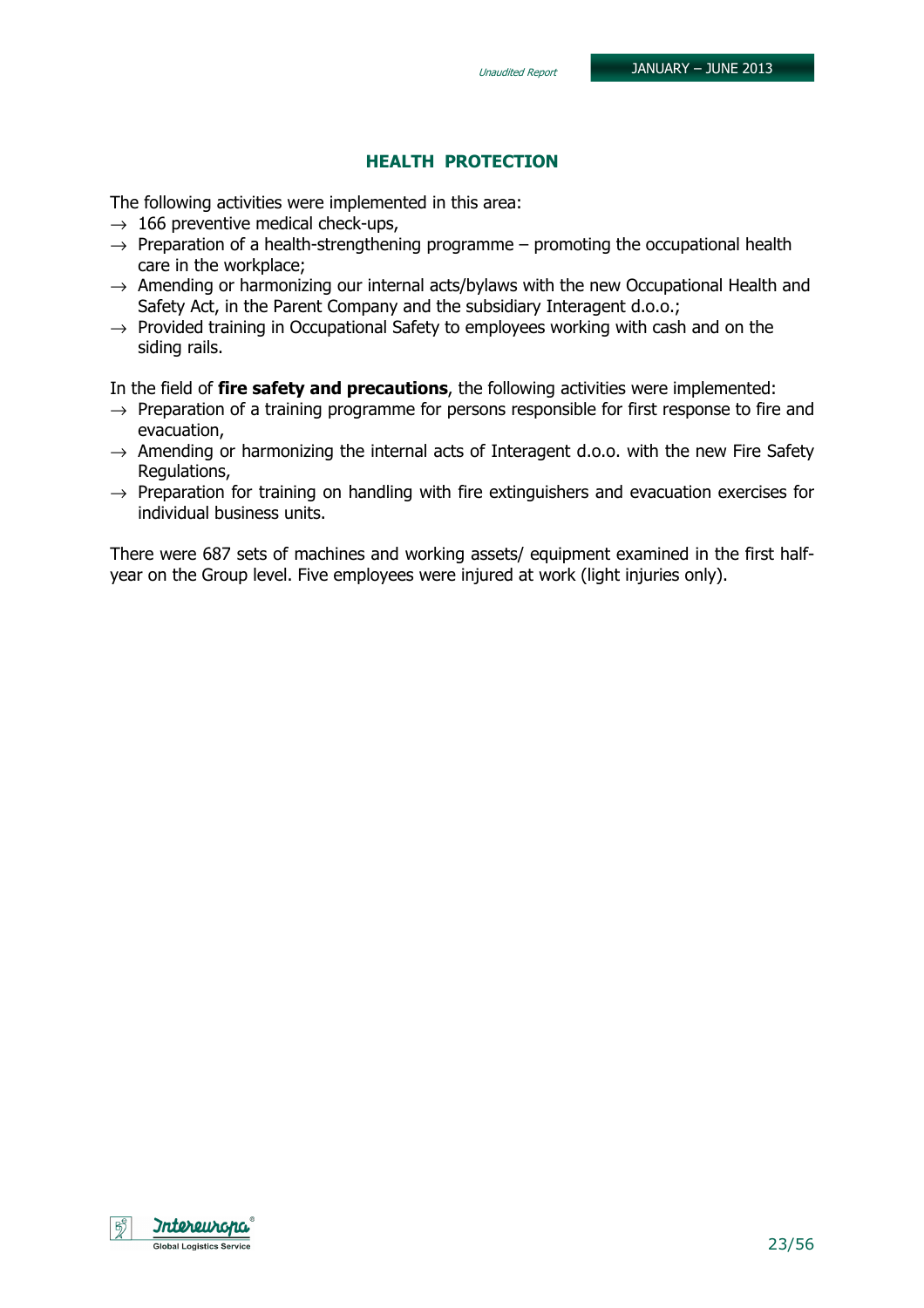#### 1.6. Total Quality Management

Three companies of the Intereuropa Group (out of 12) hold a certification under the ISO 9001:2008 Standard. Seventy-six percent of all employees work in these certified companies (Intereuropa d.d., Intereuropa, logističke usluge d.o.o., Zagreb, and Intereuropa RTC d.d. Sarajevo). An External Audit of the Quality Management System of Intereuropa d.d. was conducted in the reporting half-year.

#### Maintaining the ISO 9001:2008 Quality Management System

- $\rightarrow$  Yearly OMS reports were prepared for the year 2012 and the measures to improve the QM system were triggered in all the three companies.
- $\rightarrow$  A new (second edition) Quality Management System Manual for the company Intereuropa d.d. was issued.
- $\rightarrow$  We modernised the procedures, instructions and circular letters in customs broking.
- $\rightarrow$  In the Parent Company we started with assessment of suppliers of road transport services.
- $\rightarrow$  All the procedures, instructions and sales tools are being updated.
- $\rightarrow$  The preparation of process-based Key Performance Indicators (KPI) is being prepared.
- $\rightarrow$  The instructions on the procedures changing with the accession of Croatia to the EU are being updated in the subsidiary Intereuropa, logističke usluge d.o.o., Zagreb.

#### Internal auditing of service quality

 $\rightarrow$  In the reporting half-year, no internal audit was conducted in Intereuropa d.d.

#### Quality control by QM indicators

There were 14 percent fewer complaints than in the comparable term 2012, but the total amount under complaints rose by 3 percent.

| No. of<br>complaints | Index<br>13/12 | No. of claims | Value         | Index<br>13/12 | Approved<br>Value  | Index<br>13/12 |
|----------------------|----------------|---------------|---------------|----------------|--------------------|----------------|
|                      |                |               | in 1000 $\in$ |                | in 1000 $\epsilon$ |                |
| 223                  | 86             | 95            |               | 103            |                    | 84             |

#### External quality of service audit by the certification authority

The results of external audit in Intereuropa d.d. in 2013:

 $\rightarrow$  Intereuropa d.d. - the ordinary audit was the fifteenth in sequence. The audit was conducted in the following organizational units: Management Board, Management of Forwarding and Logistics, the Department for Real Estate Management and Central Purchasing, the Finance Department, local office in Kranj, and BU Jesenice and Ljubljana. Auditors have confirmed that our operations are conducted in compliance with the requirements of the ISO 9001 standard. They did not find any non-compliance, however, they issued 16 recommendations for improvement.

Recommendations by contents/ substance relate to:

- $\rightarrow$  Corrective measures  $> 3$  recommendations,
- $\rightarrow$  Customer satisfaction > 2 recommendations,
- $\rightarrow$  Supplier selection > 2 recommendations,
- $\rightarrow$  Process control and measurement  $> 2$  recommendations,
- $\rightarrow$  Protection /security of Customers' property  $> 1$  recommendation,
- $\rightarrow$  Internal communication > 1 recommendation,
- $\rightarrow$  Internal audits  $> 1$  recommendation,
- $\rightarrow$  Other > 4 recommendations.

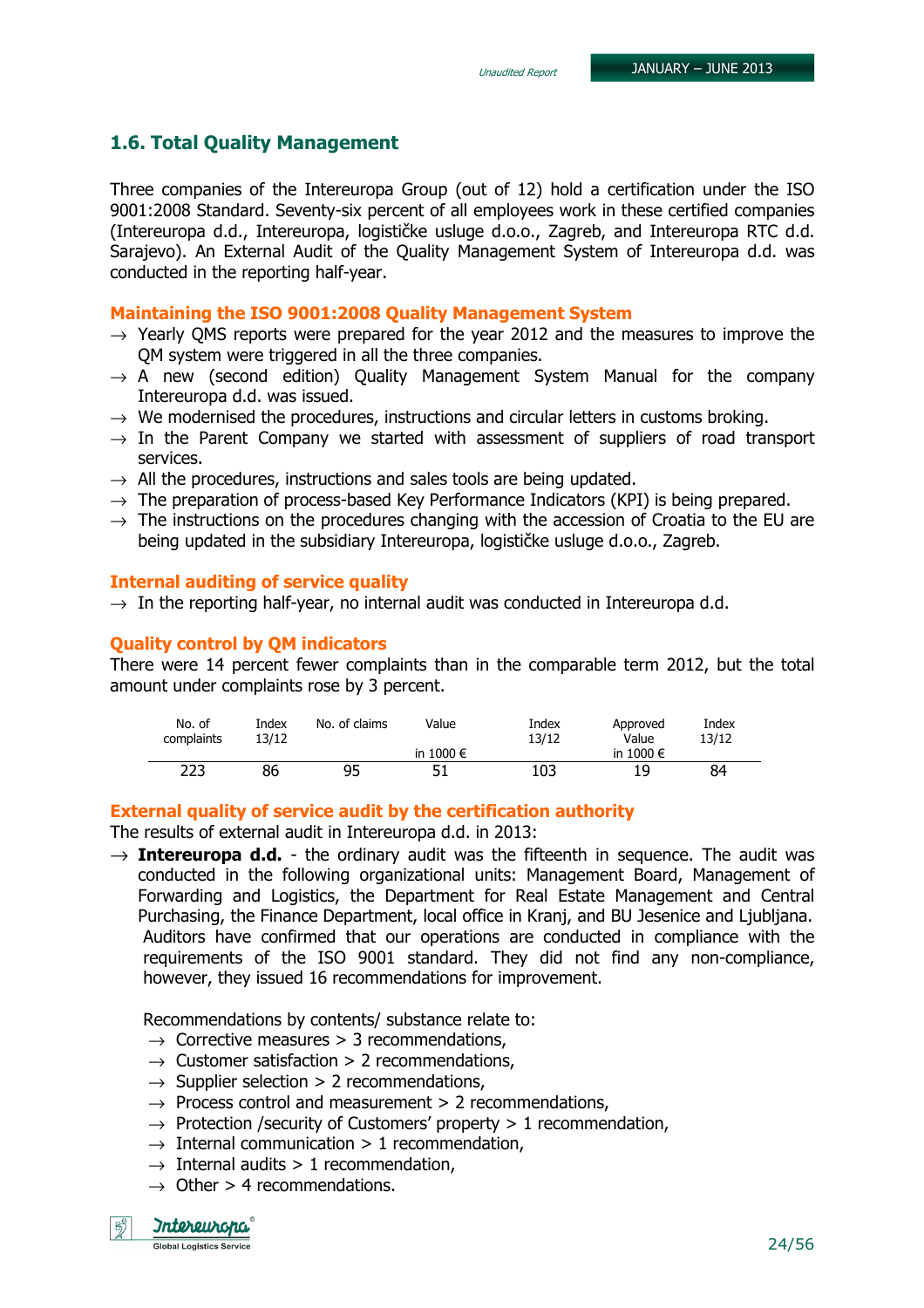The persons responsible prepared the implementation plan for the recommendations accepted on our part, and substantiated the grounds for any recommendations not accepted. At the beginning of June the report on measures taken was submitted to the certification body.

 $\rightarrow$  Intereuropa, logističke usluge d.o.o., Zagreb - Upon request of the management the external audit scheduled for June was postponed for three months due to preparations and organizational changes addressing the European Union accession of Croatia.

#### Food Safety Management System

 $\rightarrow$  Intereuropa d.d. - A non-certified system of food safety management under the HACCP system has been in use since 2004. The audit of the HACCP system, comprising the compliance check and updating of all rules and procedures relevant for food safety was done in February.

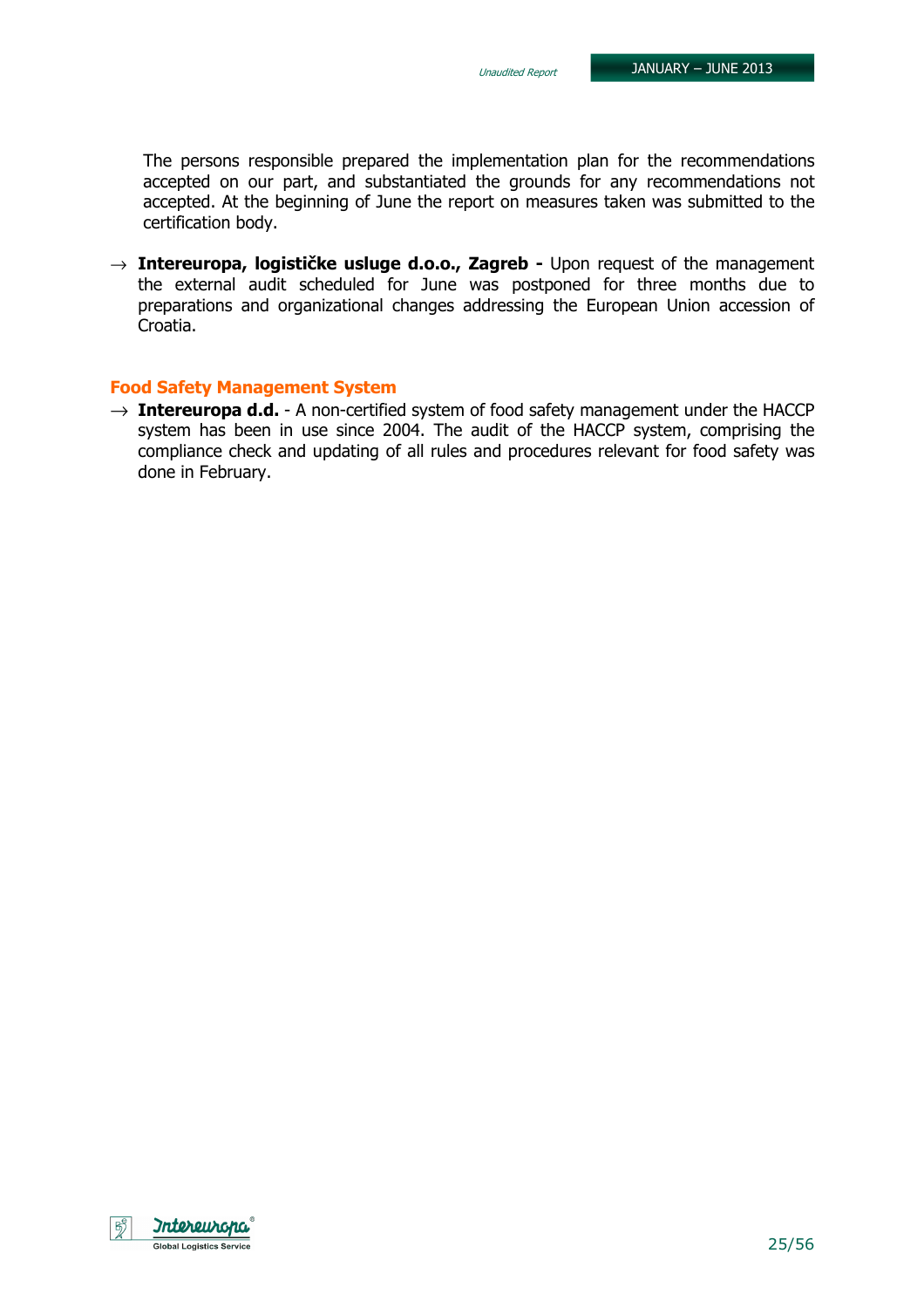# 1.7. Share IEKG and ownership structure

#### KEY DATA ON SHARE

Table 9: Key Data on Intereuropa Share (IEKG) for the perioad January – June 2103

|                                       | Jan-Jun<br>2013 | Jan-Dec<br>2012 |
|---------------------------------------|-----------------|-----------------|
| No. of shares*                        | 27,488,803      | 27,488,803      |
| No. of preference shares IEKN*        | 10,657,965      | 10,657,965      |
| No. of ordinary shares IEKG*          | 16,830,838      | 16,830,838      |
| od which no. of treasury shares*      | 18,135          | 18,135          |
|                                       |                 |                 |
| Share book value in $\in^*$           | 3.72            | 3.67            |
| Earnings per share in $\epsilon$      | 0.07            | $-0.77$         |
| Market capitalisation in € thousand*  | 7,574           | 9,257           |
| Trading volume in $\epsilon$ thousand | 599             | 223             |
| Closing price in $\epsilon$           | 0.45            | 0.55            |
| Weighted average price in $\epsilon$  | 2.03            | 0.64            |
| Highest price in $\epsilon$           | 0.85            | 1.32            |
| Lowest price in $\epsilon$            | 0.40            | 0.30            |
| P/E                                   | 6.4             | $-0.7$          |
| Capital gain                          | $-18.2%$        | 27.9%           |

\* as of the last day of the period

#### Notes:

Book value = capital/ (number of all shares – number of treasury shares) Market capitalisation = closing price at the end of period  $*$  number of shares listed in SE Earning per share = Net profit/( number of all shares – number of treasury shares)  $P/E = c$  cosing price at the end of period / Net earning per share Capital gain = price increase in period

#### SHARE TRADING

Trading in shares on the Ljubljana Stock Exchange was quite moderate in the second quarter than in the first quarter of this year In the reporting half-year the overall share-trading volume rose by 4 percent over the same period last year. Since the beginning of the year the share prices fell on average and the Stock Exchange Index (SBITOP Index) lost 3.1 percent of its value.

This year the trading in IEKG share saw higher amounts than last year. In the reporting halfyear, trading comprised 971,775 IEKG shares, thereof the average daily turnover amounted to € 4.9 thousand. The April sale of 615,730 IEKG shares by Luka Koper d.d. to its (100 percent owned) subsidiary Luka Koper INPO d.o.o. represented a major part in that trading: the reason for that transaction was tax optimization. The closing rate of IEKG share ranged from  $\epsilon$  0.40 to 0.85 per share. In the given period the share lost 18.2 percent of its market value and recorded the closing rate at  $\epsilon$  0.45.

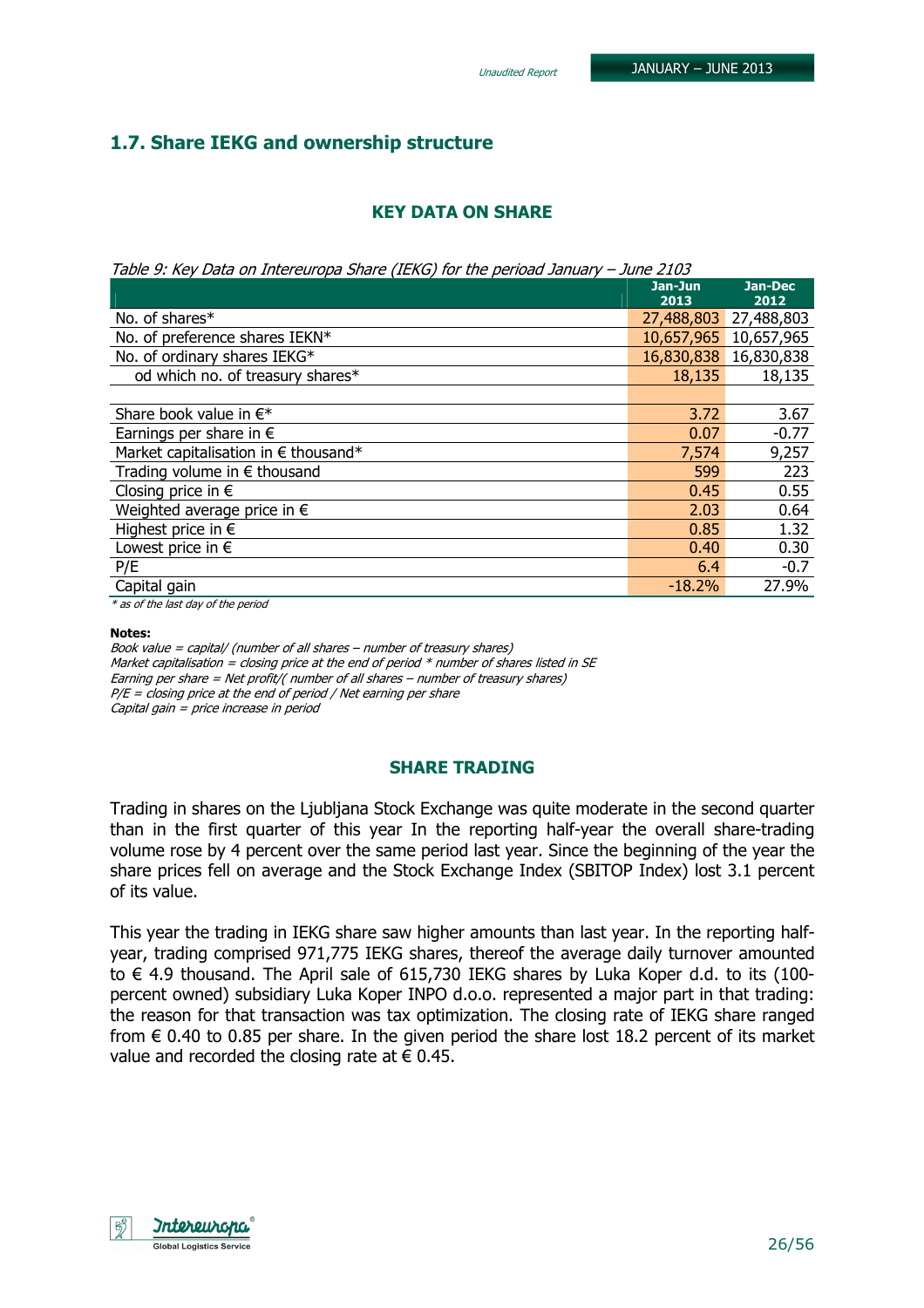

Figure 3: Closing prices of IEKG share and SBITOP index in the period January - June 2013



#### OWNERSHIP STRUCTURE

The ownership structure saw no major changes in the last three months. After purchasing the shares, the subsidiary of Luka Koper d.d. joined the top ten shareholders; there were no other changes in major shareholders. As at 30.6.2013 they held in total 81.9-percent shares in equity of Intereuropa.

|  | Table 10: Top ten shareholders of Intereuropa d.d. as of 30.06.2013 compared to 31.12.2012 |
|--|--------------------------------------------------------------------------------------------|
|--|--------------------------------------------------------------------------------------------|

|     |                             | 30.06.2013              |                        | 31.12.2012              | <b>Index</b>           |       |
|-----|-----------------------------|-------------------------|------------------------|-------------------------|------------------------|-------|
|     | <b>Shareholder</b>          | No. of<br><b>shares</b> | share<br>$\frac{9}{6}$ | No. of<br><b>shares</b> | share<br>$\frac{9}{6}$ | 13/12 |
|     | SID banka d.d.              | 4,942,072               | 18.0                   | 4,942,072               | 18.0                   | 100   |
| 2.  | NLB d.d.                    | 4,770,601               | 17.4                   | 4,770,601               | 17.4                   | 100   |
| 3.  | Gorenjska banka d.d., Kranj | 3,068,990               | 11.2                   | 3,068,990               | 11.2                   | 100   |
| 4.  | Raiffeisen banka d.d.       | 2,850,752               | 10.4                   | 2,850,752               | 10.4                   | 100   |
| 5.  | SKB d.d.                    | 2,254,980               | 8.2                    | 2,254,980               | 8.2                    | 100   |
| 6.  | Luka Koper d.d.             | 1,344,783               | 4.9                    | 1,960,513               | 7.1                    | 69    |
| 7.  | Nova KBM d.d.               | 1,185,292               | 4.3                    | 1,185,292               | 4.3                    | 100   |
| 8.  | Banka Koper d.d.            | 753,703                 | 2.7                    | 753,703                 | 2.7                    | 100   |
| 9.  | Kapitalska družba d.d.      | 719,797                 | 2.6                    | 719,797                 | 2.6                    | 100   |
| 10. | Luka Koper INPO d.o.o.      | 615,730                 | 2.2                    |                         | 0.0                    |       |

As at 30.06.2013, there were 5,403 shareholders entered in the Share Register, or one percent fewer shareholders than at the year-end 2012. Foreign investors held 0.6 percent.

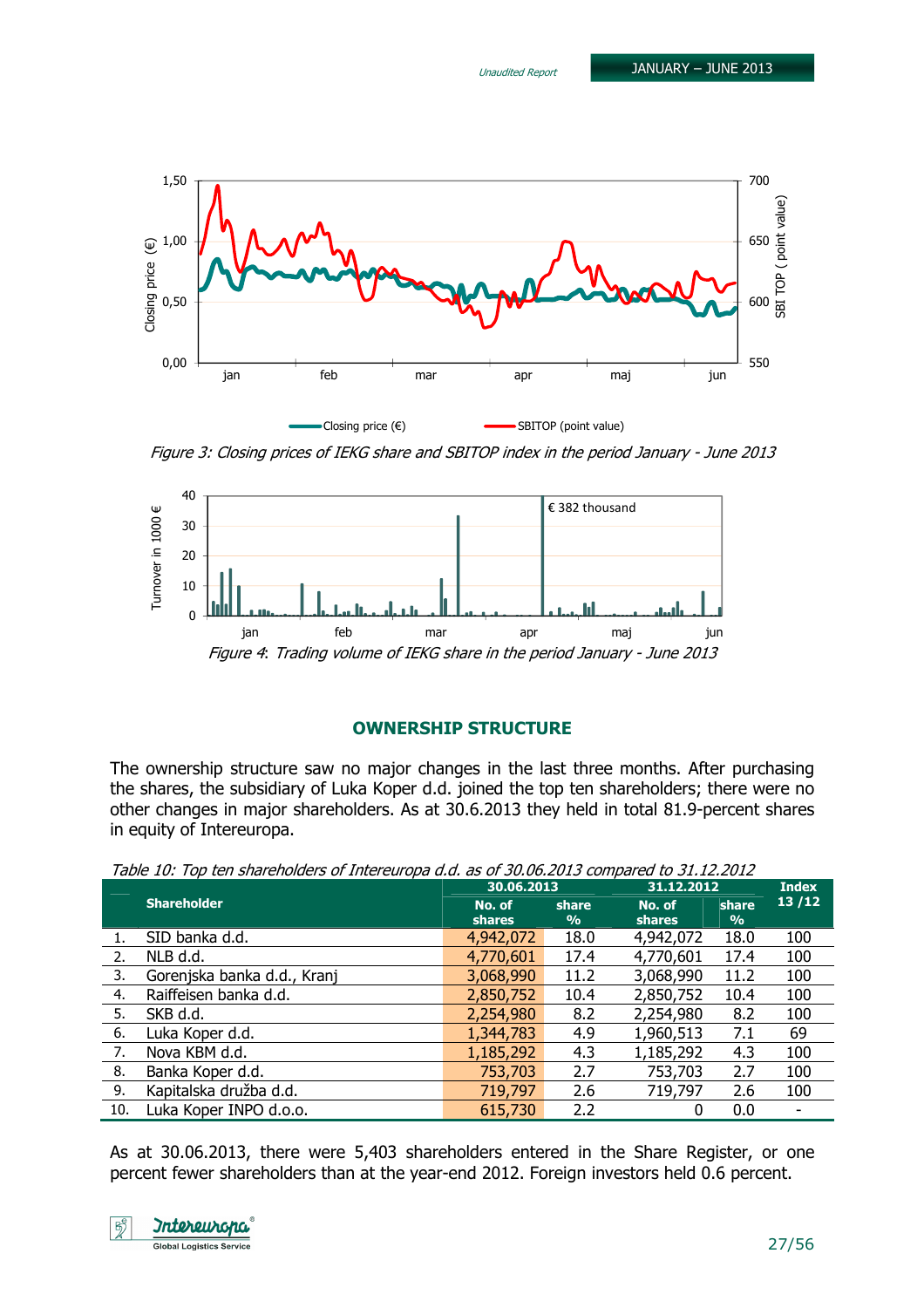

\* including shareholding of the company Luka Koper d.d. and its 100%-owned subsidiary Luka Koper INPO d.o.o.

Figure 5: Ownership structure of Intereuropa d.d. as of 30.06.2013

#### SHARE OWNERSHIP BY THE MANAGEMENT AND SUPERVISORY BOARD **MEMEBERS**

The Management Board President Ernest Gortan, and Deputy President Tatjana Vošinek Pucer did not own any Intereuropa shares on 30.06.2013.

| rabic 11. Shares held by Sapervisory Board members, as or Soloo.2013 |                      |            |  |  |
|----------------------------------------------------------------------|----------------------|------------|--|--|
| <b>Supervisory Board</b>                                             | <b>No. of shares</b> | share in % |  |  |
| Bruno Korelič, president of Supervisory Board                        | 10                   | 0.000      |  |  |
| Maksimilijan Babič, deputy president of Supervisory Board            | 100                  | 0.001      |  |  |
| Nevija Pečar, member of Supervisory Board                            | 4,185                | 0.053      |  |  |
| Maša Čertalič, Msc., member of Supervisory Board                     | 99                   | 0.001      |  |  |

Table 11: Shares held by Supervisory Board members, as of 30.06.2013

#### TREASURY SHARES

As of 30.06.2013, the company Intereuropa d.d. held 18,135 treasury shares (IEKG) representing 0.0660 percent of all shares. The percentage of treasury shares has not changed since 31.12.2012.

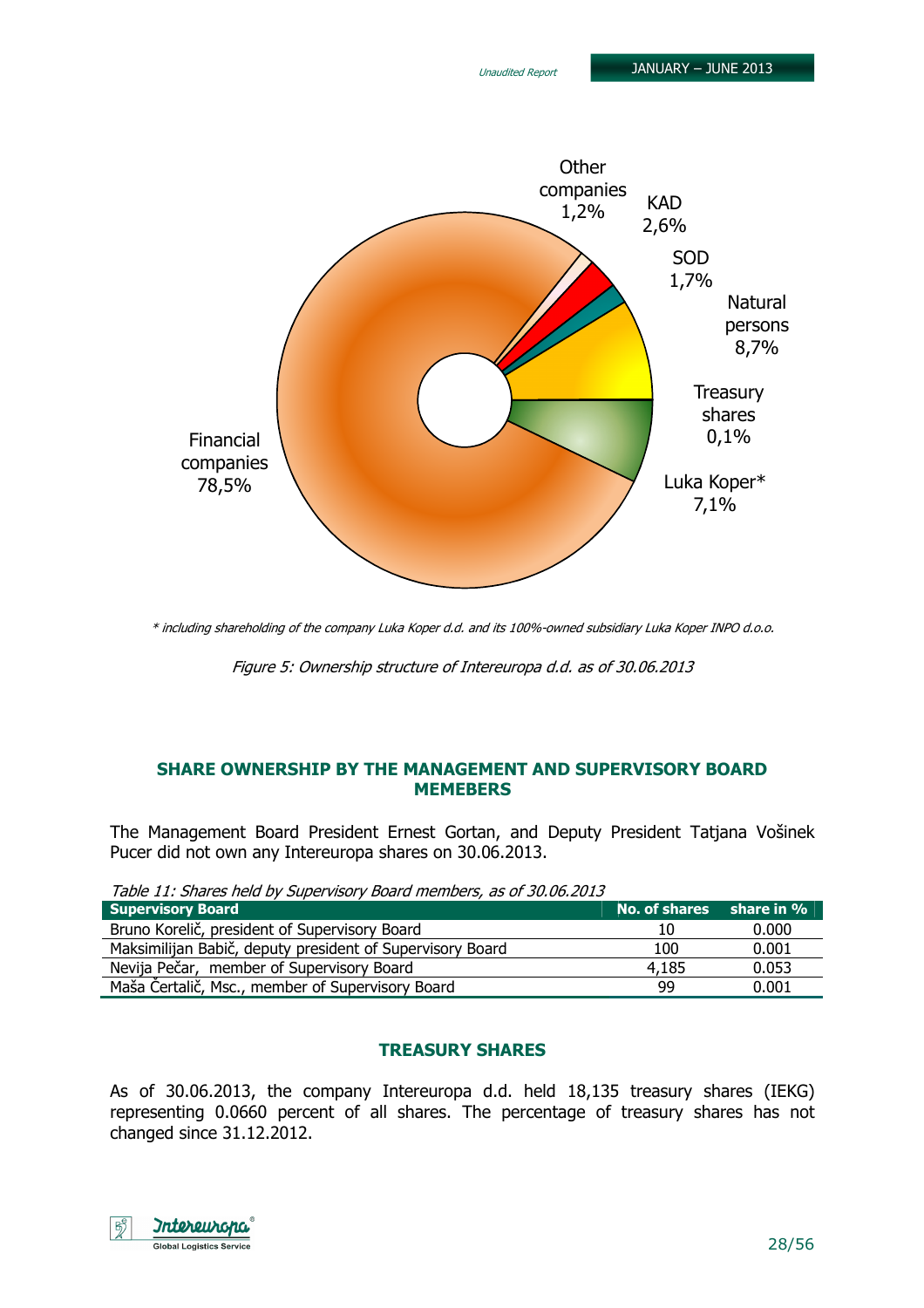#### AUTHORISED CAPITAL

In accordance with the Statute of Intereuropa d.d. the Managing Board is authorized - in five years' time after this amendment to the Statute is registered in the Court Register of Companies, without having to issue a separate Resolution by the General Meeting but subject to the consent by the Supervisory Board - to increase the share capital by issuing new shares for contributions up to the amount of one half of the share capital existing on the day of adopting the Resolution amending the Statute in the  $22<sup>nd</sup>$  General Meeting, which represents a nominal amount of  $\epsilon$  16,488,092.56 (the authorized capital). As of 30.06.2013, the company has got authorized and unused capital in total amount of  $\epsilon$  16,488,092.56.

#### DIVIDEND

Intereuropa d.d. does not plan to pay any dividend in the year 2013.

#### INFORMING THE SHAREHOLDERS

The communication strategy of the company is based on the principle of transparent communication providing equal and timely information of all stakeholders. Shareholders have the decisive influence on strategic business decisions and directions, therefore we see a regular and open communication with existing and potential shareholders as the right way to strengthen the successful operation of Intereuropa.

In our communication with the shareholders are used:

- $\rightarrow$  Regular General Meetings of Shareholders,
- $\rightarrow$  Presentations of the Company in conference for investors,
- $\rightarrow$  Informing the media on business results and other price sensitive information,
- $\rightarrow$  Regular communication via by the Stock Exchange (SEO-net) electronic system,
- $\rightarrow$  Regular communication with financial media,
- $\rightarrow$  Website,
- $\rightarrow$  E-news.

Our shareholders can e-mail their remarks and proposals to us at: info@intereuropa.si.

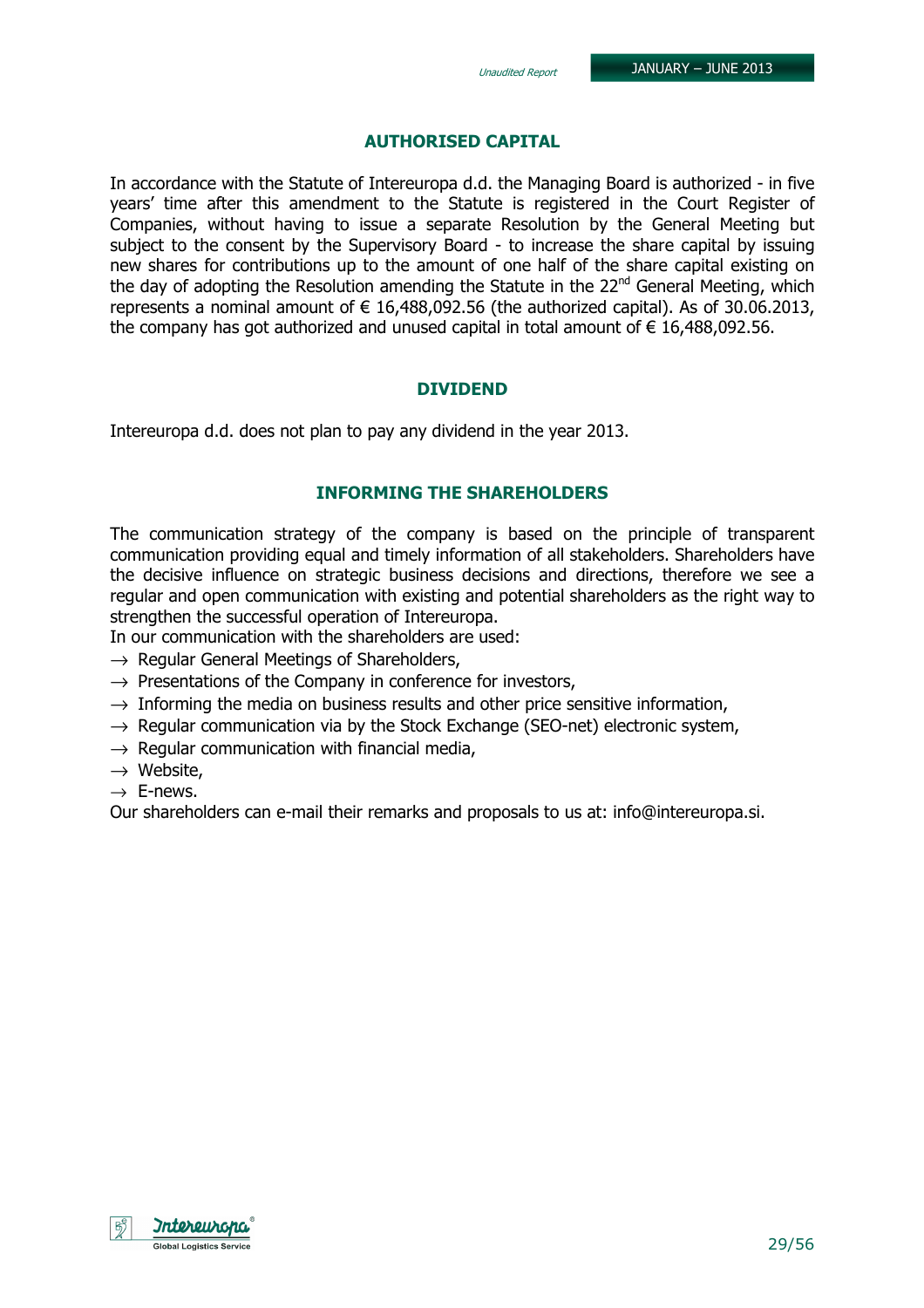# 2. PERFORMANCE OF THE COMPANY INTEREUROPA d.d.

| <b>Item/Index</b>                | Jan - Jun<br>2013 | Jan - Jun<br><b>Plan 2013</b> | $Jan - Jun$<br>2012 | <b>Index</b><br>2013/plan | <b>Index</b><br>2013/2012 |
|----------------------------------|-------------------|-------------------------------|---------------------|---------------------------|---------------------------|
| Sales revenue                    | 47,227            | 50,124                        | 56,942              | 94                        | 83                        |
| Land transport                   | 24,199            | 23,429                        | 29,271              | 103                       | 83                        |
| Logistic solutions               | 5,294             | 5,368                         | 7,364               | 99                        | 72                        |
| Intercontinental transport       | 15,330            | 19,052                        | 17,719              | 80                        | 87                        |
| Other services                   | 2,403             | 2,274                         | 2,589               | 106                       | 93                        |
| EBITDA*                          | 4,561             | 4,483                         | 6,470               | 102                       | 70                        |
| Operating profit or loss         | 2,424             | 2,376                         | 4,112               | 102                       | 59                        |
| Financing profit or loss         | $-734$            | $-932$                        | $-566$              |                           |                           |
| Net profit ot loss               | 1,334             | 1,388                         | 2,168               | 96                        | 62                        |
|                                  |                   |                               |                     |                           |                           |
| EBIT margin in %                 | 5.1%              | 4.7%                          | $7.2\%$             | 108                       | 71                        |
| Sales revenue per employee/month | 11.351            | 11.993                        | 12.802              | 95                        | 89                        |
| Value added per employee/month   | 3.211             | 3.172                         | 3,581               | 101                       | 90                        |

# Tables 12 and 13: Operations of Intereuropa d.d. in the period January - June 2013, in thousand  $\in$

\* EBITDA: Earnings Before Interest, Taxes, Depreciation, Amortisation and revaluation operating expenses for intangible and tangible fixed assets

| Item/Index                             | 30.6.<br>2013 | <b>Plan</b><br>31.12.2013 | 31.12.<br>2012 | <b>Index</b><br>2013/plan | <b>Index</b><br>2013/2012 |
|----------------------------------------|---------------|---------------------------|----------------|---------------------------|---------------------------|
| Balance sheet total*                   | 243,176       | 243,897                   | 244,758        | 100                       | 99                        |
| Equity*                                | 102,224       | 108,986                   | 100,887        | 94                        | 101                       |
| Net debt**                             | 91,327        | 89,886                    | 94,397         | 102                       | 97                        |
| Short-term assets/ Short-term          |               |                           |                |                           |                           |
| liabilities $*$                        | 1.85          | 1.97                      | 1.81           | 94                        | 102                       |
| Net Return on Equity (yearly level)*** | 1.83%         | 1.22%                     | 2.75%          | 150                       | 67                        |

\* as of the last day of the reporting period

\*\* financial liabilities – loans and deposits given - cash

\*\*\* average equity (capital) of the report. period

#### Operating Profit or Loss, and EBITDA (Earnings Before Interest, Taxes, Depreciation and Amortisation)

 $\rightarrow$  The Operating Profit or Loss exceeded the plan, which was attributable to significantly lower indirect costs of services and materials as a result of day-to-day cost containment and lower depreciation. In comparison with the preceding year, the lower operating result was mainly a consequence of the fall in the sales revenue.

#### Financing Profit or Loss

 $\rightarrow$  The Financing profit or loss for the reporting period is negative. Interest expenses had the most relevant impact thereon. When compared to the preceding year, the lower income from participation in profit of controlled companies had the strongest impact on the result achieved.

#### Net profit / loss

 $\rightarrow$  The Net Profit /Loss is reduced by the tax in the amount of  $\epsilon$  356 million.

#### Structure of Statement of Financial Position

 $\rightarrow$  The current ratio has not changed essentially in the reporting half-year, nor has the share of capital in the sources of finance, which amounted to  $42.0$  percent  $(+0.5)$ percentage point if compared with the first quarter 2013).

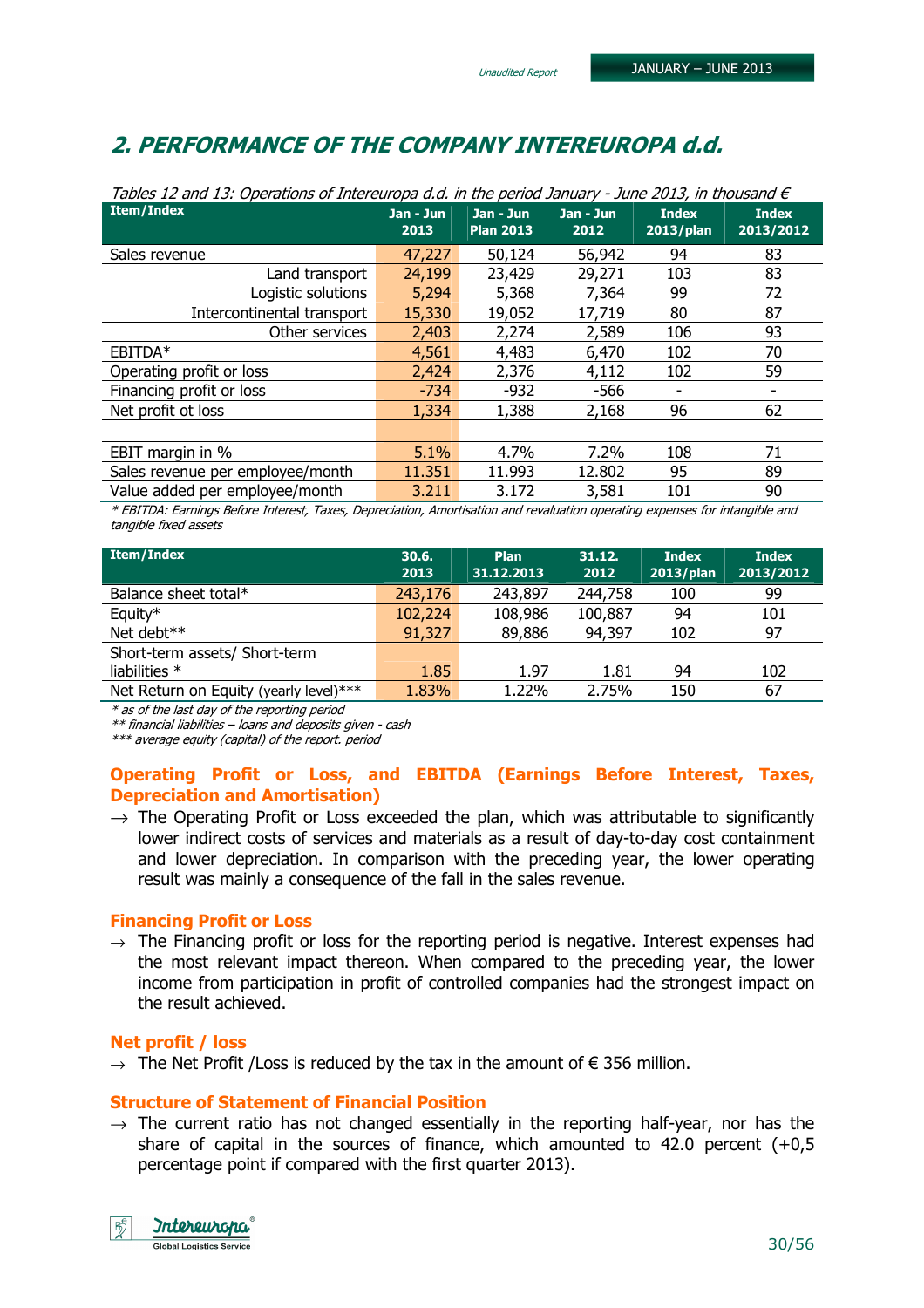### ACCOUNTING REPORT

The unaudited financial statements of the Parent Company and the consolidated financial statements for the Group are prepared in accordance with the law and the International Financial Reporting Standards (IFRS) as adopted by the EU.

The same accounting guidelines were applied in the consolidated financial statements as in those of the Parent Company, as indicated in the Accounting Report for the financial year 2012. The management also reviewed the estimations, audits and presumptions and assessed that these remained unchanged in comparison with the preceding year.

We undertook a reclassification of items from the comparable period of the consolidated and the non-consolidated Income Statement.

Table 14: Reclassification of Profit or loss statement data in comparable period for Intereuropa Group

| $\vert$ in $\epsilon$ thousand                  | January - June<br>2012<br>published data | <b>Reclassification</b> | January - June<br><b>2012 after</b><br>reclassification |
|-------------------------------------------------|------------------------------------------|-------------------------|---------------------------------------------------------|
| Sales revenues                                  | 96,940                                   | 0                       | 96,940                                                  |
| Other operating revenues                        | 1,160                                    | 634                     | 1,793                                                   |
| Costs of material and services                  | $-62,151$                                | 2,785                   | $-64,935$                                               |
| Labour costs                                    | $-17,602$                                | 0                       | $-17,602$                                               |
| Write-downs in value                            | $-4,764$                                 | 767                     | $-5,531$                                                |
| Other operating expenses                        | $-4,424$                                 | $-2,837$                | $-1,587$                                                |
| <b>Operating profit/loss</b>                    | 9,159                                    | 81                      | 9,078                                                   |
| Financial income                                | 1,828                                    | $-634$                  | 1,194                                                   |
| Financial expenses                              | $-5,683$                                 | 715                     | $-4,969$                                                |
| Result recognized according to equity<br>method | 19                                       | 0                       | 19                                                      |
| <b>Profit/loss from regular</b><br>operations   | 5,323                                    | 0                       | 5,323                                                   |

The modality of re-classification of items in the Income Statement is as follows:

- $\rightarrow$  The revenues from the elimination (reversal) of allowances for receivables and collected written-off receivables and written-off debts (€ 634 thousand) were transferred from the item Financial Revenues to the Other Operating Revenues item;
- $\rightarrow$  The cost of materials ( $\in$  2,785 thousand) was transferred from the item Other Operating Expenses to the item Cost of Services and Materials,
- $\rightarrow$  Operating expenses from revaluation of the item Property, Plant and Equipment ( $\in$  52 thousand) were transferred from the item Other Operating Expenses to Write-offs,
- $\rightarrow$  Expenses for the allowances for, and write-offs of receivables ( $\epsilon$  715 thousand) were transferred from Financial Expenses to the item Write-offs.

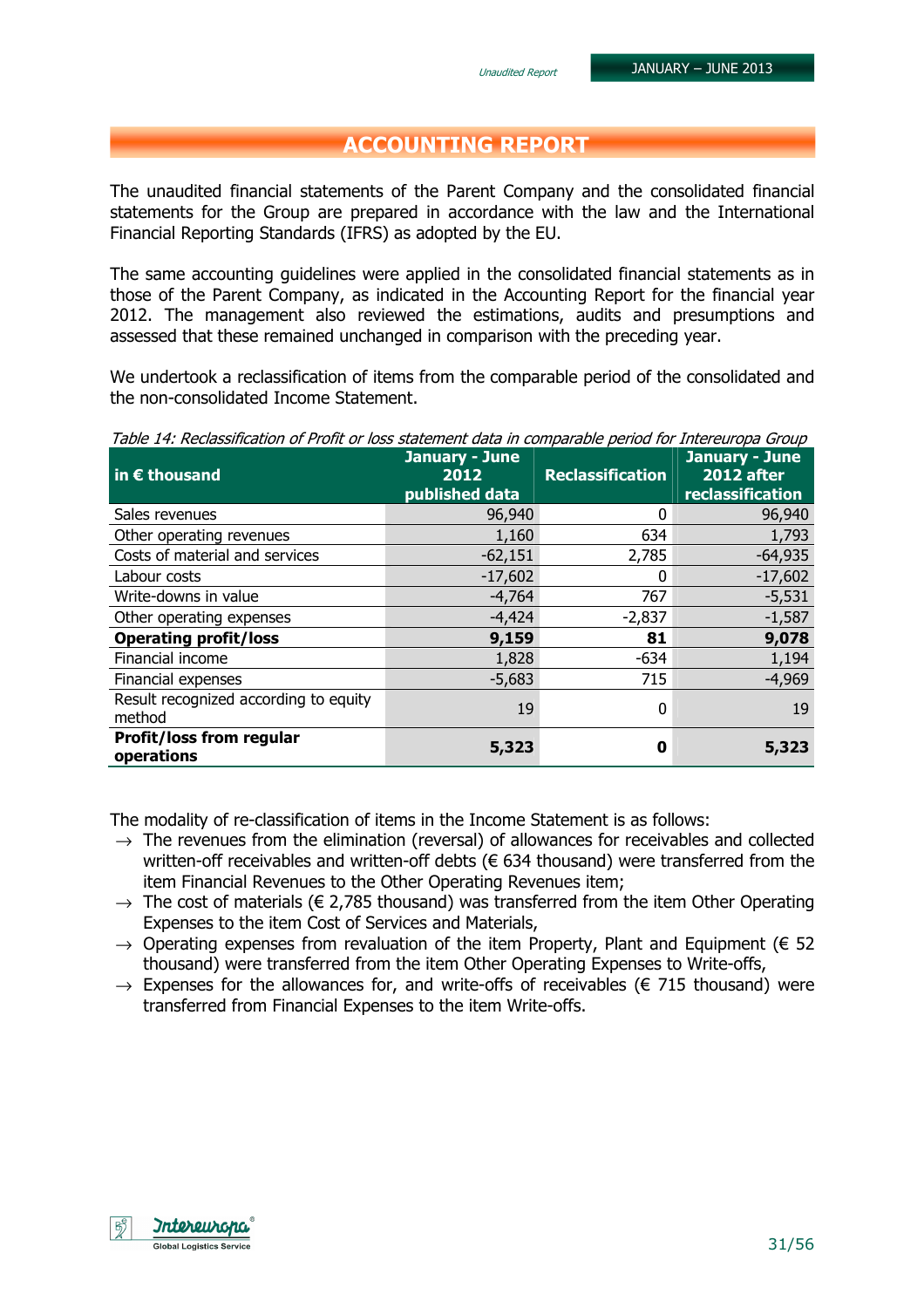| in $\epsilon$ thousand                        | <b>January - June</b><br>2012<br>published data | <b>Reclassification</b> | <b>January - June</b><br>2012 after<br>reclassification |
|-----------------------------------------------|-------------------------------------------------|-------------------------|---------------------------------------------------------|
| Sales revenues                                | 56,942                                          | O                       | 56,942                                                  |
| Other operating revenues                      | 200                                             | 188                     | 388                                                     |
| Costs of material and services                | $-39,424$                                       | 998                     | $-40,422$                                               |
| Labour costs                                  | $-9,459$                                        | 0                       | $-9,459$                                                |
| Write-downs in value                          | $-2,358$                                        | 304                     | $-2,662$                                                |
| Other operating expenses                      | $-1,673$                                        | $-998$                  | $-675$                                                  |
| <b>Operating profit/loss</b>                  | 4,228                                           | 116                     | 4,112                                                   |
| Financial income                              | 4,233                                           | $-188$                  | 4,045                                                   |
| Financial expenses                            | $-4,915$                                        | $-304$                  | $-4,611$                                                |
| <b>Profit/loss from regular</b><br>operations | 3,546                                           | 0                       | 3,546                                                   |

Table 15: Reclassification of Profit or loss statement data in comparable period for Parent company Intereuropa d.d.

The modality of re-classification of items in the Income Statement is as follows:

- $\rightarrow$  The revenues from the elimination (reversal) of allowances for receivables and collected written-off receivables and written-off debts (€ 188 thousand) were transferred from the item Financial Revenues to the Other Operating Revenues item;
- $\rightarrow$  The cost of materials ( $\in$  998 thousand) was transferred from the item Other Operating Expenses to the item Cost of Services and Materials,
- $\rightarrow$  Expenses for the allowances for, and write-offs of receivables ( $\epsilon$  304 thousand) were transferred from Financial Expenses to the item Write-offs.

In the given term, the subsidiary Intereuropa Transport d.o.o. was in liquidation proceedings, and for the subsidiary Intereuropa Transport & Spedition Gmbh, Troisdorf, the closing liquidation balance sheet was confirmed and the remaining capital appropriated last year, and the company was finally deleted from the Register of Companies in June 2013. Capital increase was implemented in the Ukrainian subsidiary TOV Intereuropa-Ukraina, Kiev. Before the end of the financial year 2012 the Russian subsidiary was sold, inclusive of the land, loans and interest receivables of the Parent Company due from the disposed subsidiary; therefore the information on the reporting period does not comprise these data.

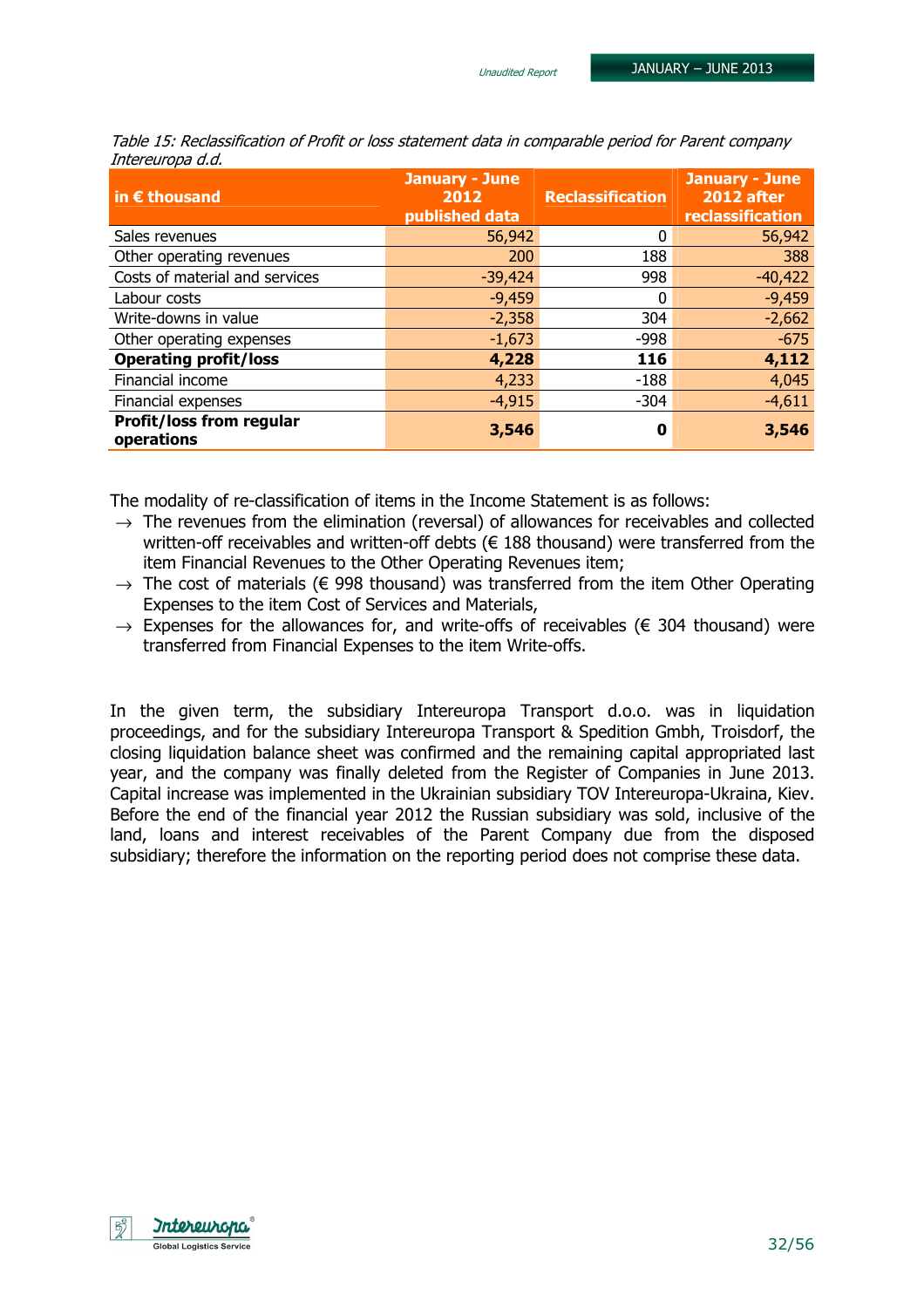#### STATEMENT OF THE MEMBERS OF THE MANAGEMENT

The Management Board hereby confirms that according to its best knowledge and conscience, the financial report of the company Intereuropa, Global Logistics Service Ltd. Co., and of the Intereuropa Group has been compiled in accordance with the applicable financial reporting framework and is a true and fair view of the assets and liabilities, the financial position and the profit or loss statement of the company Intereuropa, Global Logistics Service Ltd., and of other companies included in the consolidation. The business report includes a fair view of the information on the material transactions with related parties and has been drawn up in accordance with the relevant accounting standard.

> INTEREUROPA d.d. The Management Board

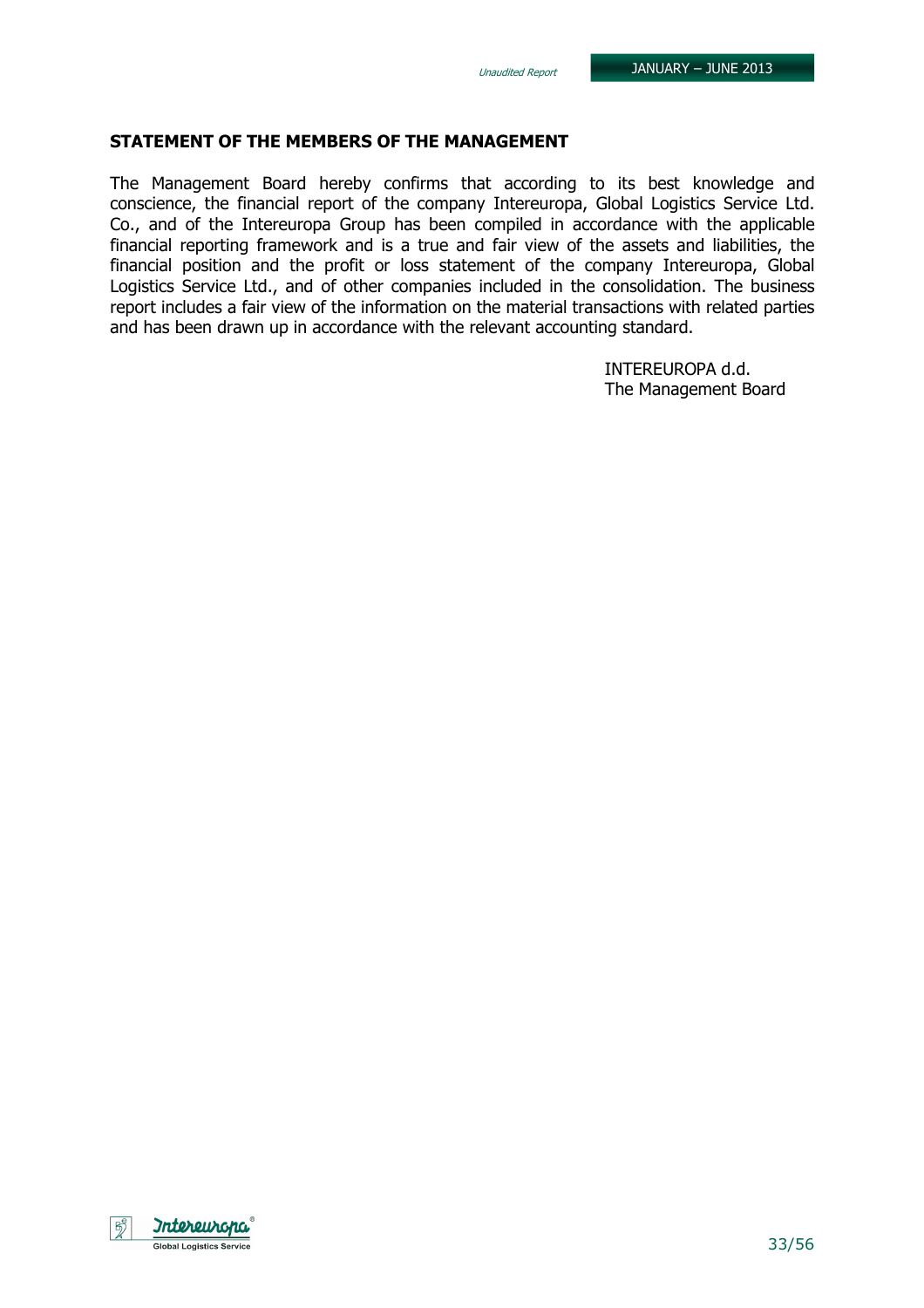# 1. FINANCIAL REPORT FOR INTEREUROPA GROUP

# 1.1. Underlying financial statements of the Intereuropa Group

#### CONSOLIDATED INCOME STATEMENT FOR INTEREUROPA GROUP from 1.1.2013 to 30.6.2013

| in $\epsilon$ thousand                                         | January - June<br>2013 | January - June<br>2012 |
|----------------------------------------------------------------|------------------------|------------------------|
| Sales revenues                                                 | 82,541                 | 96,940                 |
| Other operating revenues                                       | 1,974                  | 1,793                  |
| Costs of material and services                                 | $-58,511$              | $-64,935$              |
| Labour costs                                                   | $-14,530$              | $-17,602$              |
| Write-downs in value                                           | $-5,687$               | $-5,531$               |
| Other operating expenses                                       | $-791$                 | $-1,587$               |
| <b>Operating profit/loss</b>                                   | 4,996                  | 9,078                  |
| Financial income                                               | 425                    | 1,194                  |
| Financial expenses                                             | $-2,099$               | $-4,969$               |
| <b>Profit/loss from financial operations</b>                   | $-1,675$               | $-3,774$               |
| Result recognized according to equity method                   | 15                     | 19                     |
| <b>Profit/loss from regular operations</b>                     | 3,336                  | 5,323                  |
| Corporate income tax (with deferred tax)                       | $-829$                 | $-2,365$               |
| Net profit /loss for the period                                | 2,507                  | 2,958                  |
| Net profit or loss / non-controlling interest                  | 134                    | 86                     |
| Net profit or loss / controlling interest                      | 2,373                  | 2,872                  |
| Basic and diluted earnings per ordinary share (in $\epsilon$ ) | 0.13                   | 0.36                   |

#### CONSOLIDATED STATEMENT OF COMPREHENSIVE INCOME FOR INTEREUROPA GROUP from 1.1.2013 to 30.6.2013

| in $\epsilon$ thousand                                           | January - June<br>2013 | January - June<br>2012 |
|------------------------------------------------------------------|------------------------|------------------------|
| Net profit or loss                                               | 2,507                  | 2,958                  |
| <b>Other Comprehensive Income</b>                                | 829                    | 2,487                  |
| Deferred tax in revaluation surplus of land                      |                        | 3,186                  |
| Change in fair value of financial assets available for sale      | 3                      | 33                     |
| Deferred tax in revaluation surplus of financial assets for sale |                        | $-16$                  |
| Other changes in retained earnings                               |                        | $-4$                   |
| Exchange rate translation differencies                           | 826                    | $-712$                 |
| <b>Comprehensive income total</b>                                | 3,336                  | 5,445                  |
| Comprehensive income total - non-controlling part                | 151                    | $-133$                 |
| Comprehensive income total - controlling part                    | 3,185                  | 5,578                  |

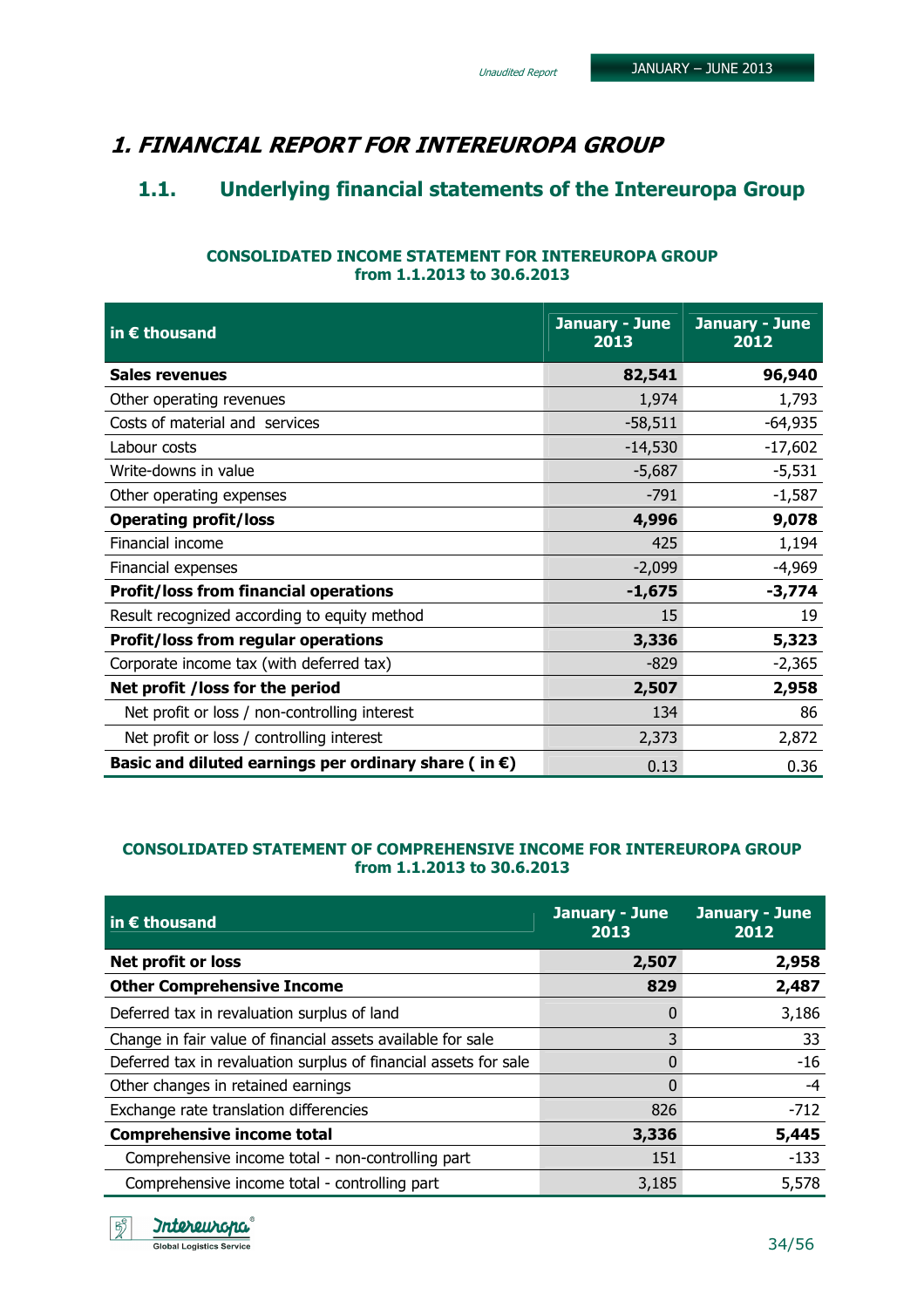#### CONSOLIDATED STATEMENT OF FINANCIAL POSITION FOR INTEREUROPA GROUP as at 30.6.2013

| in € thousand                                                | 30.6.2013        | 31.12.2012 |
|--------------------------------------------------------------|------------------|------------|
| <b>ASSETS</b>                                                |                  |            |
| Tangible fixed assets                                        | 233,115          | 234,727    |
| Investment property                                          | 6,465            | 6,585      |
| Intangible assets                                            | 7,244            | 7,513      |
| Other non-current operating assets                           | 245              | 317        |
| Deferred tax assets                                          | 14,543           | 14,775     |
| Long-term loans given and deposits                           | 92               | 54         |
| Investment in a jointly controlled company                   | 150              | 135        |
| Other financial investments                                  | 3,110            | 3,106      |
| <b>TOTAL NON-CURRENT ASSETS</b>                              | 264,964          | 267,212    |
| Available-for-sale assets                                    | 0                | 0          |
| <b>Inventories</b>                                           | 159              | 143        |
| Short-term loans given, deposits and cerificates of deposits | 10,785           | 10,779     |
| Short-term operating receivables                             | 37,251           | 35,630     |
| Short-term income tax receivables                            | 276              | 815        |
| Cash and cash equivalents                                    | 10,579           | 8,390      |
| <b>TOTAL CURRENT ASSETS</b>                                  | 59,050           | 55,757     |
| <b>TOTAL ASSETS</b>                                          | 324,014          | 322,969    |
| <b>EQUITY</b>                                                |                  |            |
| <b>Equity - controlling interest</b>                         | 148,545          | 145,361    |
| Share capital                                                | 27,489           | 27,489     |
| Equity reserves                                              | 18,455           | 18,455     |
| Revenue reserves                                             | 2,831            | 2,804      |
| Revaluation surplus                                          | 71,179           | 71,176     |
| Translation exchange differencies                            | $-5,529$         | $-6,339$   |
| Transferred net profit/loss                                  | 31,748           | 38,955     |
| Net profit/loss                                              | 2,373            | $-7,179$   |
| <b>Equity - non-controlling interest</b>                     | 9,378            | 9,532      |
| <b>I TARTI TTTFS</b>                                         |                  |            |
| Provisions and long-term deferred revenue                    | 5,705            | 7,034      |
| Long-term borrowings and financial leases                    | 107,777          | 111,663    |
| Other long-term financial liabilities                        | $\boldsymbol{0}$ | U          |
| Long-term operating liabilities                              | 432              | 434        |
| Deferred tax liabilities                                     | 13,260           | 13,216     |
| TOTAL NON-CURRENT LIABILITIES                                | 127,174          | 132,347    |
| Short-term borrowings and financial leases                   | 8,210            | 5,975      |
| Other short-term financial liabilities                       | 1,370            | 1,706      |
| Short-term operating liabilities                             | 29,032           | 27,904     |
| Short-term income tax liabilities                            | 304              | 144        |
| <b>TOTAL CURRENT LIABILITIES</b>                             | 38,916           | 35,729     |
| <b>TOTAL LIABILITIES</b>                                     | 166,090          | 168,076    |
| TOTAL CAPITAL AND LIABILITIES                                | 324,014          | 322,969    |

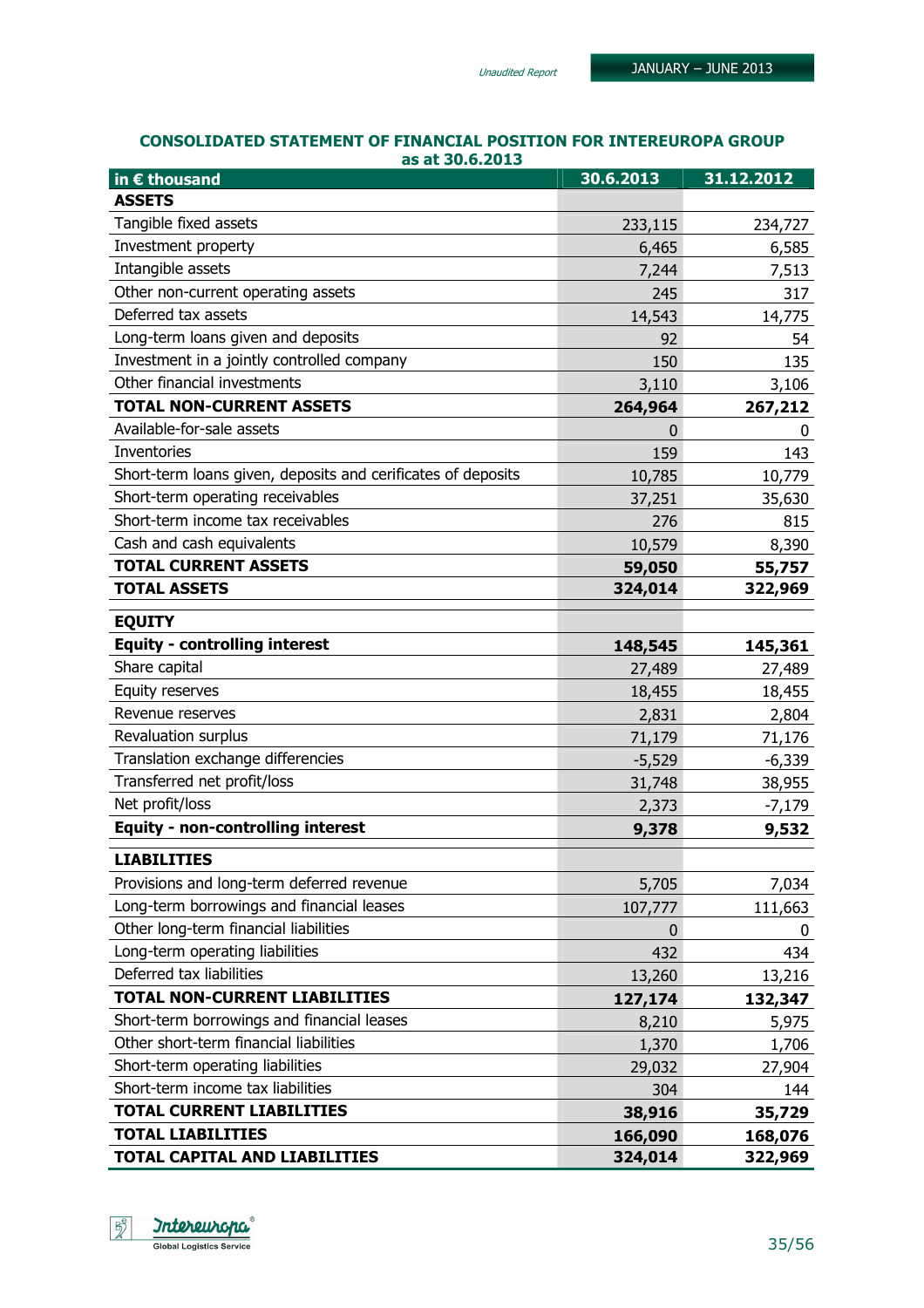#### CONSOLIDATED STATEMENT OF CASH FLOWS FOR INTEREUROPA GROUP from 1.1.2013 to 30.6.2013

| in $\epsilon$ thousand                                                                             | January - June<br>2013 | January - June<br>2012 |
|----------------------------------------------------------------------------------------------------|------------------------|------------------------|
| Cash flows from operating activities                                                               |                        |                        |
| Net profit/loss for the period                                                                     | 2,507                  | 2,958                  |
| <b>Adjustments for:</b>                                                                            |                        |                        |
| - Depreciation                                                                                     | 3,740                  | 4,764                  |
| - Impairment and writedowns of tangible fixed assets and<br>intangible assets                      | 2                      | 0                      |
| - Revaluation operating revenues from disposal of<br>tangible fixed assets and investment property | $-159$                 | $-189$                 |
| - Revaluation operating expenses from disposal of<br>tangible fixed assets and investment property | 8                      | 52                     |
| - Impairment of receivables                                                                        | 1,937                  | 715                    |
| - Non-monetary expenses                                                                            | $\overline{2}$         | 32                     |
| - Non-monetary revenues                                                                            | $-163$                 | $-107$                 |
| - Financial revenues                                                                               | $-425$                 | $-1,194$               |
| - Recognized result of jointly controlled company<br>according to equity method                    | $-15$                  | $-19$                  |
| - Financial expenses                                                                               | 2,099                  | 4,969                  |
| - Income tax (incl. deferred tax)                                                                  | 829                    | 2,365                  |
| Operating profit before changes in net working capital<br>and taxes                                | 10,362                 | 14,346                 |
| Changes in net working capital and provisions                                                      |                        |                        |
| Changes in receivables                                                                             | $-3,606$               | $-977$                 |
| Changes in inventories                                                                             | $-16$                  | 7                      |
| Changes in operating liabilities                                                                   | 1,253                  | $-4,255$               |
| Changes in provisions and long-term deferred revenue                                               | $-1,212$               | $-231$                 |
| Corporate income tax payed                                                                         | 106                    | $-238$                 |
| <b>Cash from operating activities</b>                                                              | 6,887                  | 8,652                  |
| <b>Cash flows from investing activities</b>                                                        |                        |                        |
| Interest income                                                                                    | 442                    | 645                    |
| Inflows from disposal of tangible fixed assets                                                     | 207                    | 2,832                  |
| Inflows from long-term deposits given                                                              | 0                      | 17                     |
| Inflows from decrease of short-term deposits and cerificates<br>of deposits given                  | 0                      | 3,599                  |
| Outflows for acquisition of tangible fixed assets                                                  | $-837$                 | $-423$                 |
| Outflows for acquisitions of intangible assets                                                     | $-69$                  | $-106$                 |
| Outflows for long-term deposits given                                                              | $-50$                  | 0                      |
| Outflows from increase of short-term loans given                                                   | 0                      | $-65$                  |
| Outflows from increase of short-term deposits and cerificates<br>of deposits given                 | -8                     | 0                      |
| Outflows from settlement of derivative financial instruments                                       | $\mathbf{0}$           | $-1,144$               |
| <b>Cash from investing activities</b>                                                              | $-312$                 | 5,356                  |

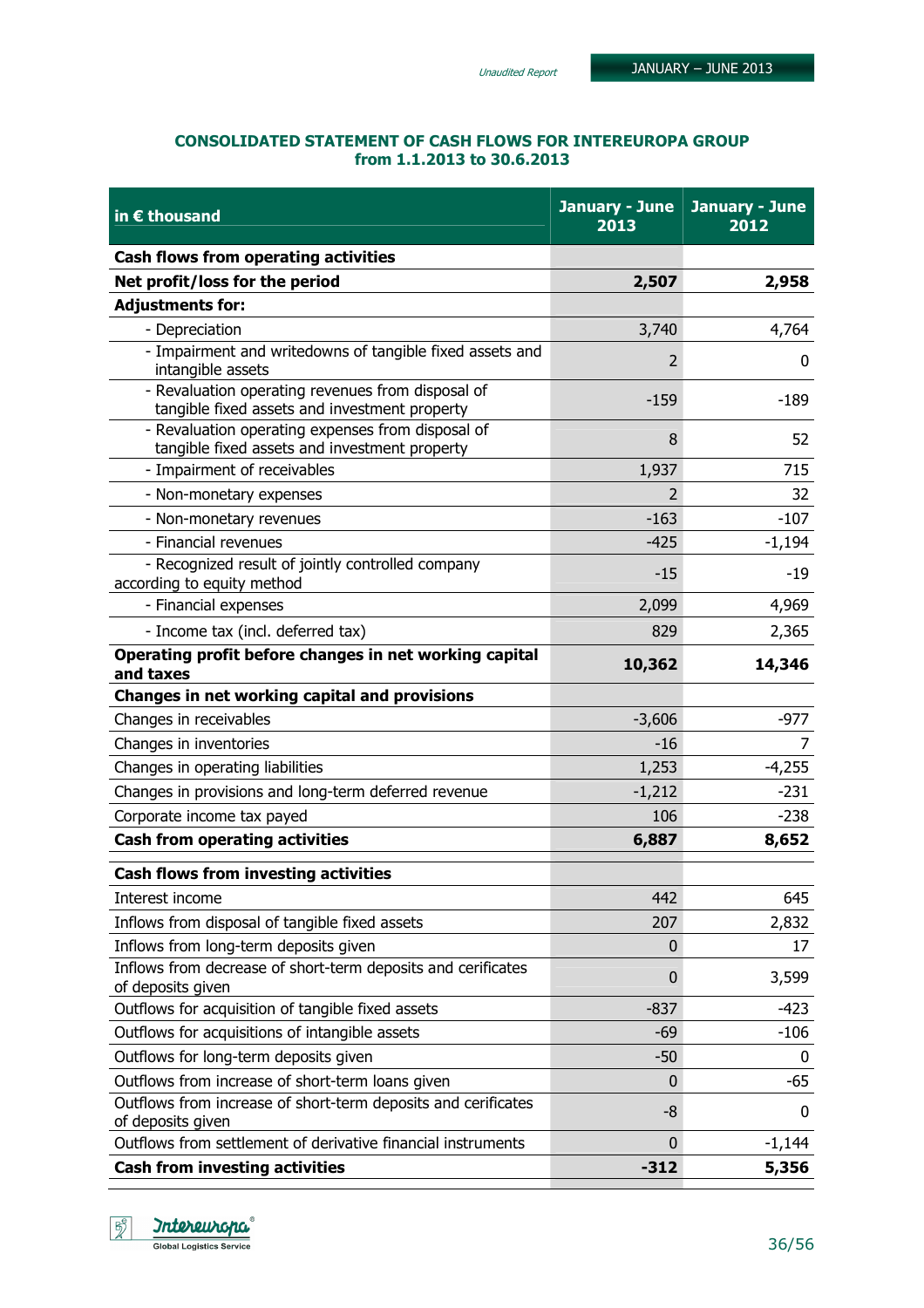| <b>Cash flows from financing activities</b>                      |          |           |
|------------------------------------------------------------------|----------|-----------|
| Inflows from long-term borrowings received and financial         | 523      | O         |
| leasing                                                          |          |           |
| Paid interest                                                    | $-2,035$ | $-5,115$  |
| Outflows from repayment of long-term borrowings                  | $-1,673$ | $-2,564$  |
| Outflows from decrease of short-term borrowings                  | $-564$   | $-11,602$ |
| Outflows from decrease of other short-term financial liabilities | $-633$   | 0         |
| Paid dividend                                                    | -7       | $-26$     |
| <b>Cash from financing activities</b>                            | $-4,389$ | $-19,307$ |
| Cash and cash equivalents at beginning of period                 | 8,390    | 17,651    |
| Exchange rate differences from cash                              | 3        | 10        |
| Net increase/decrease in cash                                    | 2,189    | $-5,289$  |
| Cash and cash equivalents at end of period                       | 10,579   | 12,362    |

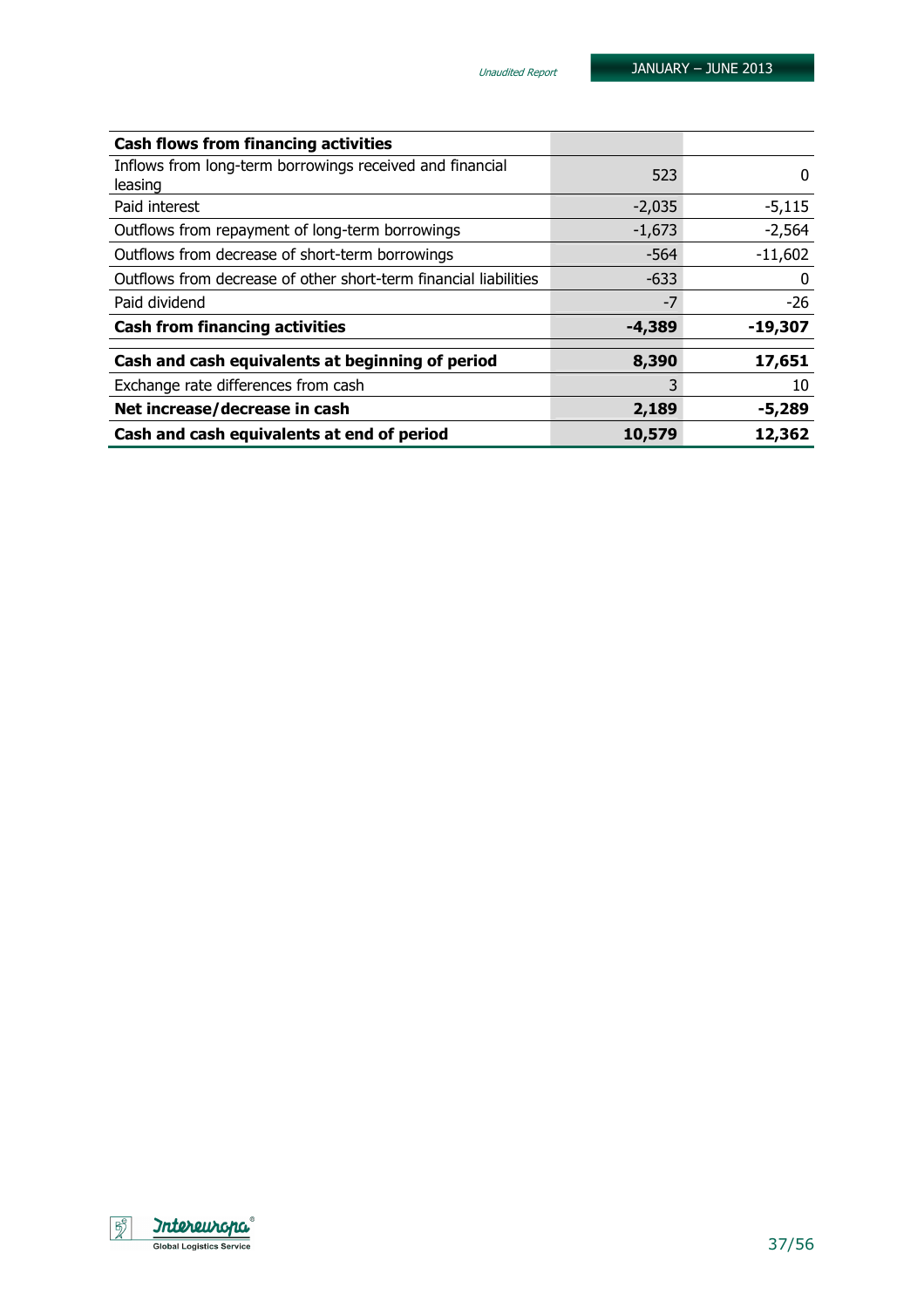# CONSOLIDATED STATEMENT OF CHANGES IN EQUITY FOR INTEREUROPA GROUP from 1.1.2013 to 30.6.2013

| in $\epsilon$ thousand                                                                         |                         |                           |                          |                                                     | <b>REVENUE RESERVES</b>                              |                              |                                   | <b>Translati</b>                                         | <b>RETAINED EARNINGS</b>                 |                                               |                                     |                                                    |                        |
|------------------------------------------------------------------------------------------------|-------------------------|---------------------------|--------------------------|-----------------------------------------------------|------------------------------------------------------|------------------------------|-----------------------------------|----------------------------------------------------------|------------------------------------------|-----------------------------------------------|-------------------------------------|----------------------------------------------------|------------------------|
|                                                                                                | <b>Share</b><br>capital | <b>Equity</b><br>reserves | <b>Legal</b><br>reserves | <b>Reserves</b><br>for<br>treasury<br><b>shares</b> | <b>Treasurv</b><br><b>shares</b><br>(deductib<br>le) | <b>Statutory</b><br>reserves | <b>Revaluat</b><br>ion<br>surplus | on<br>exchang<br>$\mathbf{e}$<br>differen<br><b>cies</b> | <b>Transferred</b><br>net<br>profit/loss | <b>Net</b><br>profit/lo<br>ss for the<br>year | Equity -<br>controlling<br>interest | Equity -<br>non-<br>controlling<br><b>interest</b> | <b>Total</b><br>equity |
| <b>Opening balance as</b><br>at 1.1.2013                                                       | 27,489                  | 18,455                    | 2,601                    | 180                                                 | $-180$                                               | 203                          | 71,176                            | $-6,339$                                                 | 38,955                                   | $-7,179$                                      | 145,361                             | 9,532                                              | 154,893                |
| <b>Total comprehensive</b><br>income                                                           | $\mathbf 0$             | 0                         | $\mathbf{0}$             | 0                                                   | $\mathbf{0}$                                         | $\mathbf 0$                  | $\overline{\mathbf{3}}$           | 810                                                      | $-1$                                     | 2,373                                         | 3,185                               | 151                                                | 3,336                  |
| Net profit/loss                                                                                | $\overline{0}$          | 0                         | $\mathbf{0}$             | $\mathbf{0}$                                        | $\overline{0}$                                       | $\mathbf{0}$                 | $\overline{0}$                    | 0                                                        | $\mathbf{0}$                             | 2,373                                         | 2,373                               | 134                                                | 2,507                  |
| Other comprehensive<br>income                                                                  | $\mathbf 0$             | $\mathbf{0}$              | $\mathbf 0$              | 0                                                   | 0                                                    | $\mathbf{0}$                 | $\mathsf{3}$                      | 810                                                      | $-1$                                     | 0                                             | 812                                 | 17                                                 | 829                    |
| <b>Transactions with</b>                                                                       |                         |                           |                          |                                                     |                                                      |                              |                                   |                                                          |                                          |                                               |                                     |                                                    |                        |
| owners                                                                                         |                         |                           |                          |                                                     |                                                      |                              |                                   |                                                          |                                          |                                               |                                     |                                                    |                        |
| Transfer of net<br>profit/loss for the<br>previous year to<br>transferred retained<br>earnings | $\pmb{0}$               | 0                         | $\Omega$                 | $\bf{0}$                                            | $\Omega$                                             | $\mathbf{0}$                 | $\overline{0}$                    | 0                                                        | $-7,179$                                 | 7,179                                         | $\mathbf 0$                         | 0                                                  | $\mathbf 0$            |
| Payment of dividends or<br>profit participations                                               | $\mathbf 0$             | 0                         | $\mathbf 0$              | $\pmb{0}$                                           | $\bf{0}$                                             | 0                            | $\pmb{0}$                         | 0                                                        | $\mathbf{0}$                             | 0                                             | 0                                   | $-305$                                             | $-305$                 |
| Transfer of retained<br>earnings to reserves                                                   | $\mathbf{0}$            | $\mathbf{0}$              | 18                       | 0                                                   | $\Omega$                                             | 9                            | $\mathbf{0}$                      | 0                                                        | $-27$                                    | 0                                             | $\mathbf{0}$                        | 0                                                  | $\mathbf 0$            |
| Transfer between<br>Reserves items                                                             | $\pmb{0}$               | $\mathbf{0}$              | 53                       | $\bf{0}$                                            | $\Omega$                                             | $-53$                        | $\mathbf 0$                       | $\mathbf{0}$                                             | $\bf{0}$                                 | 0                                             | $\mathbf{0}$                        | 0                                                  | $\mathbf{0}$           |
| <b>Closing balance as at</b><br>30.6.2013                                                      | 27,489                  | 18,455                    | 2,672                    | 180                                                 | $-180$                                               | 159                          | 71,179                            | $-5,529$                                                 | 31,748                                   | 2,373                                         | 148,546                             | 9,378                                              | 157,924                |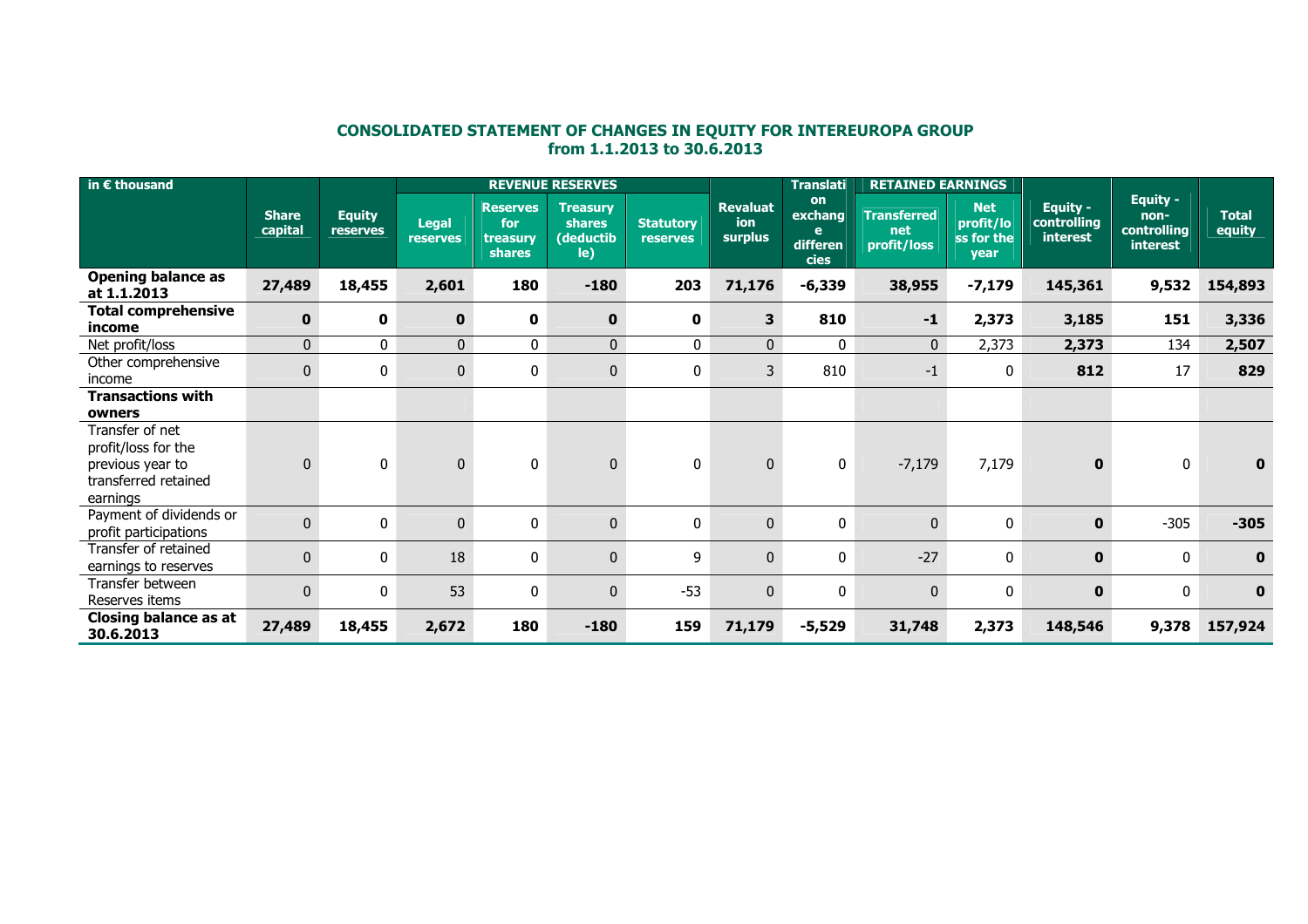Unaudited Report

JANUARY – JUNE <sup>2013</sup>

# CONSOLIDATED STATEMENT OF CHANGES IN EQUITY FOR INTEREUROPA GROUP from 1.1.2012 to 30.6.2012

| in $\epsilon$ thousand                                                                         |                         |                                  |                          |                                                     | <b>REVENUE RESERVES</b>                       |                              |                                    | <b>Transla-</b>                              | <b>RETAINED EARNINGS</b>                 |                                               |                                      | Equity -                               |                        |
|------------------------------------------------------------------------------------------------|-------------------------|----------------------------------|--------------------------|-----------------------------------------------------|-----------------------------------------------|------------------------------|------------------------------------|----------------------------------------------|------------------------------------------|-----------------------------------------------|--------------------------------------|----------------------------------------|------------------------|
|                                                                                                | <b>Share</b><br>capital | <b>Equity</b><br><b>reserves</b> | <b>Legal</b><br>reserves | <b>Reserves</b><br>for<br>treasurv<br><b>shares</b> | <b>Treasury</b><br><b>shares</b><br>(deduct.) | <b>Statutory</b><br>reserves | <b>Revalu-</b><br>ation<br>surplus | tion<br>exchange<br>differen-<br><b>cies</b> | <b>Transferred</b><br>net<br>profit/loss | <b>Net</b><br>profit/lo<br>ss for<br>the year | Equity -<br>controllin<br>g interest | non-<br>controlling<br><b>interest</b> | <b>Total</b><br>equity |
| <b>Opening balance as</b><br>at 1.1.2012                                                       | 32,976                  | $\mathbf 0$                      | 2,396                    | 180                                                 | $-180$                                        | 9                            | 67,905                             | $-11,346$                                    | 41,393                                   | $-2,036$                                      | 131,296                              | 9,692                                  | 140,988                |
| <b>Total comprehensive</b><br>income                                                           | $\mathbf 0$             | 0                                | $\mathbf 0$              | 0                                                   | $\mathbf 0$                                   | 0                            | 3,203                              | -494                                         | $-3$                                     | 2,872                                         | 5,578                                | $-133$                                 | 5,445                  |
| Net profit/loss                                                                                | $\mathbf 0$             | 0                                | $\mathbf{0}$             | $\mathbf{0}$                                        | $\mathbf{0}$                                  | 0                            | $\mathbf{0}$                       | 0                                            | $\mathbf{0}$                             | 2,872                                         | 2,872                                | 86                                     | 2,958                  |
| Other comprehensive<br>income                                                                  | 0                       | 0                                | $\mathbf 0$              | 0                                                   | $\pmb{0}$                                     | 0                            | 3,203                              | $-494$                                       | $-3$                                     | 0                                             | 2,706                                | $-219$                                 | 2,487                  |
| <b>Transactions with</b><br>owners                                                             |                         |                                  |                          |                                                     |                                               |                              |                                    |                                              |                                          |                                               |                                      |                                        |                        |
| Transfer of net<br>profit/loss for the<br>previous year to<br>transferred retained<br>earnings | 0                       | $\mathbf{0}$                     | $\mathbf{0}$             | 0                                                   | $\mathbf{0}$                                  | 0                            | $\Omega$                           | 0                                            | $-2,036$                                 | 2,036                                         | $\mathbf{0}$                         | 0                                      | $\mathbf{0}$           |
| Payment of dividends or<br>profit participations                                               | $\pmb{0}$               | 0                                | $\mathbf{0}$             | 0                                                   | $\pmb{0}$                                     | 0                            | $\mathbf{0}$                       | 0                                            | $\mathbf 0$                              | 0                                             | $\mathbf{0}$                         | $-358$                                 | $-358$                 |
| Transfer of retained<br>earnings to reserves                                                   | $\pmb{0}$               | 0                                | 392                      | 0                                                   | $\pmb{0}$                                     | 0                            | $\mathbf{0}$                       | 0                                            | $-392$                                   | 0                                             | $\mathbf{0}$                         | 0                                      | $\mathbf{0}$           |
| <b>Closing balance as at</b><br>30.6.2012                                                      | 32,976                  | 0                                | 2,788                    | 180                                                 | $-180$                                        | 9                            | 71,108                             | $-11,840$                                    | 38,962                                   | 2,872                                         | 136,875                              | 9,201                                  | 146,076                |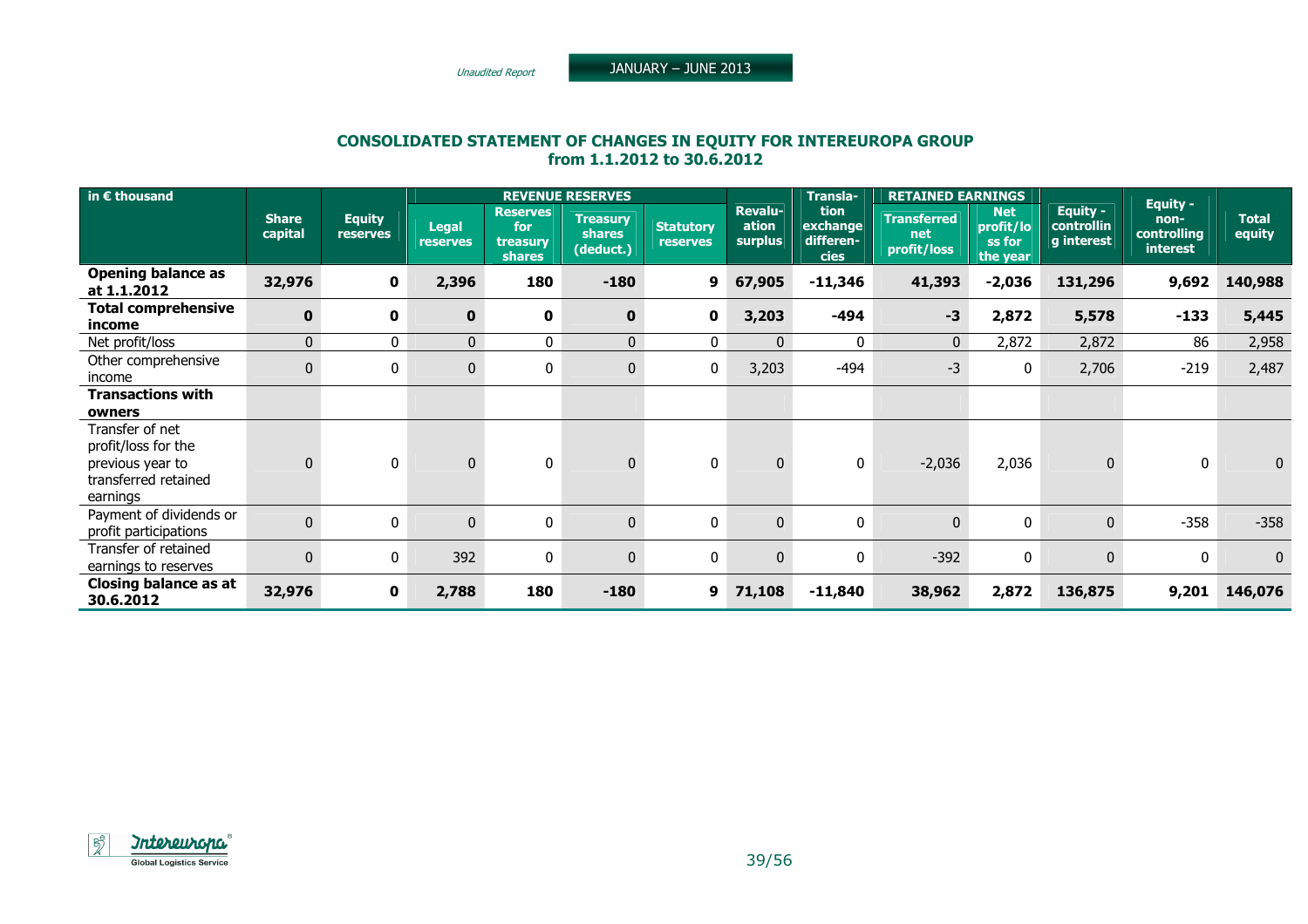# 1.1. Notes to Financial Statements of the Intereuropa Group

#### a) Notes to the CONSOLIDATED INCOME STATEMENT

Sales revenues amounting to  $\epsilon$  82,541 thousand represent the revenues arising from the services supplied.

The Group also realized other operating revenues, amounting to  $\epsilon$  1,974 thousand, mainly standing for the proceeds from damages received from the payment of customs duty on account of an incomplete transit procedure under the Decision by the Customs Administration of the Republic of Slovenia (amounting to  $\epsilon$  1,073 thousand), for which the provisions made last year were used. The Group estimates that the collection of said compensation for damages be aggravated; therefore we impaired this account receivable in full amount (the impairment is presented under the Write-Offs). Revenues from the elimination of allowances for and from collected written-off receivables amounted to  $\in$  437 thousand.

#### Costs of material and services

| $\vert$ in $\epsilon$ thousand              | January - June<br>2013 | January - June<br>2012 |
|---------------------------------------------|------------------------|------------------------|
| Cost of material                            | 2,100                  | 2,785                  |
| Cost of services                            | 56,411                 | 62,151                 |
| Direct costs                                | 49,878                 | 53,556                 |
| Telephone costs                             | 288                    | 404                    |
| Mainteinence costs                          | 1,255                  | 1,614                  |
| Insurance premiums                          | 437                    | 612                    |
| Traning and education costs                 | 20                     | 30                     |
| Other costs of services                     | 4,532                  | 5,935                  |
| <b>Total costs of material and services</b> | 58,511                 | 64,935                 |

Table 16: Costs of material and services of the Intereuropa group in the period January – June 2013

#### Labour costs

Table 17: Labour cost of the Intereuropa group in the period January – June 2013

| $\vert$ in $\epsilon$ thousand | January - June<br>2013 | January - June<br>2012 |
|--------------------------------|------------------------|------------------------|
| Wages and salaries             | 10,334                 | 12,745                 |
| Pension insurance costs        | 899                    | 1,512                  |
| Other social security costs    | 1,433                  | 1,211                  |
| Other labour costs:            | 1,864                  | 2,134                  |
| holiday allowance              | 555                    | 614                    |
| transport and meals            | 1,188                  | 1,288                  |
| other labour costs             | 121                    | 232                    |
| <b>Total labour costs</b>      | 14,530                 | 17,602                 |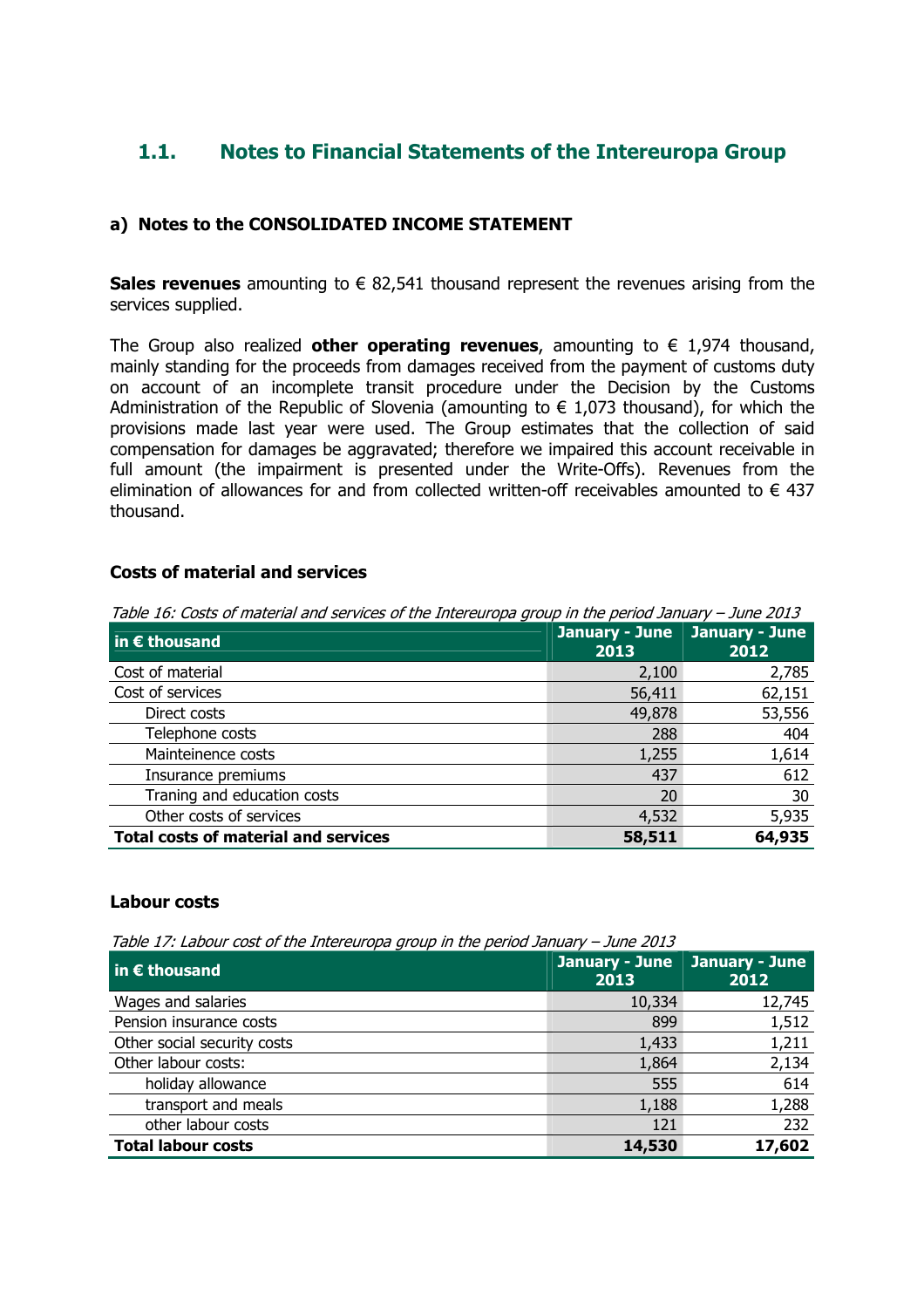#### Write-offs

| $\overline{\mathsf{in}\,\mathsf{E}}$ thousand                                      | January - June<br>2013 | January - June<br>2012 |
|------------------------------------------------------------------------------------|------------------------|------------------------|
| Amortisation of intangible assets                                                  | 318                    | 344                    |
| Depreciation of property, plant and equipment and investment<br>properties         | 3,421                  | 4,420                  |
| Revaluatory operating expenses of intangible and tangible<br>fixed assets          | 10                     | 52                     |
| Expenses from revaluation adjustments (impairments) and<br>written-off receivables | 1,937                  | 715                    |
| <b>Total write-offs</b>                                                            | 5,687                  | 5,531                  |

Table 18: Write-offs of the Intereuropa group in the period January – June 2013

Other Operating Expenses amount to  $\epsilon$  791 thousand. The prevailing part of this item relates to land-use fees and similar expenses (amounting to  $\epsilon$  562 thousand).

#### The effect of Financial Revenues and Expenses on the Profit or Loss

Table 19: The effect of financial revenues and expenses on the profit or loss of the Intereuropa group in the period January – June 2013

| $\vert$ in $\epsilon$ thousand                                               | January - June<br>2013 | January - June<br>2012 |
|------------------------------------------------------------------------------|------------------------|------------------------|
| Interest income                                                              | 410                    | 541                    |
| Dividend income and participation in profit of others                        |                        |                        |
| Net exchange rate differences                                                | 11                     | 652                    |
| <b>Total financial income</b>                                                | 425                    | 1,194                  |
| Interest expenses                                                            | $-2,087$               | $-4,453$               |
| Financial expenses from impairments and written-off financial<br>investments | $-13$                  | -1                     |
| Expenses from derivative financial instruments                               |                        | $-515$                 |
| <b>Total financial expenses</b>                                              | $-2,099$               | $-4,969$               |
| <b>Profit/loss from financing activities</b>                                 | $-1,675$               | $-3,774$               |

Lower Interest Expenses contributed to a less negative Financing result. In the last quarter 2012, the settlement of derivative financial instrument was made, so there is no effect of evaluation of this instrument recognised in the reporting period.

The Group achieved the **Profit or Loss from ordinary activities** in the amount of  $\epsilon$  3,336 thousand, which is further reduced by the deferred tax expense of -829 thousand  $\epsilon$ . The Net Profit achieved in the reporting term amounted to  $\epsilon$  2,507 thousand, thereof the amount of  $\epsilon$  2,373 thousand for the **controlling part**, and  $\epsilon$  134 thousand for the controlled part.

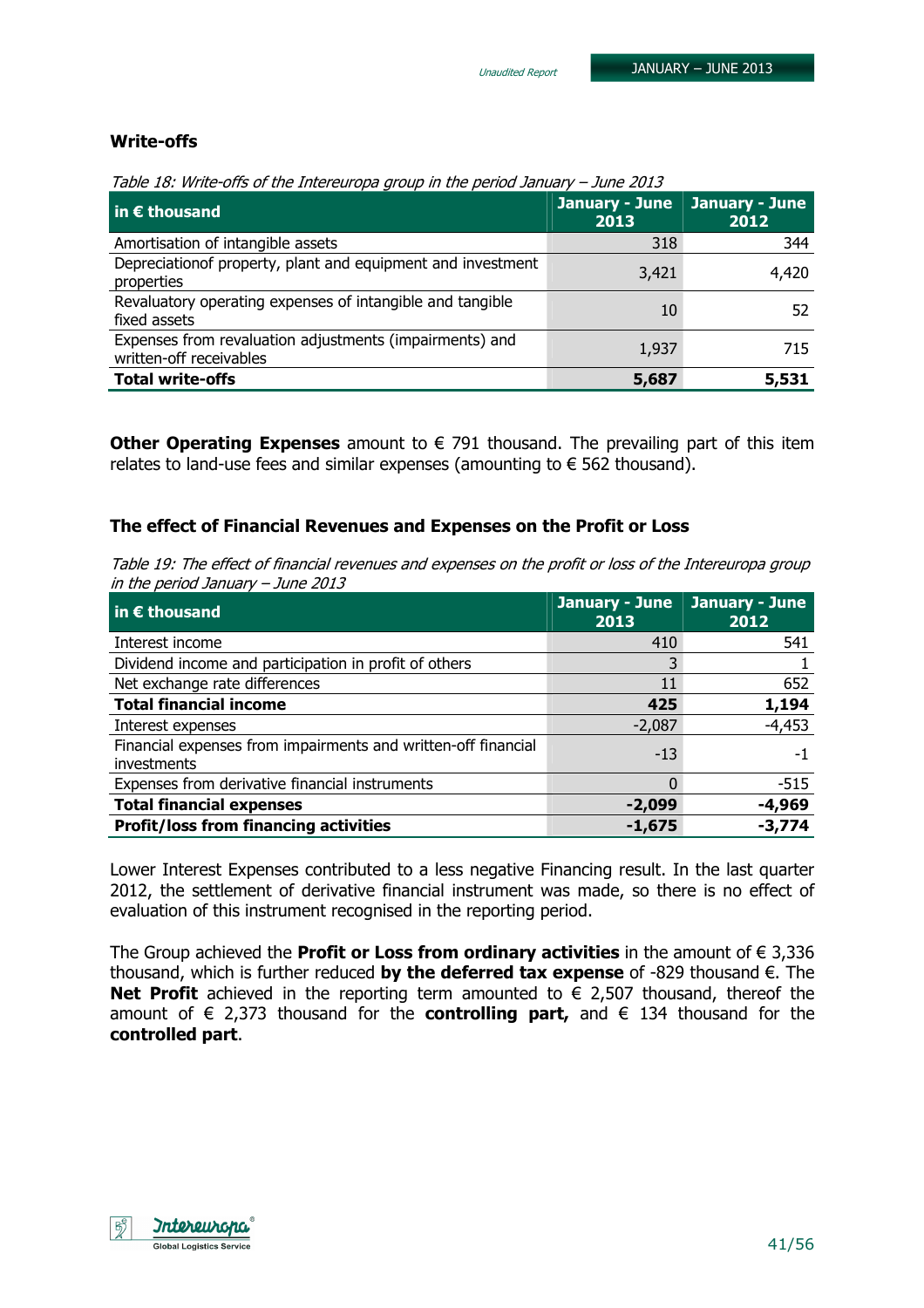#### b) Notes to the CONSOLIDATED STATEMENT OF FINANCIAL POSITION

#### Tangible fixed assets

Table 20: Tangible fixed assets of the Intereuropa group as at 30.6.2013

| $\vert$ in $\epsilon$ thousand           | 30.6.2013 | 31.12.2012 |
|------------------------------------------|-----------|------------|
| Land and buildings                       | 227,488   | 228,768    |
| a) Land                                  | 118,227   | 117,863    |
| b) Buildings                             | 109,261   | 110,905    |
| Other property, plant and equipment      | 4,965     | 5,501      |
| Tangible fixed assets under construction | 662       | 459        |
| <b>Total tangible fixed assets</b>       | 233,115   | 234,727    |

#### Intangible assets

Table 21: Intangible assets of the Intereuropa group as at 30.6.2013

| $\vert$ in $\epsilon$ thousand       | 30.6.2013 | 31.12.2012 |
|--------------------------------------|-----------|------------|
| Long-term title rights               | 2,138     | 2,331      |
| Goodwill                             | 1,275     | 1,275      |
| Long-term deferred development costs | 3,831     | 3,906      |
| <b>Total intangible assets</b>       | 7,244     | 7,513      |

#### Loans given, deposits and certificates of deposit

Table 22: Loans given, deposits and certificates of deposit of the Intereuropa group as at 30.6.2013

| $\vert$ in $\epsilon$ thousand                                  | 30.6.2013 | 31.12.2012 |
|-----------------------------------------------------------------|-----------|------------|
| Long-term loans given and deposits                              | 92        | 54         |
| - loans given                                                   | 25        | 28         |
| - deposits                                                      | 67        | 26         |
| Short-term loans given, deposits and certificates of<br>deposit | 10,785    | 10,779     |
| - loans given                                                   | 124       | 114        |
| - deposits and certificates of deposit                          | 10,662    | 10,665     |
| <b>Total loans given</b>                                        | 10,878    | 10,833     |

Other financial investments in the amount of  $\epsilon$  3,110 thousand relate to the item ''Financial assets available for sale''.

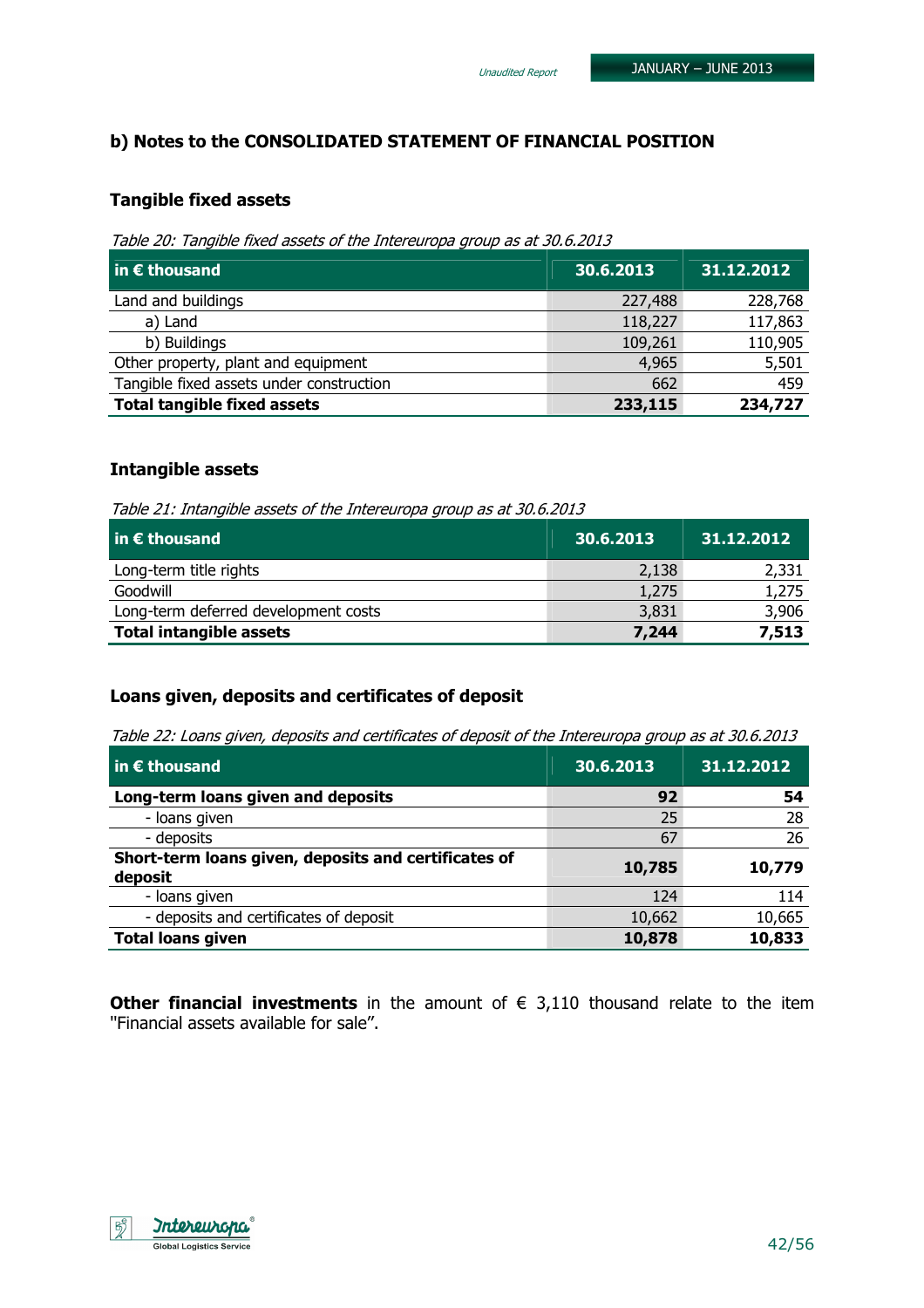#### Short-term operating receivables

Table 23: Short-term operating receivables of the Intereuropa group as at 30.6.2013

| $\vert$ in $\epsilon$ thousand               | 30.6.2013 | 31.12.2012 |
|----------------------------------------------|-----------|------------|
| Short-term operating receivables from buyers | 35,098    | 33,022     |
| Short-term operating receivables from others | 2,153     | 2,608      |
| Total short-term operating receivables       | 37,251    | 35,630     |

#### Equity

The equity of the Group amounts to  $\epsilon$  157,924 thousand. Compared with the same reporting date last year, the value stated for Equity was higher by  $\epsilon$  3,031 thousand and represents 49 percent of the liabilities to sources of funding.

#### Provisions and long-term deferred revenue

Table 24: Provisions and long-term deferred revenue of the Intereuropa group as at 30.6.2013

| $\mathsf{in} \in \mathsf{thousand}$                  | 30.6.2013 | 31.12.2012 |
|------------------------------------------------------|-----------|------------|
| Provisions for terminal bonus payments on retirement | 1,171     | 1,192      |
| Provisions on litigations                            | 169       | 241        |
| Other provisions                                     | 4,160     | 5,480      |
| Long-term deferred income                            | 205       | 121        |
| Total provisions and long-term deferred revenue      | 5,705     | 7,034      |

The **long-term loans received and financial leases** amounted to  $\epsilon$  107,777 thousand. This item was increased in the reporting period by  $\epsilon$  523 thousand on account of financial leases and by  $\epsilon$  63 thousand of foreign exchange differences, and decreased by  $\epsilon$  4.722 thousand due to transfer to the short-term portion of loans and financial leases.

The short-term loans received and financial leases amounted to  $\epsilon$  8,210 thousand. As of the reporting date, all the liabilities due by the Group under the loan agreements were settled.

#### Other long-term and short-term financial liabilities

Table 25: Other long-term and short-term financial liabilities of the Intereuropa group as at 30.6.2013

| $\vert$ in $\bm{\epsilon}$ thousand                | 30.6.2013 | 31.12.2012 |
|----------------------------------------------------|-----------|------------|
| Liabilities for dividends and other participations | 436       | 439        |
| Other short-term financial liabilities             | 950       | 1,266      |
| Total other short-term financial liabilities       | 1,386     | 3,211      |

Other short-term financial liabilities arise from the early termination of the derivative financial instrument of cross-currency swap with currency option in the year 2012 (at the time of termination of the derivative, the unsettled liabilities were recognized as Other short-term financial liabilities that as of the Balance sheet date amounted to  $\epsilon$  633 thousand).

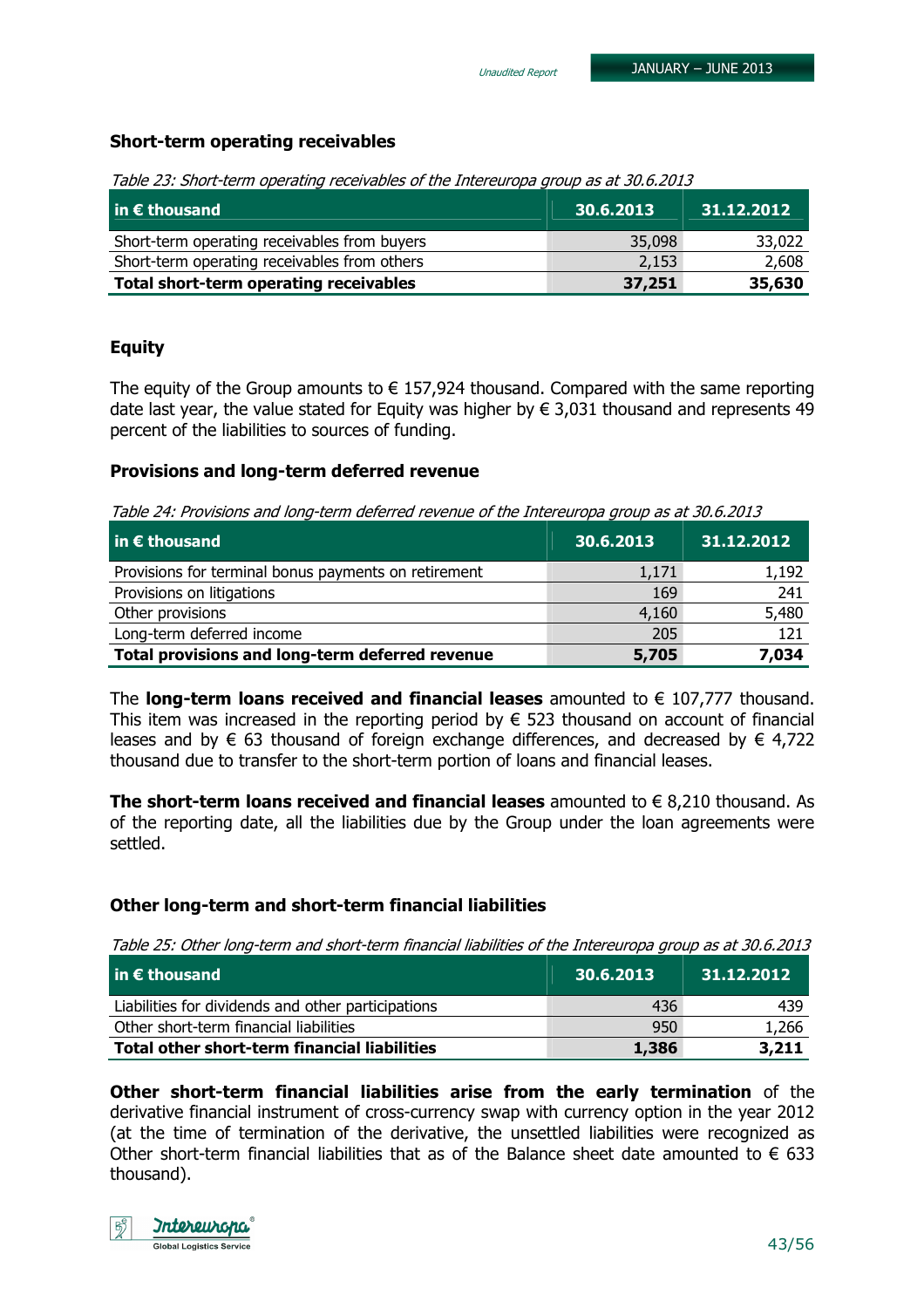#### Short-term operating liabilities

Table 26: Short-term operating liabilities of the Intereuropa group as at 30.6.2013

| $\overline{\mathsf{in}}$ Ethousand             | 30.6.2013 | 31.12.2012 |
|------------------------------------------------|-----------|------------|
| Short-term operating liabilities to suppliers  | 23,712    | 21,336     |
| Short-term operating liabilities from advances | 1,136     | 1,458      |
| Other short-term operating liabilities         | 4,183     | 5,110      |
| <b>Total short-term operating liabilities</b>  | 29,032    | 27,904     |

### Contingent liabilities

Table 27: Contingent liabilities of the Intereuropa group as at 30.6.2013

| $\vert$ in $\epsilon$ thousand                   | 30.6.2013 | 31.12.2012 |
|--------------------------------------------------|-----------|------------|
| Arising from bank guarantees and guaratees given | 11,452    | 11,172     |
| Arising from legal proceedings                   | 2,663     | 2,023      |
| From D.S.U., družba za svetovanje in upravljanje | 250       | 250        |
| Other contingent liabilities                     | 206       | 206        |
| <b>Total contingent liabilities</b>              | 14,571    | 13,651     |

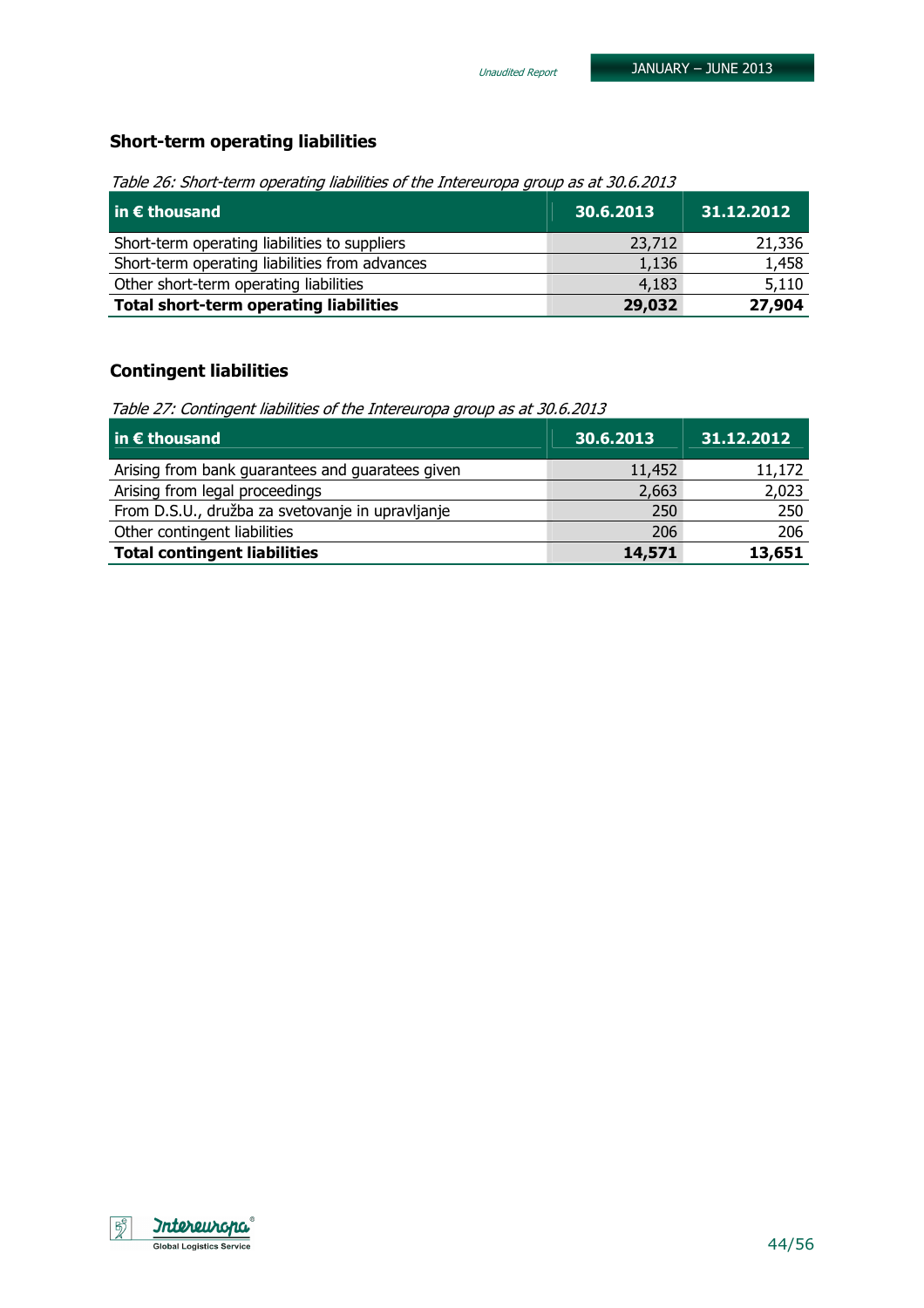#### INFORMATION ACCORDING TO BUSINESS SEGMENTS FOR JANUARY - JUNE 2013

|                                                         | <b>Slovenia</b> |                 | <b>Croatia</b>  |                 | <b>Bosnia &amp;</b><br>Herzegovina |                 | <b>Serbia</b>   |                 | <b>Montenegro</b> |                 |
|---------------------------------------------------------|-----------------|-----------------|-----------------|-----------------|------------------------------------|-----------------|-----------------|-----------------|-------------------|-----------------|
| in 1000 $\epsilon$                                      | Jan-Jun<br>2013 | Jan-Jun<br>2012 | Jan-Jun<br>2013 | Jan-Jun<br>2012 | Jan-Jun<br>2013                    | Jan-Jun<br>2012 | Jan-Jun<br>2013 | Jan-Jun<br>2012 | Jan-Jun<br>2013   | Jan-Jun<br>2012 |
| Revenues from external customers                        | 46,152          | 55,646          | 15,280          | 15,773          | 2,833                              | 2,954           | 1,624           | 1,727           | 2,445             | 2,522           |
| Revenues from business with other segments              | 1,515           | 2,379           | 187             | 333             | 197                                | 240             | 328             | 345             | 78                | 39              |
| Total revenues                                          | 47,667          | 58,026          | 15,467          | 16,106          | 3,030                              | 3,193           | 1,952           | 2,072           | 2,523             | 2,561           |
| Depreciation                                            | 2,130           | 2,363           | 885             | 991             | 194                                | 203             | 121             | 124             | 292               | 302             |
| Operating profit or loss                                | 2,497           | 3,793           | 1,745           | 1,876           | 114                                | 183             | 242             | 263             | 164               | 248             |
| Revenues from interest rates                            | 336             | 2,109           | 55              | 114             | $\Omega$                           | 0               |                 | 12              | 75                | 49              |
| Expenses from interest rates                            | 1,853           | 4,115           | 100             | 210             | 22                                 | 41              | 102             | 127             | $\Omega$          | $\mathbf 0$     |
| Net profit or loss from ordinary activities             | 1,780           | 3,210           | 1,676           | 1,792           | 92                                 | 142             | 132             | $-128$          | 239               | 297             |
| Corporate income tax                                    | 368             | 1,389           | 341             | 369             | 9                                  | 15              | 12              | $-1$            | 39                | 31              |
| Assets                                                  | 245,055         | 302,135         | 71,728          | 72,452          | 16,964                             | 17,539          | 10,553          | 10,272          | 23,458            | 23,279          |
| Tangible fixed assets under construction                | 173             | 120             | 89              | 84              | 52                                 | 60              | 16              |                 | 328               | 239             |
| Long-term assets                                        | 203,964         | 241,105         | 59,892          | 60,686          | 15,847                             | 16,176          | 9,442           | 9,254           | 18,734            | 19,426          |
| Operating liabilities                                   | 33,897          | 33,525          | 9,469           | 10,549          | 1,639                              | 1,784           | 1,631           | 1,485           | 1,156             | 985             |
| <b>Financial liabilities</b>                            | 109,300         | 178,948         | 5,832           | 7,836           | 615                                | 1,052           | 2,236           | 2,658           | 1,345             | 1,340           |
| Investment in jointly controlled entities               | 75              | 75              | $\Omega$        |                 | $\Omega$                           | 0               |                 | 0               | $\Omega$          | 0               |
| Revenues from investment in jointly controlled entities | $\Omega$        | 35              | $\Omega$        |                 | $\Omega$                           | $\Omega$        |                 | $\Omega$        | $\Omega$          | $\mathbf{0}$    |

Table 28: Business segments of the Intereuropa Group in the period January – June 2013

|                                                         | <b>Ukraine</b>  |                 | <b>Russia</b>   |                 | <b>Others</b>   |                 | <b>Total</b>    |                 | Adjustments*    |                 | <b>Group</b>    |                 |
|---------------------------------------------------------|-----------------|-----------------|-----------------|-----------------|-----------------|-----------------|-----------------|-----------------|-----------------|-----------------|-----------------|-----------------|
| in 1000 €                                               | Jan-Jun<br>2013 | Jan-Jun<br>2012 | Jan-Jun<br>2013 | Jan-Jun<br>2012 | Jan-Jun<br>2013 | Jan-Jun<br>2012 | Jan-Jun<br>2013 | Jan-Jun<br>2012 | Jan-Jun<br>2013 | Jan-Jun<br>2012 | Jan-Jun<br>2013 | Jan-Jun<br>2012 |
| Revenues from external customers                        | 11,134          | 8,308           |                 | 8,164           | 3,061           | 1,805           | 82,529          | 96,899          | 11              | 41              | 82,541          | 96,940          |
| Revenues from business with other segments              |                 | 57              |                 |                 | 283             | 195             | 2,588           | 3,588           | $-2,588$        | $-3,588$        |                 | 0               |
| Total revenues                                          | 11,134          | 8,365           |                 | 8,165           | 3,343           | 2,000           | 85,117          | 100,487         | $-2,576$        | $-3,547$        | 82,541          | 96,940          |
| Depreciation                                            | 90              | 68              |                 | 670             | 28              | 43              | 3,740           | 4,764           |                 | $\Omega$        | 3,740           | 4,764           |
| Operating profit or loss                                | 290             | 170             |                 | 2,514           | 39              | 32              | 5,091           | 9,079           | $-95$           | $\Omega$        | 4,996           | 9,079           |
| Revenues from interest rates                            |                 |                 |                 | 27              |                 | $\Omega$        | 481             | 2,312           | $-71$           | $-1,771$        | 410             | 541             |
| Expenses from interest rates                            | 81              | 88              |                 | 1,642           |                 | -0              | 2,158           | 6,223           | $-71$           | $-1,771$        | 2,087           | 4,452           |
| Net profit or loss from ordinary activities             | 290             | 202             |                 | 1,562           | 42              | 32              | 4,250           | 7,109           | $-914$          | $-1,786$        | 3,336           | 5,323           |
| Corporate income tax                                    | 57              | 44              |                 | 516             |                 |                 | 829             | 2,365           |                 |                 | 829             | 2,365           |
| Assets                                                  | 4,875           | 5,768           |                 | 58,837          | 3,181           | 2,999           | 375,815         | 493,281         | $-51,800$       | $-104,347$      | 324,014         | 388,934         |
| Tangible fixed assets under construction                |                 | $\overline{4}$  |                 | 4,626           |                 | $\Omega$        | 662             | 5,140           |                 |                 | 662             | 5,140           |
| Long-term assets                                        | 3,342           | 4,244           |                 | 52,916          | 1,133           | 1,200           | 312,354         | 405,007         | $-65,390$       | -79,579         | 246,964         | 325,427         |
| Operating liabilities                                   | 1,430           | 1,290           |                 | 25,428          | 1,135           | 920             | 50,358          | 75,965          | $-1,625$        | $-21,397$       | 48,733          | 54,568          |
| <b>Financial liabilities</b>                            | 2,081           | 2,472           |                 | 48,595          |                 | 21              | 121,409         | 242,922         | $-4,052$        | $-54,633$       | 117,357         | 188,290         |
| Investment in jointly controlled entities               |                 | 0               |                 | $\Omega$        |                 | $\Omega$        | 75              | 75              | 75              | 44              | 150             | 120             |
| Revenues from investment in jointly controlled entities |                 | 0               |                 | $\Omega$        |                 | 0               |                 | 35              | 15              | $-17$           | 15              | 19              |

\* All adjustments are subject to consolidation procedures.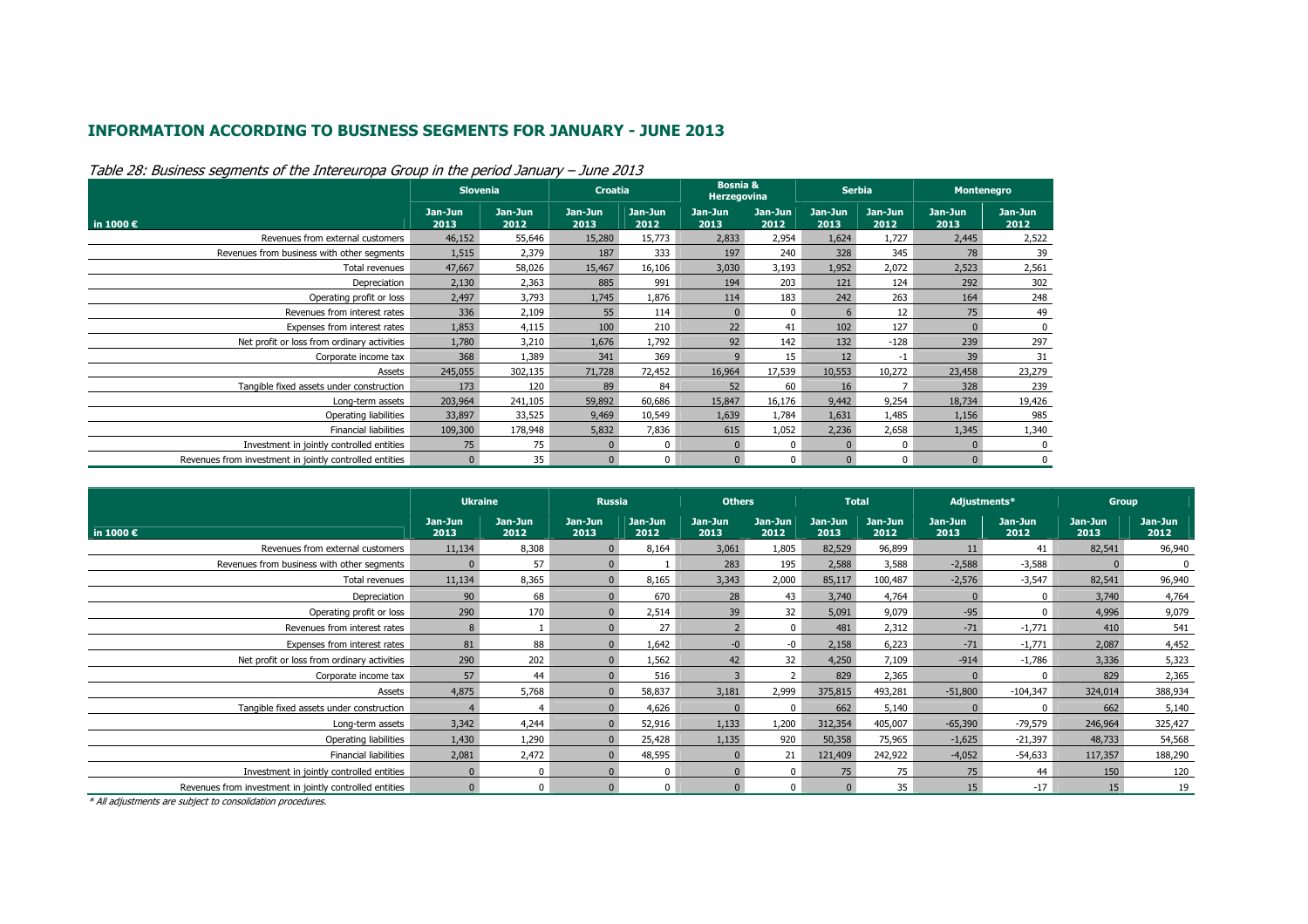# 2. FINANCIAL REPORT FOR THE PARENT COMPANY INTEREUROPA d.d

# 2.1. Underlying financial statements of the parent company Intereuropa d.d.

#### INCOME STATEMENT OF INTEREUROPA d.d. from 1.1.2013 to 30.6.2013

| in $\epsilon$ thousand                                         | 2013      | January - June   January - June<br>2012 |
|----------------------------------------------------------------|-----------|-----------------------------------------|
| <b>Sales revenues</b>                                          | 47,227    | 56,942                                  |
| Other operating revenues                                       | 1,365     | 388                                     |
| Costs of material and services                                 | $-33,183$ | $-40,422$                               |
| Labour costs                                                   | $-8,798$  | $-9,459$                                |
| Write-downs in value                                           | $-3,582$  | $-2,662$                                |
| Other operating expenses                                       | $-605$    | $-675$                                  |
| <b>Operating profit/loss</b>                                   | 2,424     | 4,112                                   |
| Financial income                                               | 1,141     | 4,045                                   |
| Financial expenses                                             | $-1,875$  | $-4,611$                                |
| <b>Profit/loss from financial operations</b>                   | $-734$    | -566                                    |
| <b>Profit/loss from regular operations</b>                     | 1,690     | 3,546                                   |
| Corporate income tax (with deferred tax)                       | $-356$    | $-1,378$                                |
| Net profit /loss for the period                                | 1,334     | 2,168                                   |
| Basic and diluted earnings per ordinary share (in $\epsilon$ ) | 0.07      | 0.27                                    |

#### STATEMENT OF COMPREHENSIVE INCOME FOR INTEREUROPA d.d. from 1.1.2013 to 30.6.2013

| in $\epsilon$ thousand                                                   | January - June January - June<br>2013 | 2012  |
|--------------------------------------------------------------------------|---------------------------------------|-------|
| <b>Net profit or loss</b>                                                | 1,334                                 | 2,168 |
| <b>Other Comprehensive Income</b>                                        |                                       | 3,202 |
| Deferred tax in revaluation surplus of land                              |                                       | 3,186 |
| Revaluation of financial investments available for sale to fair<br>value | 3                                     | 32    |
| Deferred tax in revaluation surplus of financial assets for sale         |                                       | $-16$ |
| <b>Comprehensive income total</b>                                        | 1,337                                 | 5,370 |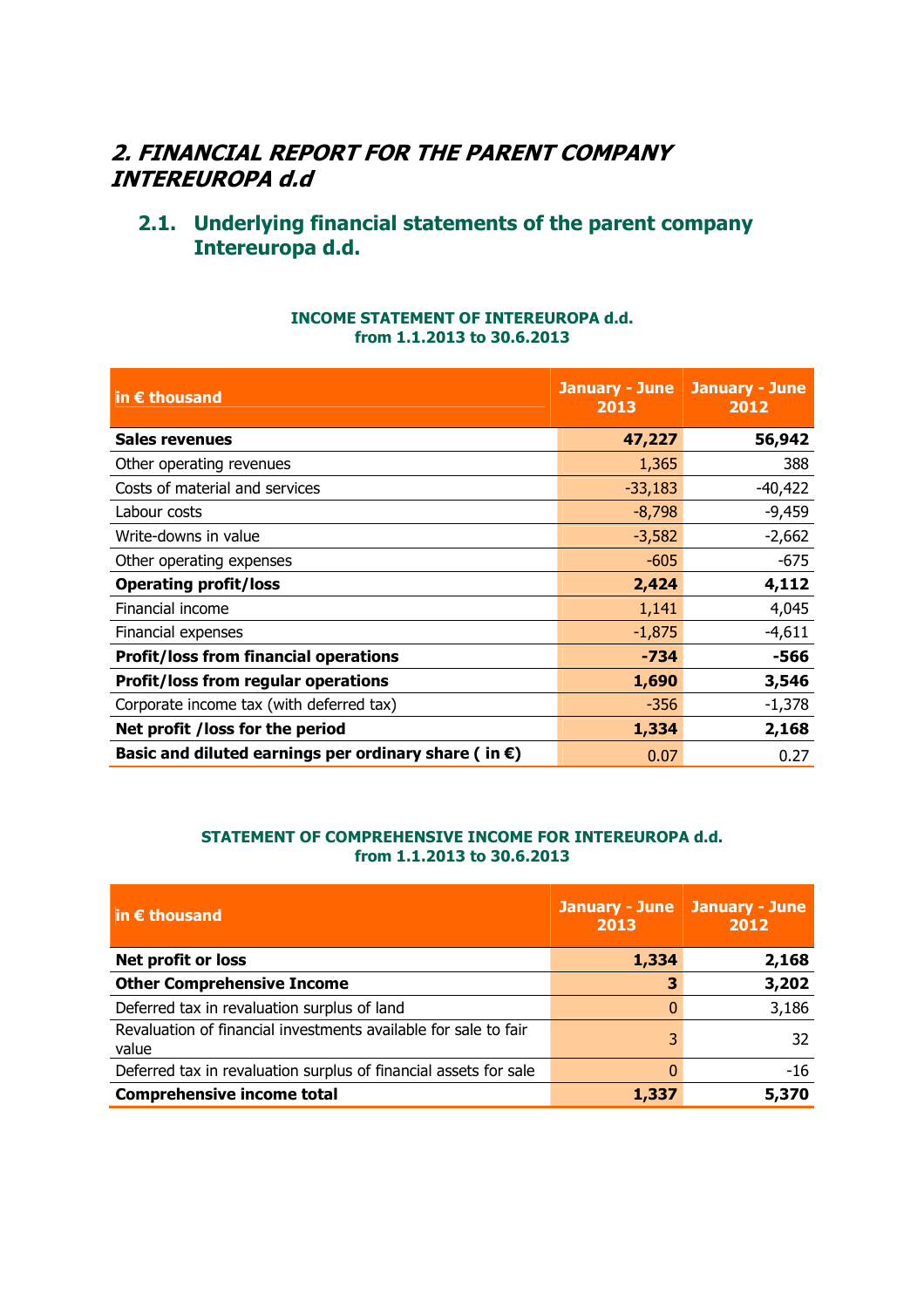#### STATEMENT OF FINANCIAL POSITION FOR INTEREUROPA d.d. as at 30.6.2013

| in € thousand                                                                               | 30.6.2013 | 31.12.2012 |
|---------------------------------------------------------------------------------------------|-----------|------------|
| <b>ASSETS</b>                                                                               |           |            |
| Tangible fixed assets                                                                       | 127,223   | 128,804    |
| Investment property                                                                         | 5,411     | 5,516      |
| Intangible assets                                                                           | 5,873     | 6,092      |
| Other non-current operating assets                                                          | 242       | 312        |
| Deferred tax assets                                                                         | 14,461    | 14,639     |
| Long-term financial investment excl. loans given and deposits                               | 50,678    | 50,650     |
| Long-term loans given and deposits                                                          | 56        | 7          |
| <b>TOTAL NON-CURRENT ASSETS</b>                                                             | 203,944   | 206,020    |
| Inventories                                                                                 | 33        | 33         |
| Short-term financial investment excl. loans given, deposits and<br>certificates of deposits | 250       | 250        |
| Short-term loans given, deposits and certificates of deposits                               | 11,152    | 11,620     |
| Short-term operating receivables                                                            | 22,231    | 23,209     |
| Short-term income tax receivables                                                           | 190       | 177        |
| Cash and cash equivalents                                                                   | 5,376     | 3,449      |
| <b>TOTAL CURRENT ASSETS</b>                                                                 | 39,232    | 38,738     |
| <b>TOTAL ASSETS</b>                                                                         | 243,176   | 244,758    |
| <b>EQUITY</b>                                                                               |           |            |
| Share capital                                                                               | 27,489    | 27,489     |
| Equity reserves                                                                             | 18,455    | 18,455     |
| Revenue reserves                                                                            | 875       | 875        |
| Revaluation surplus                                                                         | 54,071    | 54,068     |
| Net profit/loss                                                                             | 1,334     | 0          |
| <b>TOTAL EQUITY</b>                                                                         | 102,224   | 100,887    |
| <b>LIABILITIES</b>                                                                          |           |            |
| Provisions and long-term deferred revenue                                                   | 5,178     | 6,251      |
| Long-term borrowings and financial leases                                                   | 104,622   | 106,279    |
| Long-term operating liabilities                                                             | 414       | 414        |
| Deferred tax liabilities                                                                    | 9,558     | 9,558      |
| <b>TOTAL NON-CURRENT LIABILITIES</b>                                                        | 119,772   | 122,502    |
| Short-term borrowings and financial leases                                                  | 2,581     | 1,853      |
| Other short-term financial liabilities                                                      | 708       | 1,341      |
| Short term operating liabilities                                                            | 17,715    | 18,175     |
| Short-term liabilities for income tax                                                       | 176       | 0          |
| <b>TOTAL CURRENT LIABILITIES</b>                                                            | 21,180    | 21,369     |
| <b>TOTAL LIABILITIES</b>                                                                    | 140,952   | 143,871    |

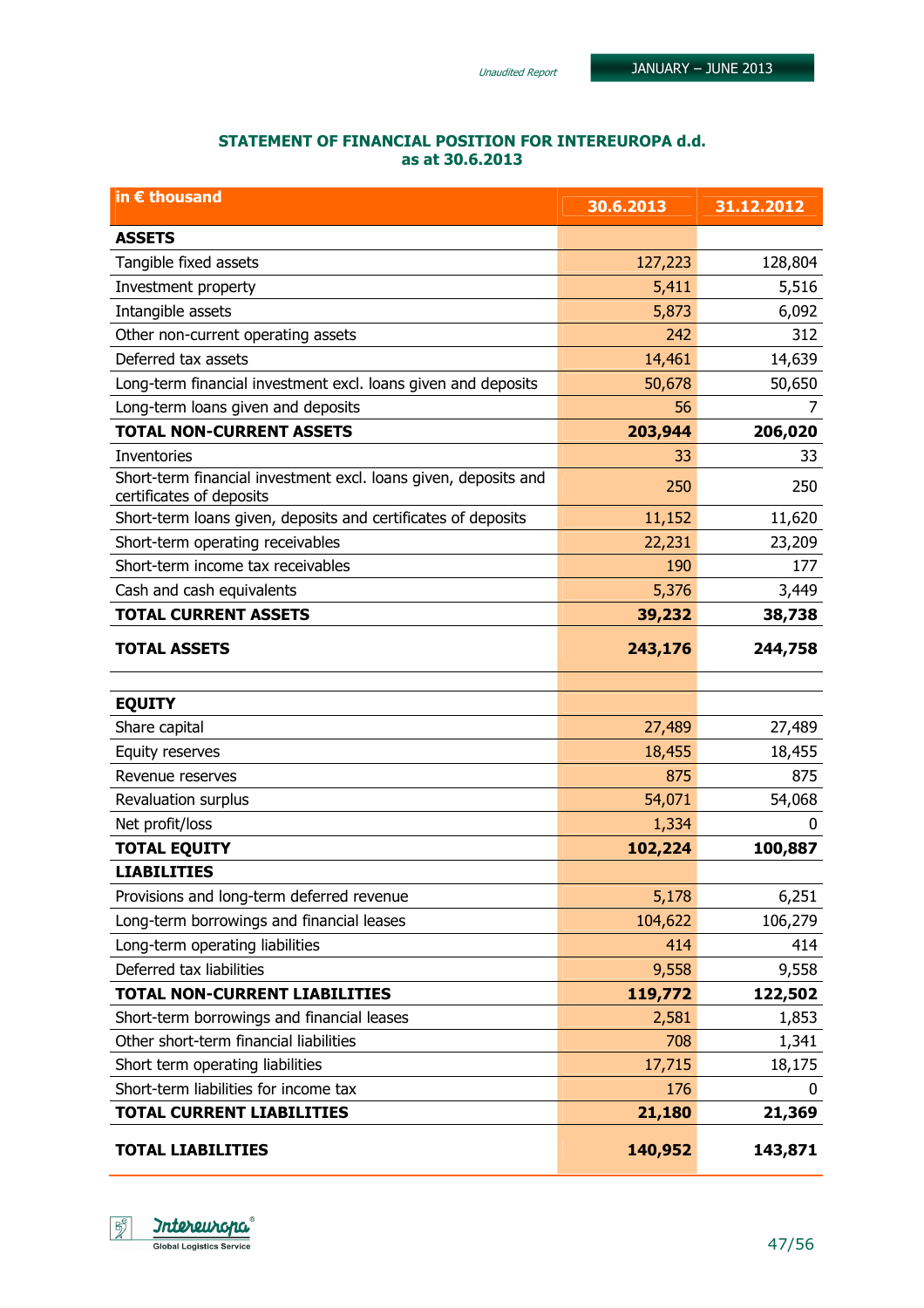#### STATEMENT OF CASH FLOWS FOR INTEREUROPA d.d. from 1.1.2013 to 30.6.2013

| in € thousand                                                                                      | January - June<br>2013 | <b>January - June</b><br>2012 |
|----------------------------------------------------------------------------------------------------|------------------------|-------------------------------|
| Cash flows from operating activities                                                               |                        |                               |
| Net profit/loss for the period                                                                     | 1,334                  | 2,168                         |
| <b>Adjustments for:</b>                                                                            |                        |                               |
| - Depreciation                                                                                     | 2,127                  | 2,358                         |
| - Impairment and writedowns of tangible fixed assets and<br>intangible<br>assets                   | 2                      | 0                             |
| - Revaluation operating revenues from disposal of tangible<br>fixed assets and investment property | $-12$                  | -48                           |
| - Revaluation operating expenses from disposal of tangible<br>fixed assets                         | 8                      | 0                             |
| - Impairment of receivables                                                                        | 1,445                  | 304                           |
| - Other non-monetary expenses                                                                      | 2                      | 31                            |
| - Non-monetary revenues                                                                            | $-70$                  | $-105$                        |
| - Financial revenues                                                                               | $-1,141$               | $-4,045$                      |
| - Financial expenses                                                                               | 1,875                  | 4,611                         |
| - Income tax (deferred tax incl.)                                                                  | 356                    | 1,378                         |
| Operating profit before changes in net working capital<br>and taxes                                | 5,925                  | 6,652                         |
| Changes in net working capital and provisions                                                      |                        |                               |
| Changes in receivables                                                                             | 209                    | 1,884                         |
| Changes in operating liabilities                                                                   | $-426$                 | $-4,501$                      |
| Changes in provisions                                                                              | $-1,005$               | $-197$                        |
| Corporate income tax payed                                                                         | $-14$                  | $-26$                         |
| <b>Cash from operating activities</b>                                                              | 4,689                  | 3,814                         |
| <b>Cash flows from investing activities</b>                                                        |                        |                               |
| Interest income                                                                                    | 333                    | 535                           |
| Dividend income and participations in profit                                                       | 131                    | 315                           |
| Inflows from disposal of tangible fixed assets                                                     | 29                     | 59                            |
| Inflows from long-term loans given                                                                 | 396                    | 1,716                         |
| Inflows from decrease of short-term loans given                                                    | 10                     | 714                           |
| Inflows from decrease of short-term deposits and certificates of<br>deposits                       | 50                     | 3,450                         |
| Outflows for acquisition of tangible fixed assets                                                  | $-202$                 | $-97$                         |
| Outflows for acquisitions of intangible assets                                                     | $-77$                  | $-214$                        |
| Outflows for long-term deposits given                                                              | $-50$                  | 0                             |
| Outflows from acquisition of other financial investment                                            | $-25$                  | $\mathbf{0}$                  |
| Outflows from settlement of derivative financial instruments                                       | $\mathbf{0}$           | $-889$                        |
| <b>Cash from investing activities</b>                                                              | 595                    | 5,589                         |
| <b>Cash flows from financing activities</b>                                                        |                        |                               |
| Paid interest                                                                                      | $-1,795$               | -4,707                        |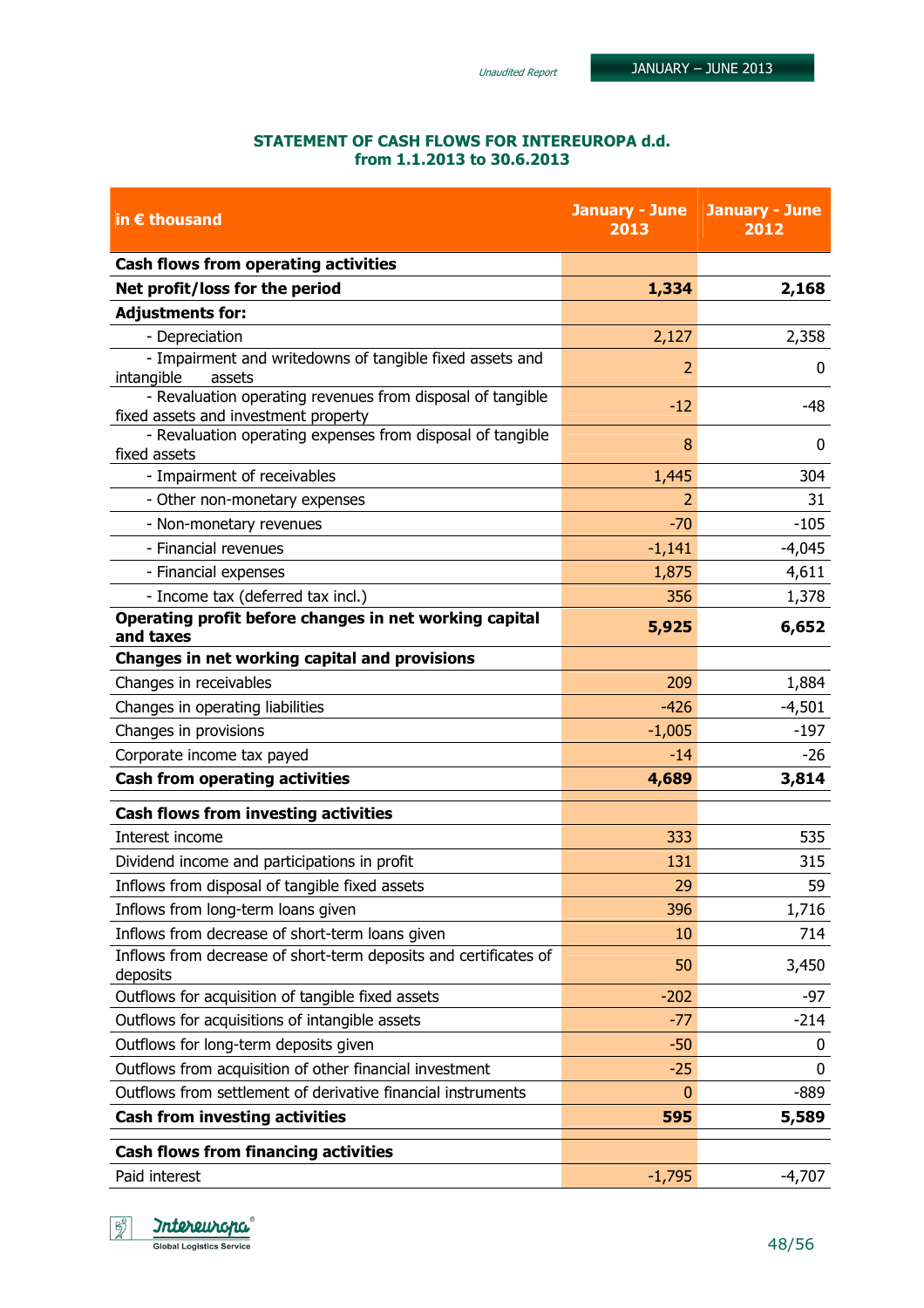| Outflows from repayment of long-term borrowings                  | $-929$   | $-164$    |
|------------------------------------------------------------------|----------|-----------|
| Outflows from decrease of short-term borrowings                  |          | $-8,669$  |
| Outflows from decrease of other short-term financial liabilities | $-633$   |           |
| <b>Cash from financing activities</b>                            | $-3,357$ | $-13,540$ |
| Cash and cash equivalents at beginning of period                 | 3,449    | 9,371     |
| Net increase/decrease in cash from regular operations            | 1,927    | $-4,137$  |
| Cash and cash equivalents at end of period                       | 5,376    | 5,234     |

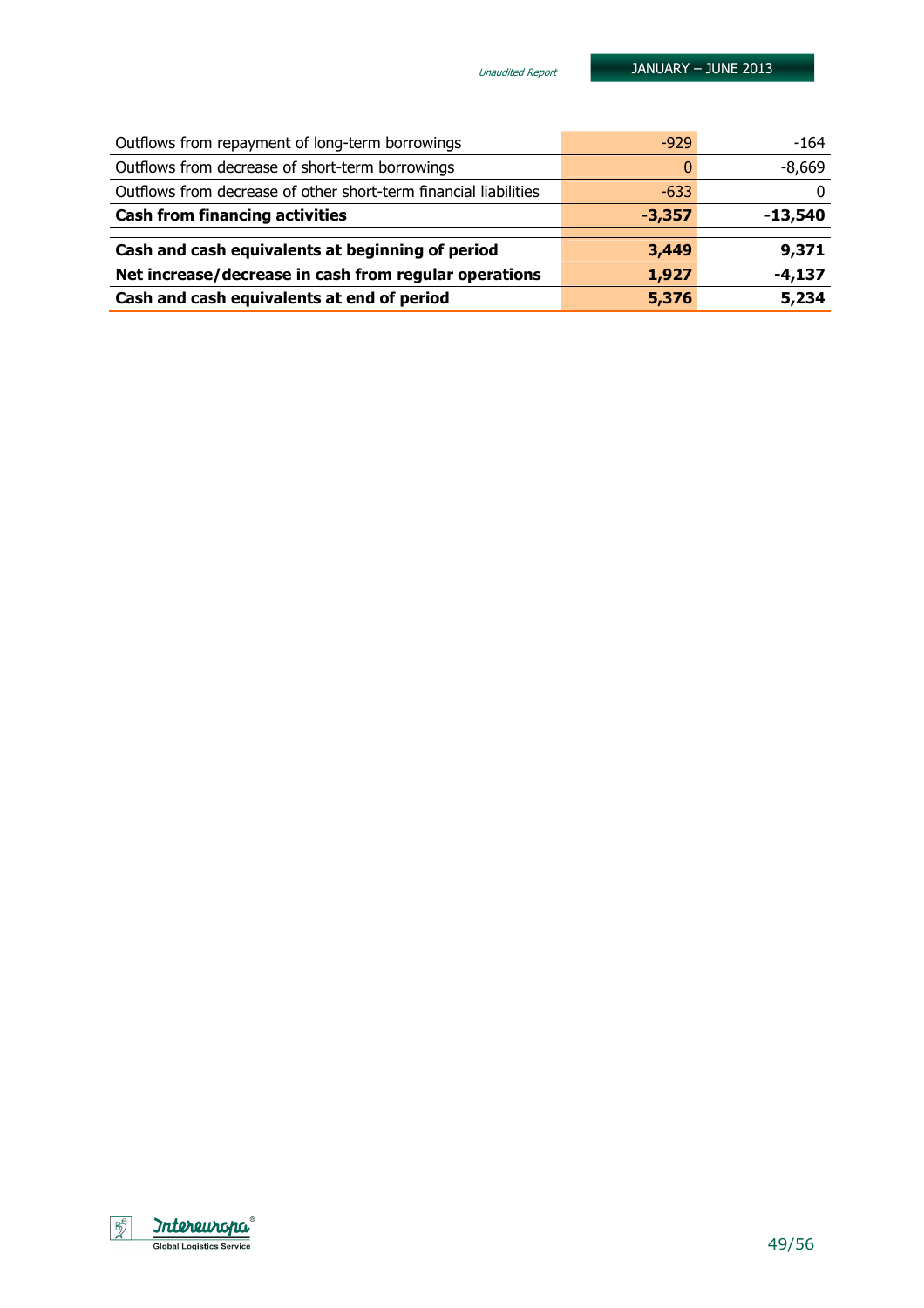# STATEMENT OF CHANGES IN EQUITY FOR INTEREUROPA d.d. from 1.1.2013 to 30.6.2013

|                                     |                         |                           |                          | <b>REVENUE RESERVES</b>                             |                                                  |                               | <b>RETAINED EARNINGS</b>                 |                                              |                        |
|-------------------------------------|-------------------------|---------------------------|--------------------------|-----------------------------------------------------|--------------------------------------------------|-------------------------------|------------------------------------------|----------------------------------------------|------------------------|
| $\mathsf{in} \in \mathsf{thousand}$ | <b>Share</b><br>capital | <b>Equity</b><br>reserves | Legal<br><b>reserves</b> | <b>Reserves</b><br>for<br>treasury<br><b>shares</b> | <b>Treasury</b><br><b>shares</b><br>(deductible) | <b>Revaluation</b><br>surplus | <b>Transferred</b><br>net<br>profit/loss | <b>Net</b><br>profit/loss<br>for the<br>year | <b>Total</b><br>equity |
| Opening balance as at 1.1.2013      | 27,489                  | 18,455                    | 875                      | 180                                                 | $-180$                                           | 54,068                        | $\bf{0}$                                 | 0                                            | 100,887                |
| <b>Total comprehensive income</b>   |                         | 0                         | 0                        |                                                     | 0                                                |                               | 0                                        | 1,334                                        | 1,337                  |
| Net profit/loss                     |                         |                           | $\mathbf{0}$             |                                                     | 0                                                |                               | $\mathbf{0}$                             | 1,334                                        | 1,334                  |
| Other comprehensive income          |                         |                           | $\mathbf{0}$             |                                                     | 0                                                |                               |                                          | 0                                            |                        |
| Closing balance as at 30.6.2013     | 27,489                  | 18,455                    | 875                      | 180                                                 | $-180$                                           | 54,071                        | $\bf{0}$                                 | 1,334                                        | 102,224                |

#### STATEMENT OF CHANGES IN EQUITY FOR INTEREUROPA d.d.from 1.1.2012 to 30.6.2012

|                                   |                         |                                  |                          | <b>REVENUE RESERVES</b>                             | <b>RETAINED EARNINGS</b>                         |                               |                                          |                                                     |                        |
|-----------------------------------|-------------------------|----------------------------------|--------------------------|-----------------------------------------------------|--------------------------------------------------|-------------------------------|------------------------------------------|-----------------------------------------------------|------------------------|
| in $\epsilon$ thousand            | <b>Share</b><br>capital | <b>Equity</b><br><b>reserves</b> | <b>Legal</b><br>reserves | <b>Reserves</b><br>for<br>treasury<br><b>shares</b> | <b>Treasury</b><br><b>shares</b><br>(deductible) | <b>Revaluation</b><br>surplus | <b>Transferred</b><br>net<br>profit/loss | <b>Net</b><br>profit/loss<br>for the<br><b>vear</b> | <b>Total</b><br>equity |
| Opening balance as at 1.1.2012    | 32,976                  | 0                                | 876                      | 180                                                 | $-180$                                           | 50,793                        | $\mathbf{0}$                             | 0                                                   | 84,645                 |
| <b>Total comprehensive income</b> | 0                       | 0                                | 0                        |                                                     | 0                                                | 3,202                         | $\mathbf{0}$                             | 2,168                                               | 5,370                  |
| Net profit/loss                   |                         |                                  | $\mathbf{0}$             |                                                     | $\mathbf{0}$                                     |                               |                                          | 2,168                                               | 2,168                  |
| Other comprehensive income        |                         |                                  | $\mathbf{0}$             |                                                     | $\mathbf{0}$                                     | 3,202                         |                                          | $\bf{0}$                                            | 3,202                  |
| Closing balance as at 30.6.2012   | 32,976                  | o                                | 876                      | 180                                                 | $-180$                                           | 53,995                        | $\mathbf{0}$                             | 2,168                                               | 90,015                 |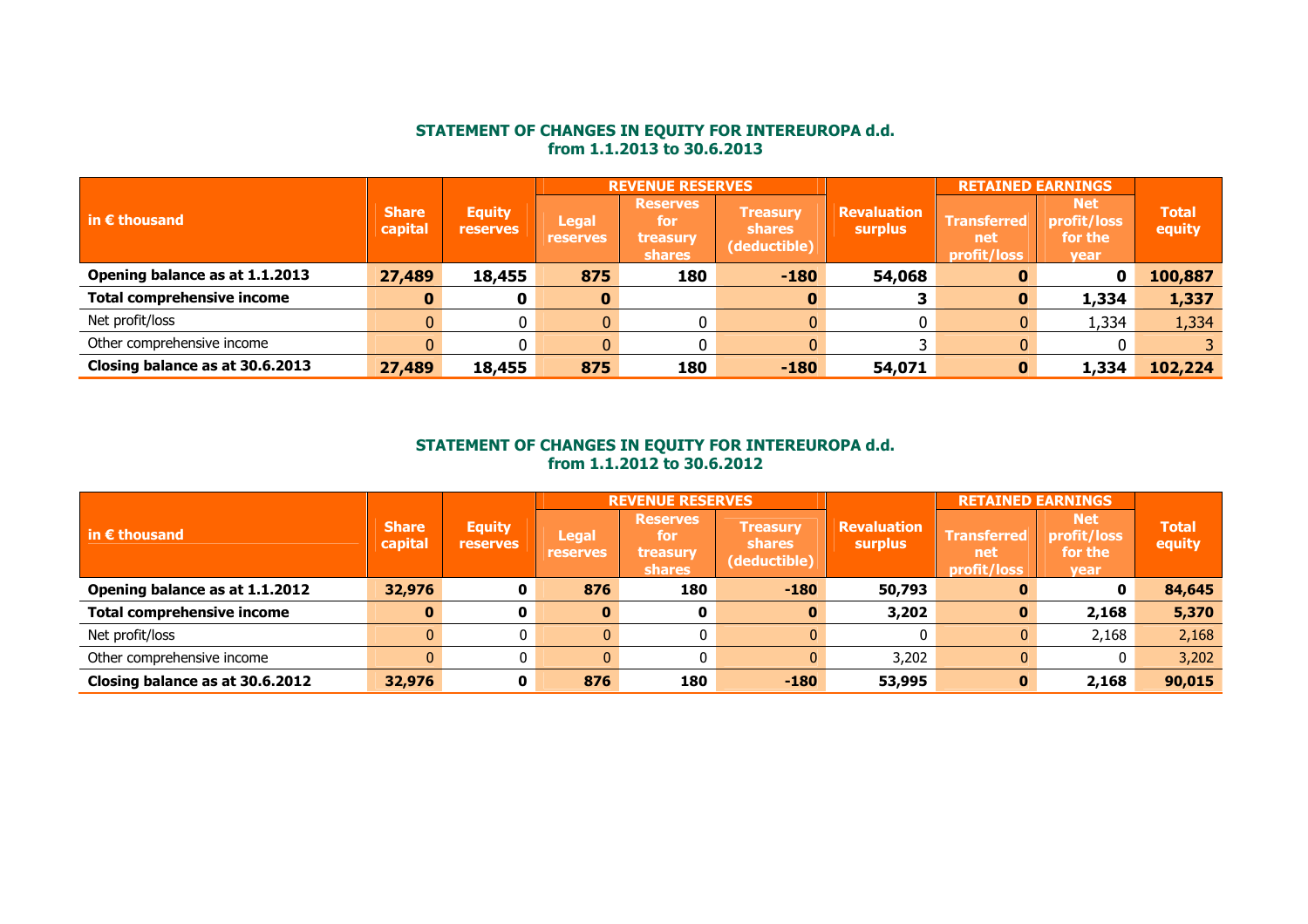# 2.1. Notes to Financial Statements of the Parent Company Intereuropa d.d.

#### a) Notes to the INCOME STATEMENT

Sales revenues amounting to  $\epsilon$  47,227 thousand represent the revenues arising from the services supplied. Compared with the same period a year ago, the sales revenue was lower by  $\in$  9,715 thousand.

The Cost of materials and services were at  $\epsilon$  33,183 thousand, but they are presented at a lower value by  $\epsilon$  7,239 thousand. The costs not directly tied to the provision of services represent 86 percent of the cost of materials services.

**Other Operating Revenues** mainly stand for the revenues from damages received from the payment of customs duty on account of an incomplete transit procedure under the Decision by the Customs Administration of the Republic of Slovenia (amounting to  $\epsilon$  1,073 thousand), for which the provisions made last year were used. The Company estimates that the collection of said compensation for damages be aggravated, therefore this account receivable was impaired in full amount (the impairment is presented under the Write-Offs).

#### Labour costs

Table 29: Labour cost of the company Intereuropa d.d. in the period January – June 2013

| $\vert$ in $\epsilon$ thousand | 2013  | January - June January - June<br>2012 |
|--------------------------------|-------|---------------------------------------|
| Wages and salaries             | 6,182 | 6,627                                 |
| Pension insurance costs        | 684   | 732                                   |
| Other social security costs    | 448   | 480                                   |
| Other labour costs:            | 1,485 | 1,620                                 |
| holiday allowance              | 533   | 581                                   |
| transport and meals            | 914   | 987                                   |
| other labour costs             | 39    | 52                                    |
| Labour costs                   | 8,798 | 9,459                                 |

#### Write-offs

Table 30: Write-offs of the company Intereuropa d.d. in the period January – June 2013

| in $\epsilon$ thousand                                          | <b>January - June January - June</b><br>2013 | 2012  |
|-----------------------------------------------------------------|----------------------------------------------|-------|
| Amortisation of intangible assets                               | 267                                          | 287   |
| Depreciation of property, plant and equipment and investment    |                                              |       |
| properties                                                      | 1,860                                        | 2,070 |
| Revaluatory operating expenses of intangible and tangible fixed |                                              |       |
| assets                                                          | 10                                           |       |
| Expenses from revaluation adjustments (impairments) and         |                                              |       |
| written-off receivables                                         | 1,445                                        | 304   |
| <b>Total write-offs</b>                                         | 3,582                                        | 2,662 |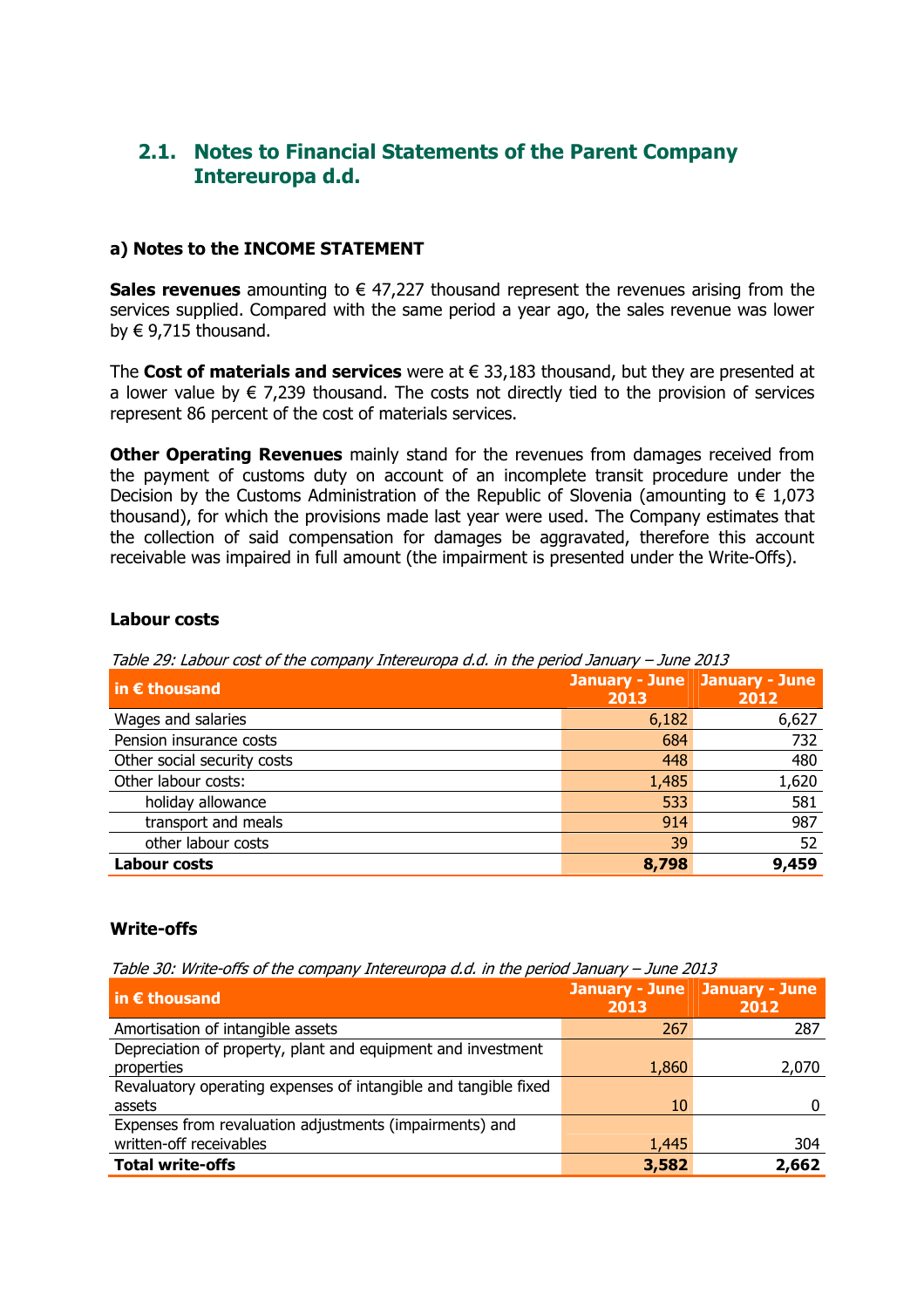#### Other operating expenses

Table 31: Other operating expenses of the company Intereuropa d.d. in the period January – June 2013

| $\overline{\mathsf{in}}$ E thousand   | January - June January - June<br>-2013 | 2012 |
|---------------------------------------|----------------------------------------|------|
| City land tax and similar expenses    | 522                                    | 525  |
| Other operating expenses              | 82                                     | 150  |
| <b>Total other operating expenses</b> | 605                                    | 675  |

The **Operating Profit/Loss** for the reporting half-year was  $\in$  2,424 thousand and by  $\in$ 1,688 thousand lower than the comparable category, due to lower operating revenues and expenses.

#### The effect of Financial Revenues and Expenses on the Profit or Loss

Table 32: Other operating expenses of the company Intereuropa d.d. in the period January – June 2013

| in $\epsilon$ thousand                                                                  | <b>January - June January - June</b><br>2013 | 2012     |
|-----------------------------------------------------------------------------------------|----------------------------------------------|----------|
| Interest income from group members                                                      | 71                                           | 1,771    |
| Interest income from others                                                             | 251                                          | 311      |
| Income from intra-group participations                                                  | 816                                          | 1,926    |
| Income from stakes in jointly controlled company                                        | 0                                            | 35       |
| Income from stakes to others                                                            | 3                                            |          |
| <b>Total financial income</b>                                                           | 1,141                                        | 4,045    |
| Interest expenses an other borrowing expenses                                           | $-1,853$                                     | $-4,077$ |
| Expenses from disposal of financial investments                                         | 0                                            | -1       |
| Expenses from impairments and written-off financial<br>investments in stakes and shares | 0                                            | -1       |
| Expenses from impairments and written-off other financial<br>investments                | $-13$                                        | 0        |
| Expenses from derivative financial instruments                                          | $\bf{0}$                                     | $-515$   |
| Net exchange rate differences                                                           | $-10$                                        | -18      |
| <b>Total financial expenses</b>                                                         | $-1,875$                                     | $-4,611$ |
| <b>Profit/loss from financing activities</b>                                            | -734                                         | -566     |

Financial revenues, as well as Financial expenses were lower than in the comparable term last year, the Financing profit or loss came to -734 thousand €.

The achieved Profit or loss from ordinary activities of  $\epsilon$  1,690 thousand resulted from the achieved Operating Profit/Loss from ordinary activities (€ 2,424 thousand) and the Financing Profit/Loss (-734 thousand €).

The **Corporate Income Tax** stands for the expenses from the tax assessed (incl. the nondeductible withholding tax) in the amount of  $-\epsilon$  179 thousand and expenses from deferred tax  $\epsilon$  177 thousand originating from utilisation of tax losses. The assessment of the corporate income tax was based on the 17-percent tax rate and on a decrease in the estimated tax base amounting to one half of tax loss from previous periods.

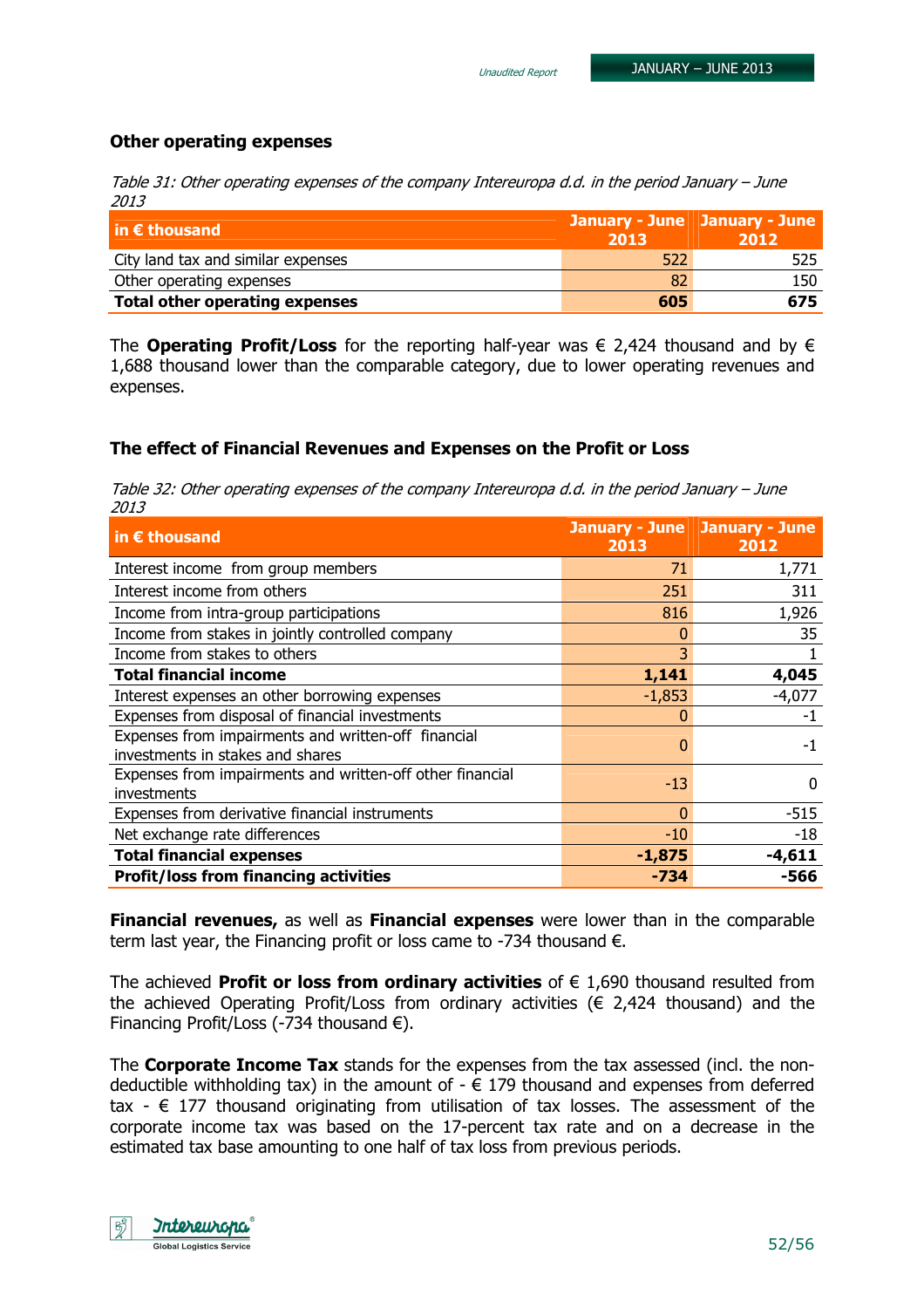#### b) Notes to the STATEMENT OF FINANCIAL POSITION

#### Tangible fixed assets

Table 33: Tangible fixed assets of the company Intereuropa d.d. as at 30.6.2013

| $\vert$ in $\epsilon$ thousand           | 30.6.2013 | 31.12.2012 |
|------------------------------------------|-----------|------------|
| Land and buildings                       | 125,035   | 126,284    |
| a) Land                                  | 75,397    | 75,397     |
| b) Buildings                             | 49,639    | 50,887     |
| Other property, plant and equipment      | 2,014     | 2,513      |
| Tangible fixed assets under construction | 173       |            |
| <b>Total tangible fixed assets</b>       | 127,223   | 128,804    |

The lower value of the item Property, Plant and Equipment was largely attributable to the depreciation costs.

#### Intangible assets

Table 34: Intangible assets of the company Intereuropa d.d. as at 30.6.2013

| $\mathsf I$ in $\bm{\epsilon}$ thousand | 30.6.2013 | 31.12.2012 |
|-----------------------------------------|-----------|------------|
| Long-term title rights                  | 2,042     | 2,186      |
| Long-term deferred development costs    | 3,831     | 3,906      |
| <b>Total intangible assets</b>          | 5,873     | 6,092      |

#### Long-term financial investments excl. loans given and deposits

Tabela 35: Long-term financial investments excl. loans given and deposits of the company Intereuropa d.d. as at 30.6.2013

| $\mathsf{I}$ in $\boldsymbol{\epsilon}$ thousand                        | 30.6.2013 | 31.12.2012 |
|-------------------------------------------------------------------------|-----------|------------|
| Investments in shares and stakes of subsidiaries                        | 47,506    | 47,481     |
| Investments in stake of joitly controlled company                       | 75        | 75         |
| Investments in other shares and stakes                                  | 3,097     | 3,093      |
| Total long-term financial investments excl. loans<br>given and deposits | 50,678    | 50,650     |

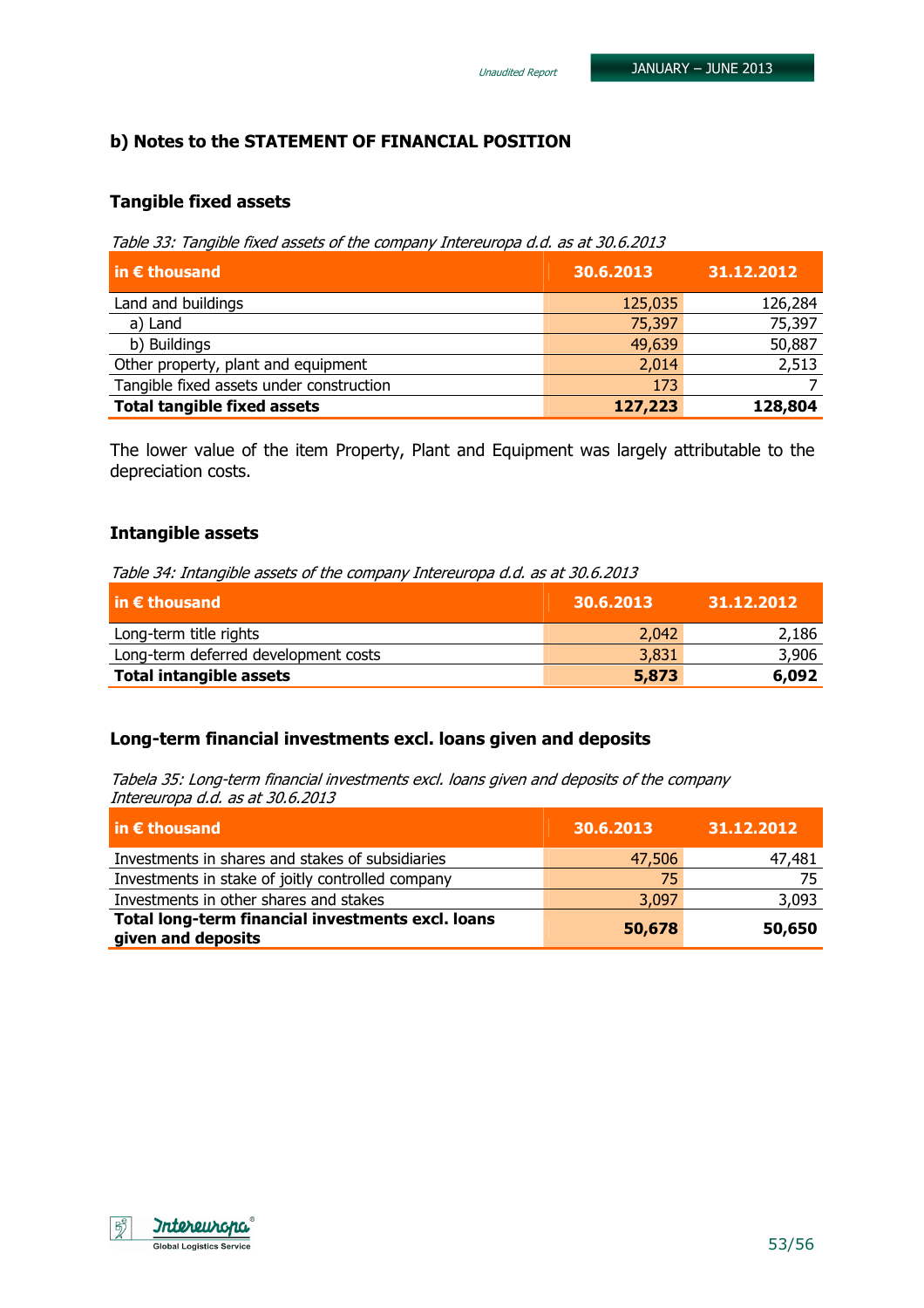#### Loans, deposits and certificates of deposits given

| Table 36: Loans, deposits and cetrificates of deposits given of the company Intereuropa d.d. as at |  |
|----------------------------------------------------------------------------------------------------|--|
| <i>30.6.2013</i>                                                                                   |  |

| $\vert$ in $\epsilon$ thousand                                  | 30.6.2013 | 31.12.2012 |
|-----------------------------------------------------------------|-----------|------------|
| Long-term loans given                                           | 56        |            |
| - to others                                                     |           |            |
| - deposits                                                      | 56        | 6          |
| Short-term loans given, deposits and certificates of<br>deposit | 11,152    | 11,620     |
| - to subsidiaries                                               | 1,992     | 2,397      |
| - to others                                                     |           | 13         |
| - deposits and certificates of deposit                          | 9,160     | 9,210      |
| Total loans given, deposits and certificates of deposit         | 11,208    | 11,627     |

#### Short-term operating receivables

Table 37: Short-term operating receivables of the company Intereuropa d.d. as at 30.6.2013

| in $\epsilon$ thousand                                            | 30.6.2013 | 31.12.2012 |
|-------------------------------------------------------------------|-----------|------------|
| Short-term operating receivables within the Group                 | 967       | 827        |
| Short-term interest receivables from Group companies              | 139       | 139        |
| Other short-term operating receivables from Group<br>companies    | 683       |            |
| Short-term operating receivables from buyers (excl. the<br>Group) | 19,935    | 21,762     |
| Short-term operating receivables from others                      | 425       | 396        |
| Other short-term assets                                           | 82        | 85         |
| Total short-term operating receivables                            | 22,231    | 23,209     |

#### Equity

Equity expresses equity financing of the Company and is regarded as its liability to shareholders. Compared with the reporting date a year ago, the share of equity in the liabilities structure rose by one percentage point and amounts to 42 percent.

The Company's share capital amounts to  $\epsilon$  27,488,803 and is divided into 16,830,836 ordinary freely transferable no-par value shares and 10,657,965 preference shares. Preference shares entitle their holders to participation priority in the profit in the amount of  $\epsilon$  0.01 (preferential amount) per share. The preferential amount is paid out in addition to participation in the profit pertaining to the holders of ordinary shares, in accordance with the Resolution on appropriation of accumulated profit. These amounts are payable for the first time at the pay-out of profit (dividend) for the year 2013.

**Provisions and long-term Deferred Revenues** amount to  $\epsilon$  5,178 thousand. The prevailing part ( $\epsilon$  4,160 thousand) comprises the provisions made to cover the liabilities from past operations.

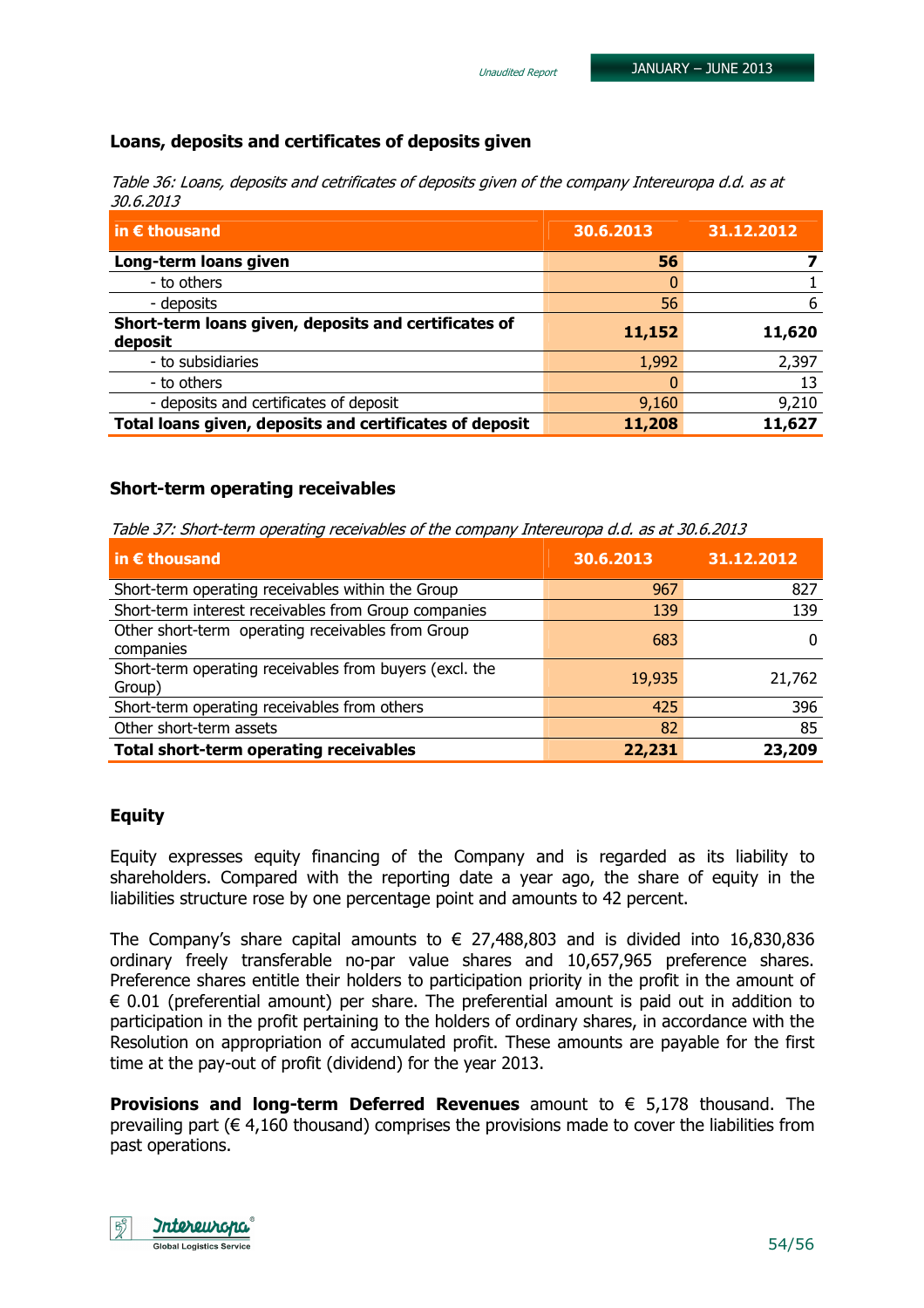The long-term loans received and financial leases amount to  $\epsilon$  104,622 thousand and were decreased in the reporting term on account of transfer to short-term liabilities in the amount of  $\epsilon$  1,657 thousand.

The short-term loans received and financial leases amounted to  $\epsilon$  2,581 thousand. They increased due to the a.m. transfer of the portion of long-term liabilities payable in one year's term, and the repayments came to  $\epsilon$  929 thousand.

#### Other short-term financial liabilities

Table 38: Other short-term financial liabilities of the company Intereuropa d.d. as at 30.6.2013

| l in $\bm{\epsilon}$ thousand                | 30.6.2013 | 31.12.2012 |
|----------------------------------------------|-----------|------------|
| Liabilities for dividends                    | 74        | 74         |
| Other short-term financial liabilities       | 633       | 1,266      |
| Total other short-term financial liabilities | 708       | 1,341      |

Other short-term financial liabilities arise from the early termination of the derivative financial instrument of cross-currency swap with currency option in the year 2012 (at the time of termination of the derivative, the unsettled liabilities were recognized as Other short-term financial liabilities that as of the Balance Sheet Date amounted to  $\epsilon$  633 thousand).

#### Short-term operating liabilities

| $\vert$ in $\epsilon$ thousand                                 | 30.6.2013 | 31.12.2012 |
|----------------------------------------------------------------|-----------|------------|
| Short-term opertaing liabilities to companies within the Group | 252       | 252        |
| Short-term opertaing liabilities to suppliers                  | 14,981    | 14,587     |
| Short-term opertaing liabilities from advances                 | 73        | 19         |
| Other short-term opertaing liabilities                         | 2,409     | 3,317      |
| <b>Total short-term opertaing liabilities</b>                  | 17,715    | 18,175     |

#### Contingent liabilities

Table 40: Contingent liabilities of the company Intereuropa d.d. as at 30.6.2013

| $\vert$ in $\epsilon$ thousand                               | 30.6.2013 | 31.12.2012 |
|--------------------------------------------------------------|-----------|------------|
| From bank guarantees and guaratees given to Group<br>members | 7,121     | 8,612      |
| From bank guarantees and guaratees given to others           | 6,102     | 6,088      |
| Arising from legal proceedings                               | 2,345     | 1,739      |
| From D.S.U., družba za svetovanje in upravljanje             | 250       | 250        |
| <b>Total contingent liabilities</b>                          | 15,818    | 16,689     |

Related parties are the subsidiaries and the joint venture in the form of an entity in joint control, and the key managerial staff members of the Parent Company and of the controlled companies. Transactions in the business and financial area are conducted under market conditions.